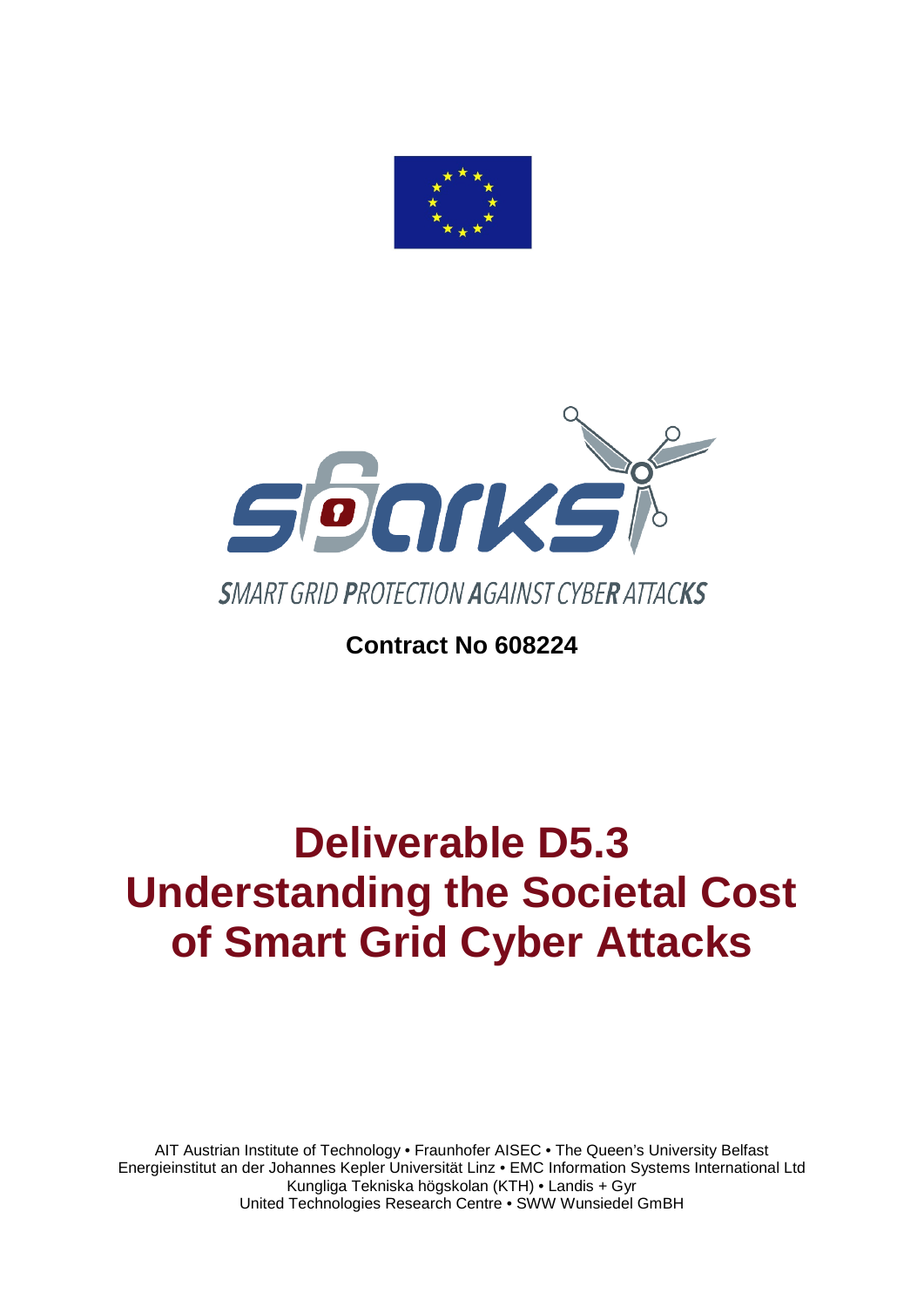

| Document control information |                                                                                                                                                                                                                                                                      |  |  |  |
|------------------------------|----------------------------------------------------------------------------------------------------------------------------------------------------------------------------------------------------------------------------------------------------------------------|--|--|--|
| Title                        | Understanding the Societal Cost of Smart Grid Cyber Attacks                                                                                                                                                                                                          |  |  |  |
| Editor                       | K. de Bruyn                                                                                                                                                                                                                                                          |  |  |  |
| Contributors                 | J. Reichl, K. de Bruyn and M. Schmidthaler                                                                                                                                                                                                                           |  |  |  |
| Description                  | This deliverable outlines the societal costs, in addition to the direct<br>costs incurred by network providers, of smart grid cyber-attacks. This<br>can be used by policy makers in order to set priorities with respect to<br>minimum required security standards. |  |  |  |
| Requested deadline           | 30/09/2015                                                                                                                                                                                                                                                           |  |  |  |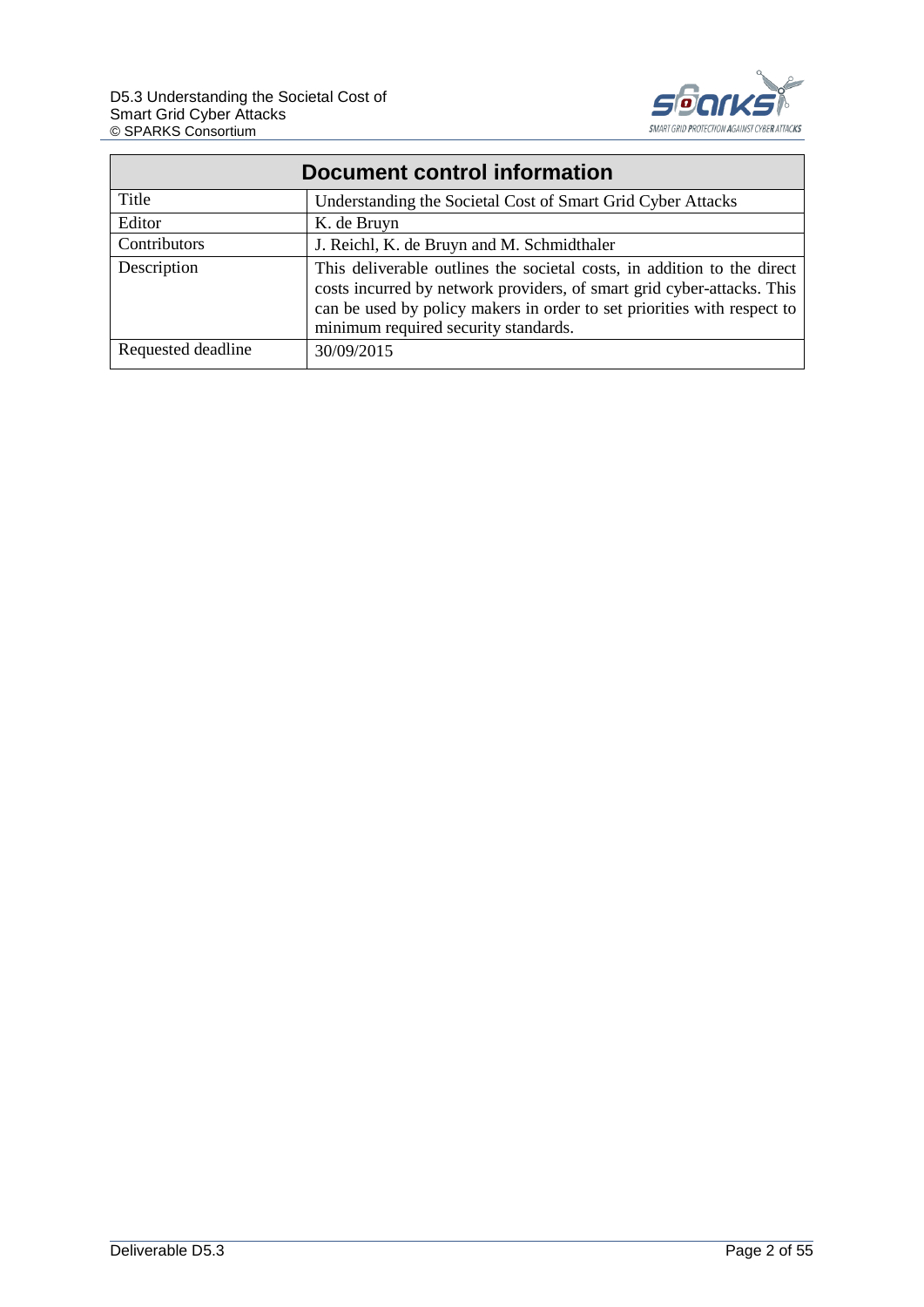

# <span id="page-2-0"></span>**Executive Summary**

Smart technology has gained increasing importance in the architecture of electricity grids and will continue to do so within the next decade. New functionalities, real-time metering, and autonomous interventions of the technology promise enhanced operational efficiency and reliability, and open the door to a plethora of new services for the final customers. All of these new capabilities require high interconnectivity between the conventional electricity distribution infrastructure and the information and communication infrastructure. Such unprecedented interconnectivity of two complex systems with essential importance for the vital functioning of our society and economy naturally raises concerns about their technical stability and security. Consequently, research in the technical disciplines intensively addresses the development of measures to protect our power system from cyber threats. However, while the protection from cyber threats requires technical solutions, successful configuration and implementation of these solutions demand the inclusion of socio-economic and legal considerations.

This report thus contains Deliverable 5.3. of the EU FP7 research project SPARKS, which analyses the important factors influencing the public acceptance of various technical protection measures, discusses the economic ramifications of security investment decisions, and outlines the legal prerequisites for the provision of reliable and secure electricity transmission and distribution systems. In doing so, emphasis is put on creating awareness among engineers and developers of security technology to highlight the impact their decisions can have on the economic wellbeing of modern societies. Furthermore the public perception of smart grids and their security measures is evaluated and the societal costs in case of power outages are demonstrated by means of intuitive case study format, which allows the identification of particularly vulnerable societal groups as well as business entities/sectors.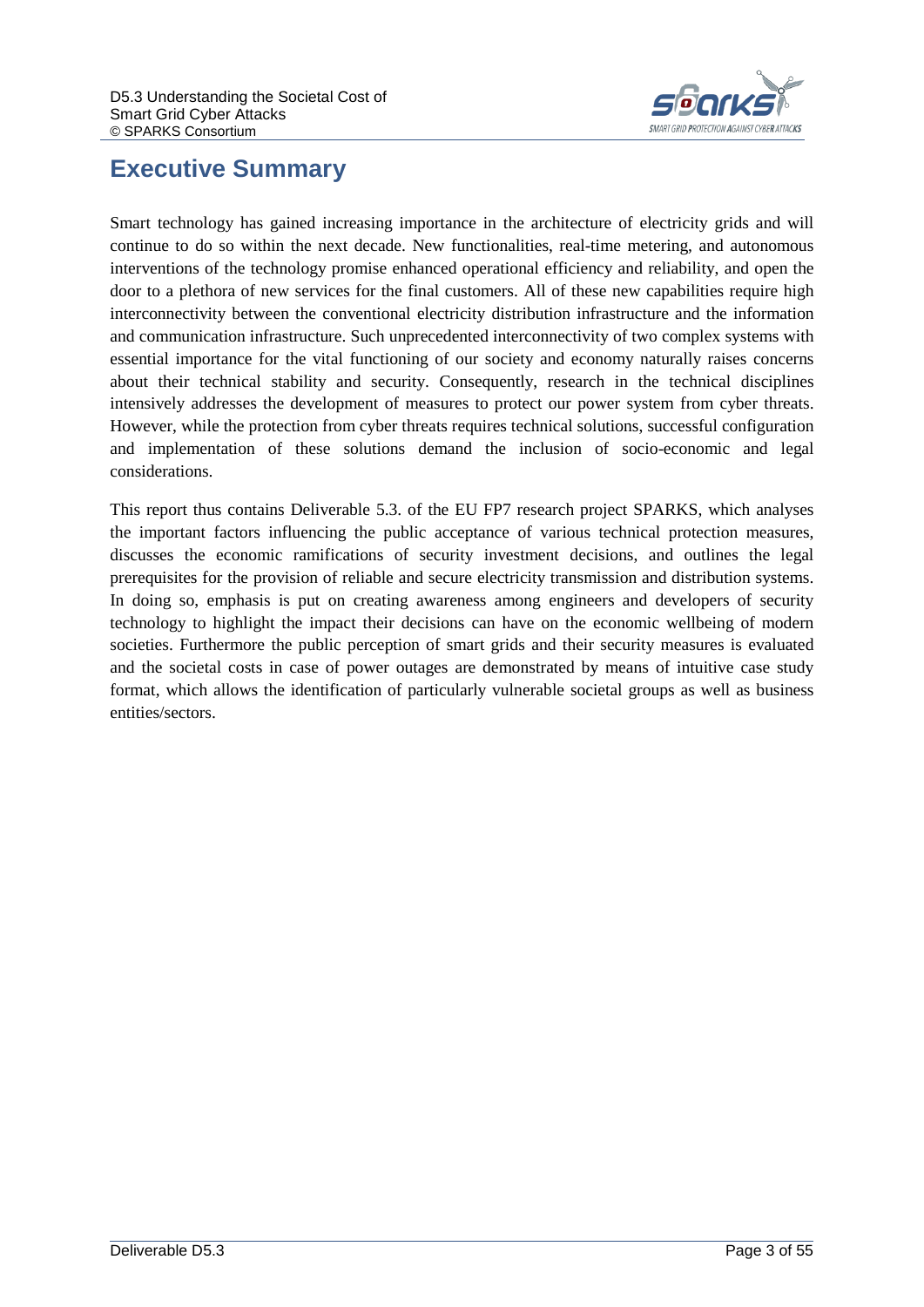

# <span id="page-3-0"></span>**Table of Contents**

| 1              |                |                                                                                          |  |
|----------------|----------------|------------------------------------------------------------------------------------------|--|
|                | 1.1            |                                                                                          |  |
|                | 1.2            |                                                                                          |  |
| $\overline{2}$ |                |                                                                                          |  |
|                | 2.1            |                                                                                          |  |
|                | 2.2            |                                                                                          |  |
|                | 2.3            | Legal Provisions for Power Supply Security in the Light of Smart Grid Cyber Security and |  |
|                | 2.3.1          | Implementation of Smart Grid Cyber Security in European Legislation  15                  |  |
|                | 2.3.2          | Relevant Legislation to foster Power Provision based on Renewable Sources 16             |  |
| 3              |                | Applied Socio-Economic Research of Smart Grids Cyber Security Aspects 18                 |  |
|                | 3.1            |                                                                                          |  |
|                | 3.2            |                                                                                          |  |
|                | 3.3            |                                                                                          |  |
|                | 3.4            |                                                                                          |  |
| $\overline{4}$ |                | Identification of Societal Costs associated with insufficient Protection Measures 24     |  |
|                | 4.1            |                                                                                          |  |
|                | 4.1.1          |                                                                                          |  |
|                | 4.1.2<br>4.1.3 |                                                                                          |  |
|                | 4.2            |                                                                                          |  |
|                | 4.3            |                                                                                          |  |
|                | 4.4            |                                                                                          |  |
|                | 4.5            | Sustainability dimensions of smart grid cyber security protection measures 49            |  |
| 5              |                |                                                                                          |  |
| 6              |                |                                                                                          |  |
|                |                |                                                                                          |  |

# <span id="page-3-1"></span>**Table of Figures**

| Figure 1: Smart grid security research as comprehensively multidisciplinary approach 18              |  |
|------------------------------------------------------------------------------------------------------|--|
| Figure 2: Screenshot of the software tool blackout-simulator.com which enables the customization and |  |
|                                                                                                      |  |
| Figure 3: Example of affected areas during the Italian power outage of September 28th 2003 29        |  |
| Figure 4: Implementation of the assessed power outage in Italy on September 28th 2003 using the      |  |
|                                                                                                      |  |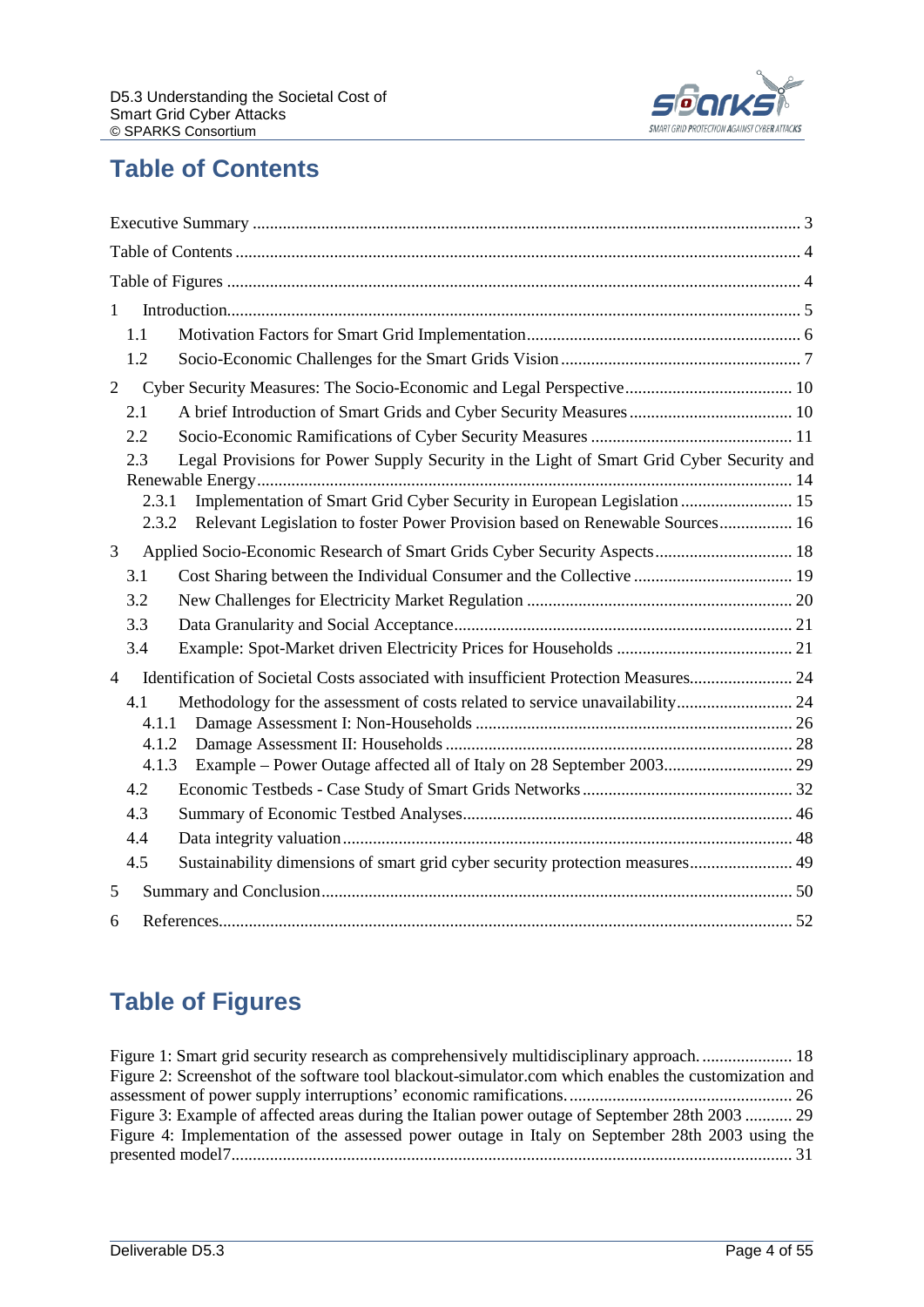

# <span id="page-4-0"></span>**1 Introduction**

This report summarizes Deliverable 5.3 and presents the main results of the socio-economic analyses carried out in Work Package 5 of the  $7<sup>th</sup>$  framework research project SPARKS. D 5.3 first and foremost assesses the costs to society which arise in the event of a failure of protection measures. These 'societal costs' not only take into account the damage to energy supply companies and businesses, but fully incorporate the tremendous importance of electricity for modern societies. The knowledge of these cost categories is paramount so that policy makers are able to set priorities with respect to minimum required security standards and to weight the costs of security measures against the overall benefit of successful protection tools. The quantification of opportunity costs in the case of large scale power outages includes a holistic assessment of households' and non-households' expected damages while the analysis of public perceptions and acceptance patterns primarily assesses households' attitudes. Thus, this Deliverable includes a holistic evaluation of different novelties which arise due to an increasingly smart energy system such as privacy and data security concerns. This entails the desired protection of personal data. Definitions thereof are provided and the assessment methodology is explained in detail.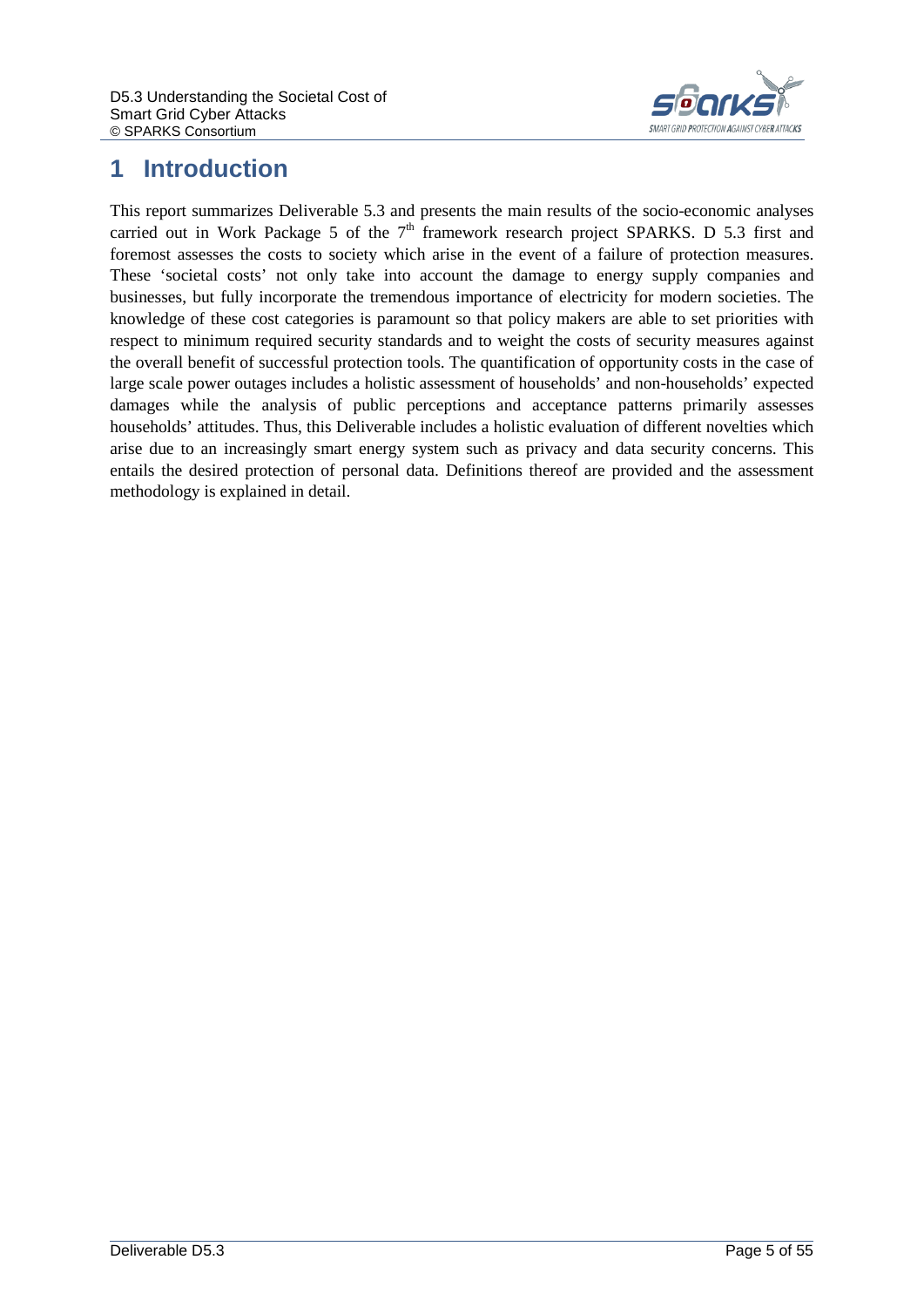

# <span id="page-5-0"></span>**1.1 Motivation Factors for Smart Grid Implementation**

The main motivation for the realization of the smart grid vision is its potential to support an enhanced utilization of renewable energy sources (RES, see e.g. Tsoukalas and Gao, 2008). In addition a variety of other reasons exists, but the main smart grid vision is driven by positive expectations about its contributions to solving the challenge of establishing a less polluting energy system, ensuring energy provision at rational costs in the future while simultaneously enhance of the reliability of the power system.

This is particularly relevant for a more sustainable energy system as limited capacities of the power network infrastructure (i.e. most important the distribution grids) due to the intermitting provision of RES represent a major obstacles for a full exploitation of the potentials of decentralized energy production. Since the distribution capacities are reaching their limits only during a very limited number of days or even hours per year, shortages as well as above-average load situations could be handled by targeted interventions at decentralized production sites (e.g. photovoltaic panels at a housing complex). As advanced smart technologies become available, enabling remote switching is significantly cheaper than conventional grid enhancements. So the installation of smart grids can foster economically efficient solutions for electricity transport. In combination with adequate sensor equipment such smart remote systems can timely detect critical situation in grids and counteract. In combination with additional capabilities smart grids could provide a secure and economically efficient operated power grid with larger production volumes of eco-friendly energy at lower costs.

It is important to bear this in mind, especially as these positive effects are only made possible if reliability, privacy and (data) security is not jeopardized. Privacy in this respect encompasses the successful protection of individual data, so as to not render it possible for adversaries to identify a person/household behind energy consumption patterns for instance. This list of normative goals for smart grids, which currently is most prominently discussed with regards to smart metering devices (smart meters) is the main research objective of the SPARKS project and will serve as common thread in this deliverable, which outlines the opportunity costs of not achieving these goals and the associated societal impacts.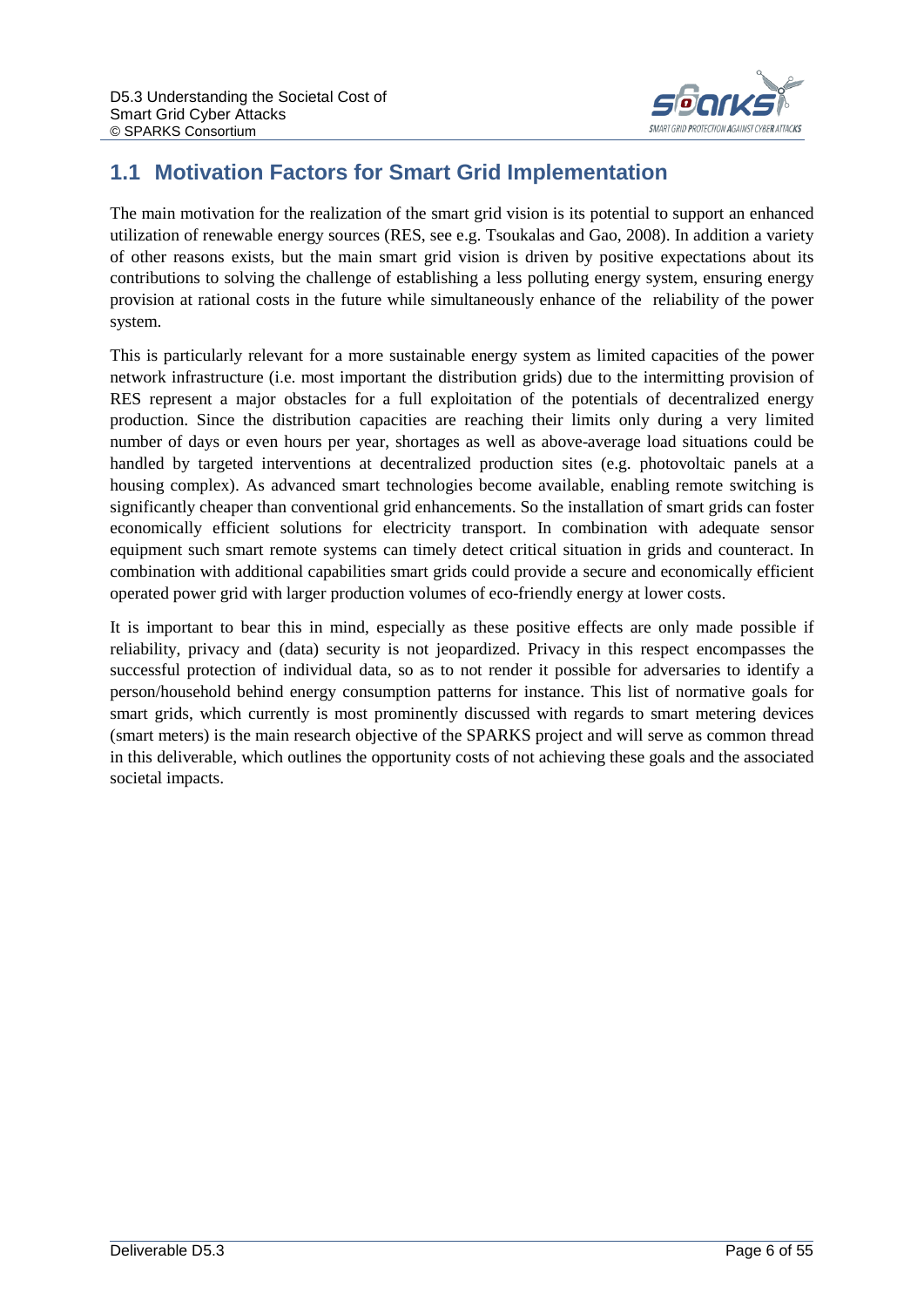

# <span id="page-6-0"></span>**1.2 Socio-Economic Challenges for the Smart Grids Vision**

In addition to technical, organisational and legal challenges, a number of economic and societal aspects of the smart grid vision require comprehensive consideration for finding long-term beneficial solutions. Among these challenges in particular the aspects which concern and are related to cyber security are still at a relatively early stage. While the possible benefits of smart grids to increasing the efficiency of the overall energy system is unrivalled, their impact on supply security is heavily discussed.

More fundamentally speaking, securing the power grid against malicious attacks and of misuses of consumption and production data of private households and enterprises is a strict obligation considering the devastating effects a pronounced outage of the electric infrastructure would have on all levels of the affected societies. As a matter of fact, measures to prevent such attacks from having impact on the electricity transmission and distribution are intensively researched in the engineering disciplines. This is also reflected by the work carried out in Work Packages 2, 3 and 4 of the SPARKS project.

First and foremost, the aim of the activities in D5.3 is to provide a better public understanding of the value of a proper functioning of the IT infrastructure of the energy system. This is particularly relevant, as for instance, the deployment of information and communication technologies (ICT) in the power grid played only a minor role over the last decades compared to nowadays and expected future levels. The public understanding of the necessity to investigate these issues is thus paramount. However, research has mainly focused on threats evolving from physical manipulations to the infrastructure.<sup>[1](#page-8-0)</sup>

In contrast to the many reported physical attacks on the power system, the list of known successful cyber-attacks on the power system is short. However, it might be the case that the number of unreported incidents is much higher. Companies from all branches are in general reluctant to report security breaches as it might damage their reputation. This behaviour is impeded by an increasing number of countries making reporting of noticed security breaches mandatory, where the US state California has been the first one in 2003. The second reason why the number of cyber-attacks on the power system might actually be underestimated by the public as well as by authorities is a specific feature of cyber security compared to security from physical threats: such attacks potentially happen unnoticed. Physical attacks are being noticed by their nature of affecting the operation of the grid or by leaving clear trails of their occurrence. Cyber-attacks do not necessarily aim at the destruction or interruption of power supply or the corresponding infrastructure.

Experts see one of the emerging data protection issues threats through the area-wide implementation of smart grids their capacity to collect and store consumption data. A better knowledge of the electricity consumption patterns of households allows the inference of consumers' lifestyle and habits. For example a common worry is that potential adversaries can even detect at what times of a day the residents are out of their dwelling. While the last information opens the door to a vision of robbers utilising this knowledge for better planning their raids, more likely exploits are the reselling of this data for more targeted marketing or consumer analyses.

 <sup>1</sup> Examples of high impact incidents are the attack on two substations in Florida by dynamite explosions in 1981 (Bompard et al., 2013), or repeated attacks on high voltage lines in Columbia (Sequera, 2012). These attacks have caused significant monetary damage to the power infrastructure and caused power interruptions of different length and severity.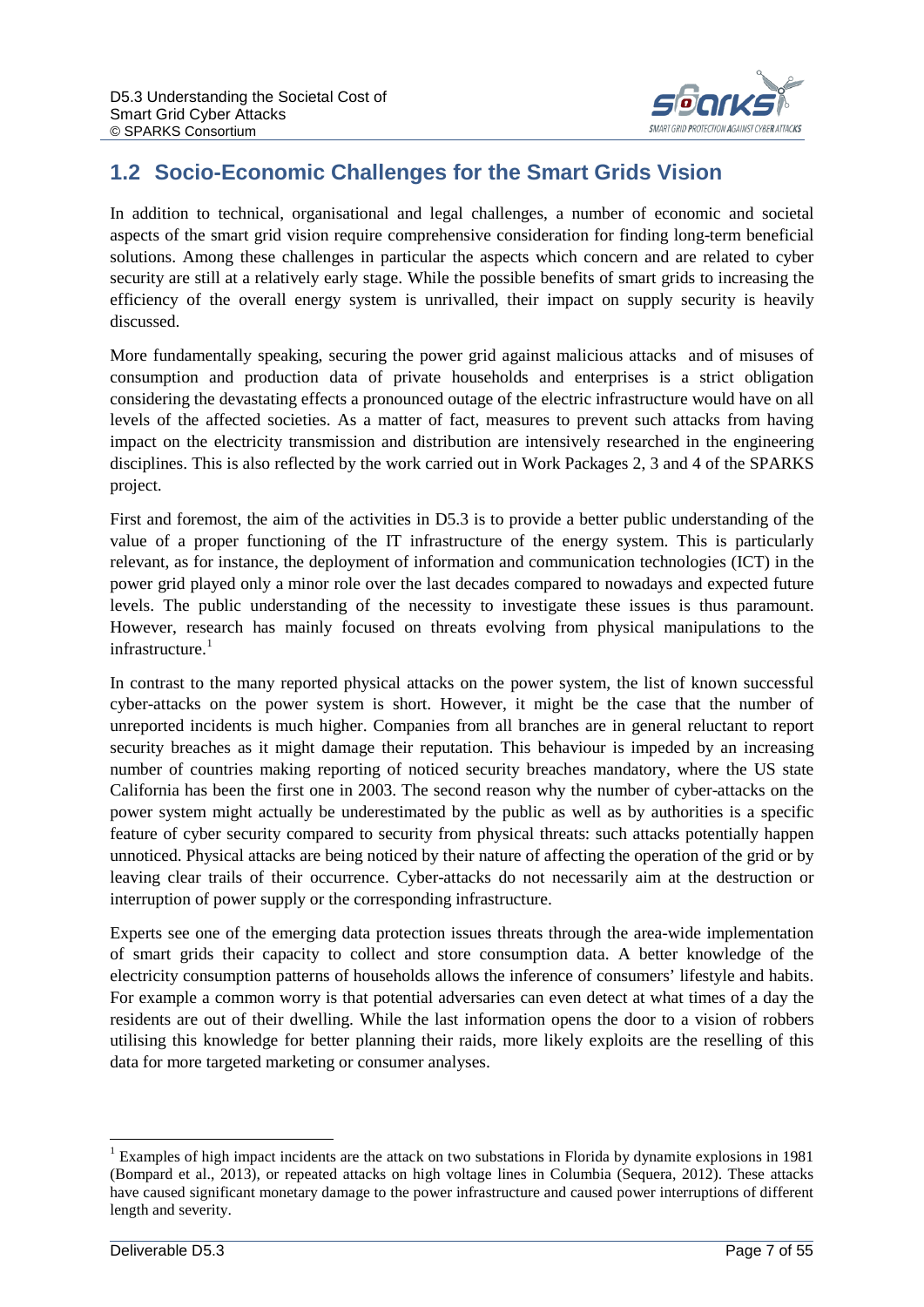

A survey by Capgemini (2007) reveals that the greatest concern of consumers against certain cyber security measures in other fields, i.e. radio-frequency identification of humans, is the fear of being confronted with more direct marketing measures. This shows that not only certain elements of the smart grid, e.g. the smart meters, may have low public acceptance but also the measures intended for their protection need to be put under scrutiny to achieve high levels of acceptance among the users.

The intelligent measuring system, i.e. the smart meter, is a part of the smart grids, yet an important one particularly for security questions and in terms of potential benefits which are attributed to intelligent network components. This system implies that an electronic system is responsible for measuring of the energy consumption whereby more information can be displayed compared to usual meters, and data can be transmitted and received via electronic communication. Due to the available prompt information of the consumer and his consumption patterns, he should be able to control this behaviour better and reduce energy costs. Because of the increasing networking and communication in the electricity sector the risk of ensuring compliance with data protection and data security is increasing which will not be further discussed at this point, as well as the threat of cyber-attacks, which could increasingly cause problems maintaining a certain level of security of electricity supply.

The European Commission (2009) required member states to evaluate the possible economic longterm costs and benefits until 3. September 2012. If a member state evaluated positive at least 80 % of possible consumers shall be equipped with intelligent metering systems by 2020. According to the benchmarking report from 2014 (European Commission), 17 member states plan to meet the 80 % target, while 7 states (including Germany) achieved inconclusive results from the evaluation. In some of the latter 7 countries the possible economic long-term cost/benefits ratio was negative, indicating a low macroeconomic incentive to invest in smart meters. However, these states concluded smart meter roll-out could be economically justified for particular groups of customers.

Remaining countries did not provide input to the benchmarking report. The costs per metering point were estimated from 77  $\epsilon$  in Malta to 766  $\epsilon$  in the Czech Republic, with an average ranging from 200 € to 250 €. Expected benefits were even more heterogeneous, ranging from 140 € to 1,000 €. The costs are significantly and borne by the customers (at least indirect through their grid tariffs). Such incurred costs are irrecoverable once the meters have been installed. The benefits are mostly not enabled through the existence of the smart meter itself, but through services enabled by the smart meter which are not yet established on the market or have not yet proofed their estimated benefits in large scale rollout. Consequently and opposed to the costs of these customer side smart grid appliances, the benefits are much more indefinite at the time being. The lack of concreteness with respect to the benefits for consumers make public acceptance a critical issue for smart meters besides further concerns about their future role in our daily life.

However contrary to bold political ambitions, low levels of public acceptance continue to hamper the Union-wide installation of smart meters in some European countries. An example of public opinion rejection of technology is the Netherlands, which had to stop the planned mandatory implementation of smart meters in 2009 because the proposal was heavily opposed by many Dutch people. Opponents of the scheme pressed for judicial review where the smart meter legislation was proven to contradict the existing data protection laws. Further examples of low public acceptance with respect to the widespread introduction of smart meters are found in Wigan (2014). Even when smart meters are only one element of the smart grid, their role as the interface between the smart grid and the final customers make their public acceptance issue highly viral.

The realisation of the smart grid initiates the most severe change to the power infrastructure and its operational paradigms throughout the last decades. New technologies hardly enter every days life undisputed. Accompanying this severe change by discussing and introducing a plethora of security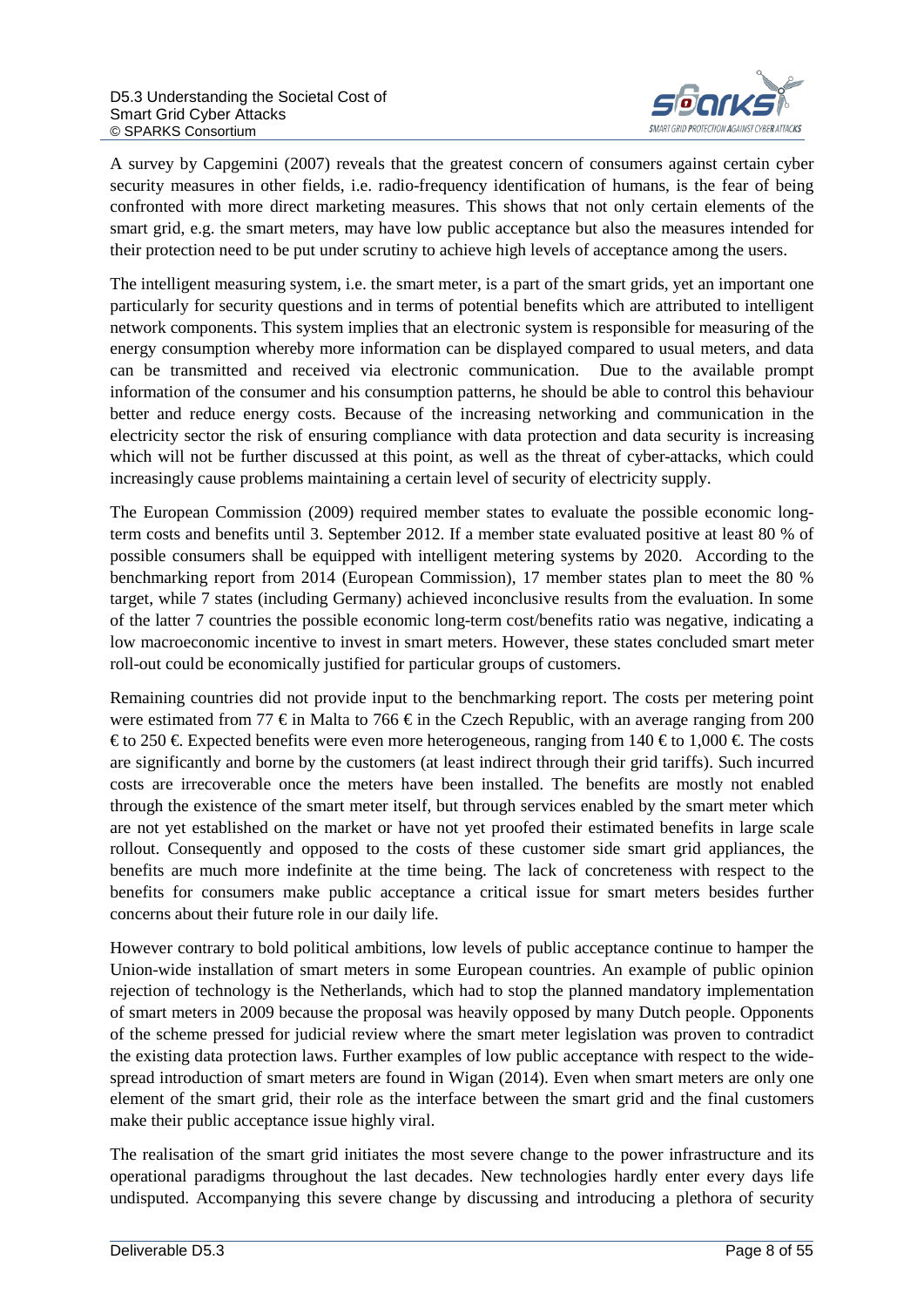

measures is necessary, but may have significant impact on the public opinion about smart grids. A low public acceptance of smart grids may induce several problems from an economic point of view: a) delay: as explained along the example of the introduction of smart meters in the Netherlands, public resistance against roll-out plans can force authorities to postpone the achievement of initially ambitious targets. b) costs: such delay is always associated with economic costs. These costs arise at the side of the project developing and implementing agent, and have to be borne also by households and various economic actors. When the smart grid installation would actually increase the economic efficiency of the energy system as intended, then this efficiency gain is also delayed along with the grid measure itself, incurring opportunity costs, and c) the smart grid does not only require acceptance by those affected, for exploiting its full potential in particular with respect to the integration of RES and its ability to foster demand response systems and load shifting, smart grid based technologies require rather engagement than acceptance.

While the smart grids vision is a technological challenge at first, its successful realisation will crucially depend on carefully considering the accompanying social and political challenges. Following from the preceding paragraphs, a successful implementation does not only mean to install and set up the technical system which functions at an acceptable low failure rate, but also requires that its environmental and economic potentials can be exploited, while experiencing a high commitment from the affected society. Additional work carried out in WP 5 thus aims at  $-$  for the first time  $$ quantitatively assessing the various factors influencing public acceptance or the lack thereof.

<span id="page-8-0"></span>In this report an overview of related challenges and opportunities with respect to smart grids and measures for their protection is thus provided. These challenges and opportunities are discussed in the light of experiences from protective measures of the traditional electric infrastructure such as power lines and facilities for power generation. However, the lessons that can be learned from the traditional infrastructure are limited with respect to protective measures for the smart grid. The open questions are discussed and a research agenda for the socio-economic disciplines is outlined to foster and support a successful realisation of the smart grids vision on the future.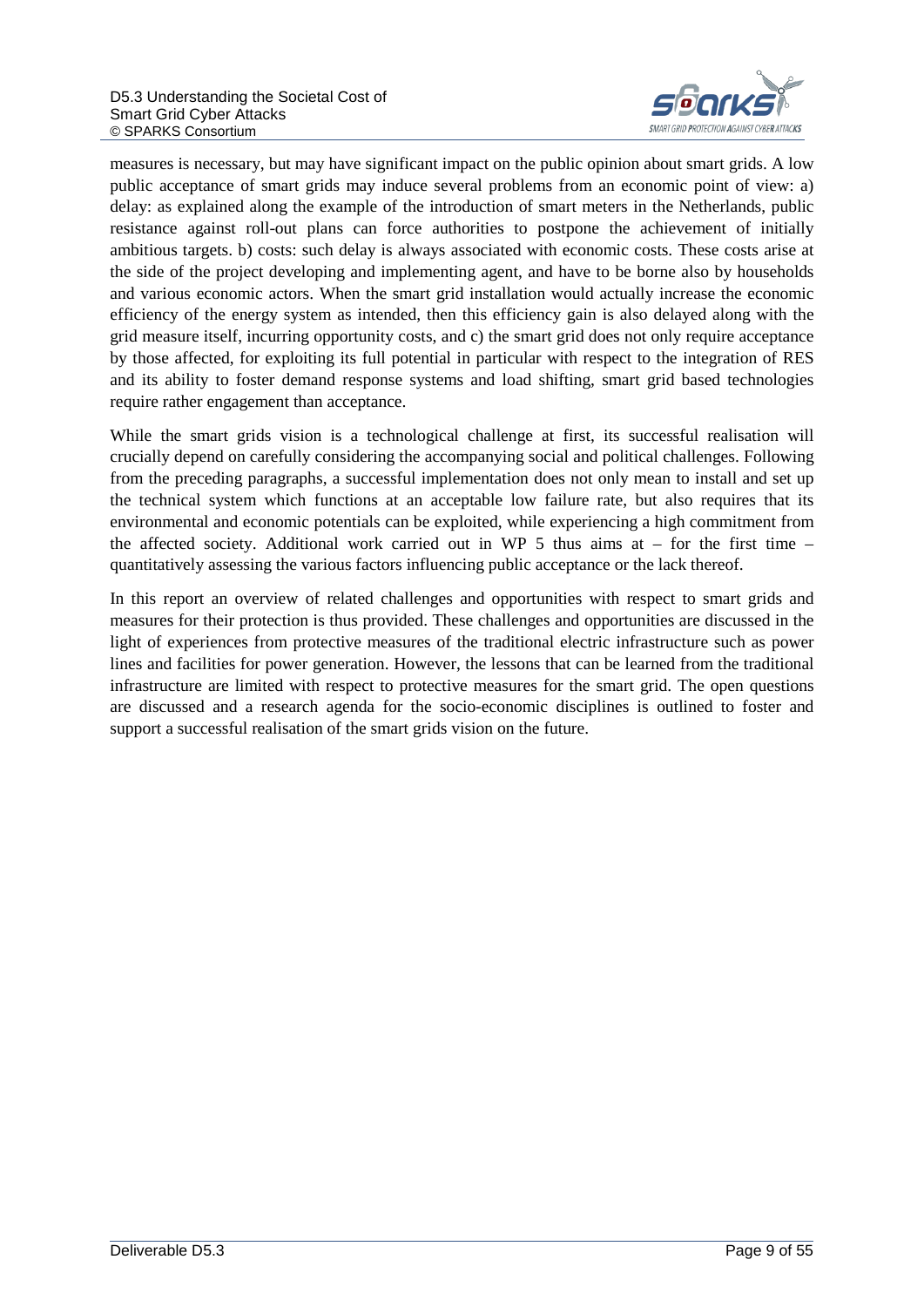

# <span id="page-9-0"></span>**2 Cyber Security Measures: The Socio-Economic and Legal Perspective**

Security measures typically share a number of mutual aspects concerning their socio-economic and technological characteristics. Thus, this section discusses the inter-relation between the technological properties and the uptake thereof by the civil population and highlights the necessity to apply interdisciplinary research spanning from the engineering disciplines to legal and socio-economic research to adequately address the plethora of remaining open questions as to how smart grids can be best designed to meet the expectations raised. Security questions in particular deserve higher proportional attention.

In this report, this is done first and foremost by characterising the potential touching points between households and security measures in the power grid. In this respect, it is important to consider that activities addressing the physical security of power grids substantially differ from those addressing cyber security threats. Typically, efforts to increase the physical robustness of power grids frequently incorporate actions involving the construction of new power lines, buses or generation facilities. Such construction measures may interfere with the interests of the neighbouring population in several ways. Constructions like power pylons or wind farms usually have effects on the view shed of surrounding residences, generation facilities based on biomass utilization may spread bad odours, and some technologies for increasing supply security may raise security concerns themselves, such as nuclear power for providing a stable source of electricity to balance the volatile renewable sources (Cohen et al., 2014).

These examples show that some conventional activities to increase the security of power supply serve more than one purpose, as the aforementioned ones are likely to also have impact on the efficiency and capacity of the power system. Thus, even when these effects will never play a role in the actual prevention of a power interruption, still generate benefits through their secondary purpose and compensate (partly or full) the incurred costs. Whether cyber security measures may provide such dual use and thereby disburden respective investment decisions is uncertain in many instances.

Traditional technologies, as the ones named above, are tangible by the affected population. Likewise are the threats themselves, such as bombings or thievery of copper lines. This tangibility does not diminish the potentially catastrophic impact of these threats, nor does it prove the infallibility of the protective measures targeting them. However, discussions between utilities or authorities promoting these developments and the affected population , are reportedly better informed than those dealing with cyber security issues. As the threats through physical attacks are broadly understood, and the effectiveness of the changes against them can be explained vividly, the main points of discussions between proponents and opponents focus on question to what extent these modifications are required and on siting decisions.

### <span id="page-9-1"></span>**2.1 A brief Introduction of Smart Grids and Cyber Security Measures**

The first activity for building an advanced power grid was the introduction of smart meters. However, the first installations across Europe already happened before any common understanding of the required functionalities of the smart metering devices was established among the stakeholders, and likewise other technical specifications have not been formulated.

As a consequence interfaces of the different smart meter models at this early stage have not been generally applicable; furthermore the scope of the functionalities differed (and differs) between the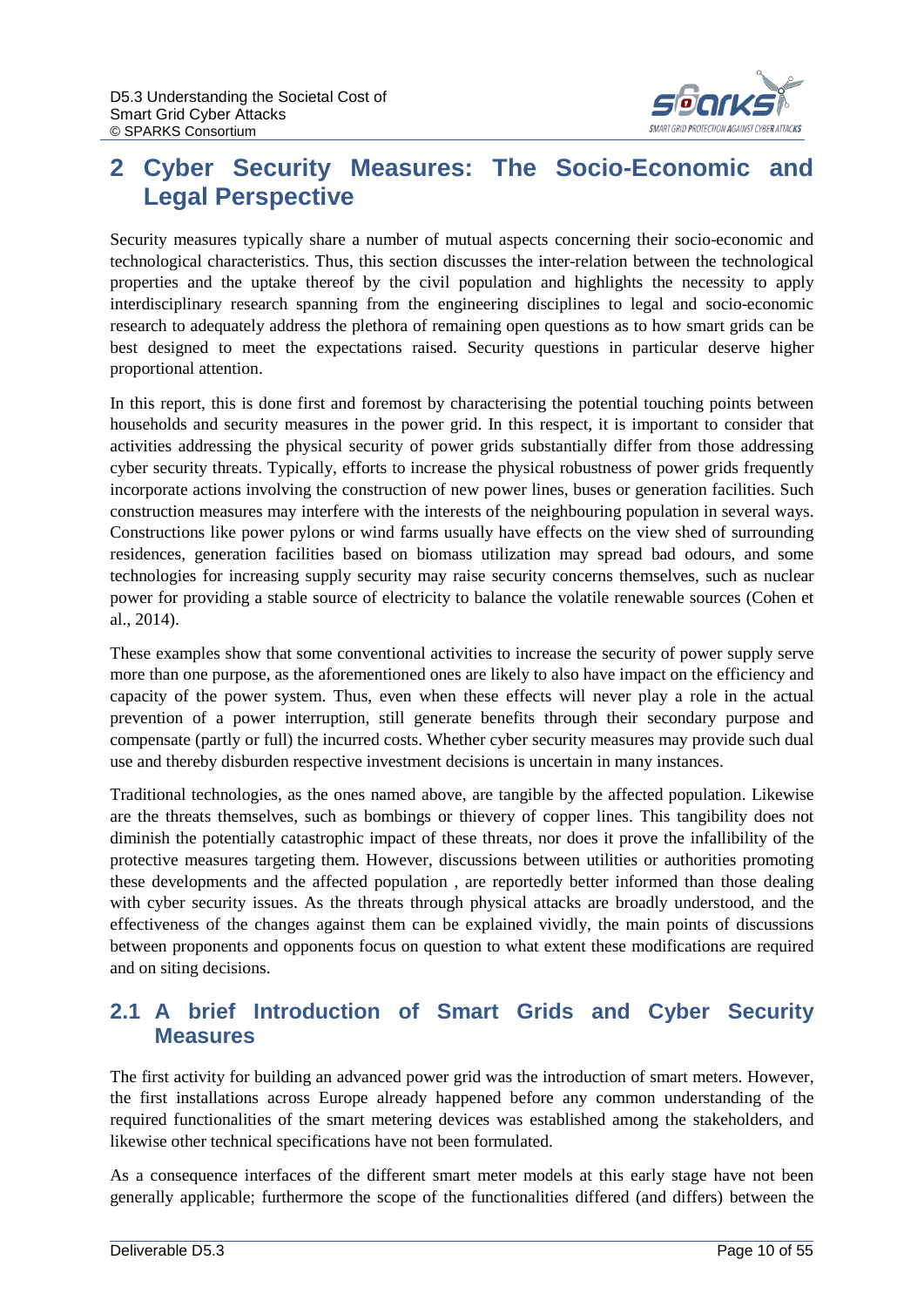

models. However, since legislation did not respond to all offered functionalities by defining official verification protocols for them, some functionalities cannot be exploited in practice due to these legal shortcomings. Additionally, since models with a richer set of functionalities have an up to three times higher autonomous electricity consumption than simpler devices, their rich but unused functionalities can even have adverse effects on their original intention of supporting an energy efficient power grid (Preisel et al. 2012). As a result, part of the smart meters installed in this early introduction stage of smart grids may face replacement before the end of their physical lifetime.

Additionally, installations of smart meters were driven by a desire for innovation partly fostered by politics. The pace of this development precluded a concerted target definition of the smart meter roll out and a careful consideration of its implications beyond the core objectives. It is well known that the lack of a European master plan, including a sound regulatory framework dealing with privacy as well as with other civil rights, at the time of the first realisations of the roll out led to tensions and resistance among the European population.

While cross-regional coordination for technical network development today happens through historically grown cooperation such as European standardization, even when delay may be significant sometimes, such concertation is not a matter of course for socio-economic and legal issues below the level of European Directives (themselves a source of delay sometimes). Summarizing the last paragraphs, enough examples of problems associated with an insufficiently broad development of new network infrastructures exist for deriving a number of determining factors for making the future implementation of the smart grid successful. In addition, legal issues are summarized by means of an analysis of the current European legislation and some ideas for amendments are presented. Subsequently we turn to the socio-economics of smart grid security.

### <span id="page-10-0"></span>**2.2 Socio-Economic Ramifications of Cyber Security Measures**

To better define and understand the socio-economic issues related to security considerations within the smart grid it is important to understand the heterogeneity of the term security in this context, or to be more precise: "*what can socio-economic research do to promote secure smart grids?"*

First of all we elaborate what qualifies the decision for a security measure also from a socio-economic perspective. Decisions about investments require that the matter of evaluation first be classified as a private or public good (see Reichl et al. 2013a). These decisions ought to reflect the political commitment and goal setting process as well as the legal framework in adequate ways. A *modus vivendi* for good legislation in energy policy, the legal framework is first to be determined. Subsequent to this step economic efficiency considerations may shed light as to which of the possible alternatives are to be chosen and potentially discern which measure to adopt within the given framework. In the economic literature, a private good or service is traded on the open market (like cars or cinema tickets), while a public good is one whose availability cannot be determined by an individual (non-rivalry and non-excludability). An example thereof is clean air, whose availability results from the environmental politics in an individual's country (if not a larger political scope is relevant). But an individual is not able to obtain air for her or his living environment at another degree of purity than others in the same region. Depending on the judgement whether the good is public or private different requirements apply for being economically efficient. If supply security is classified as a private good, then an efficient level is achieved when the marginal benefit for consumers (i.e. households, companies, establishments, institutions, including the public sector) equals the marginal cost of further improving supply security (Bliem, 2007). If supply security is regarded as a public good, then efficient providing is represented by the Samuelson rule (Jamasb and Pollit, 2005;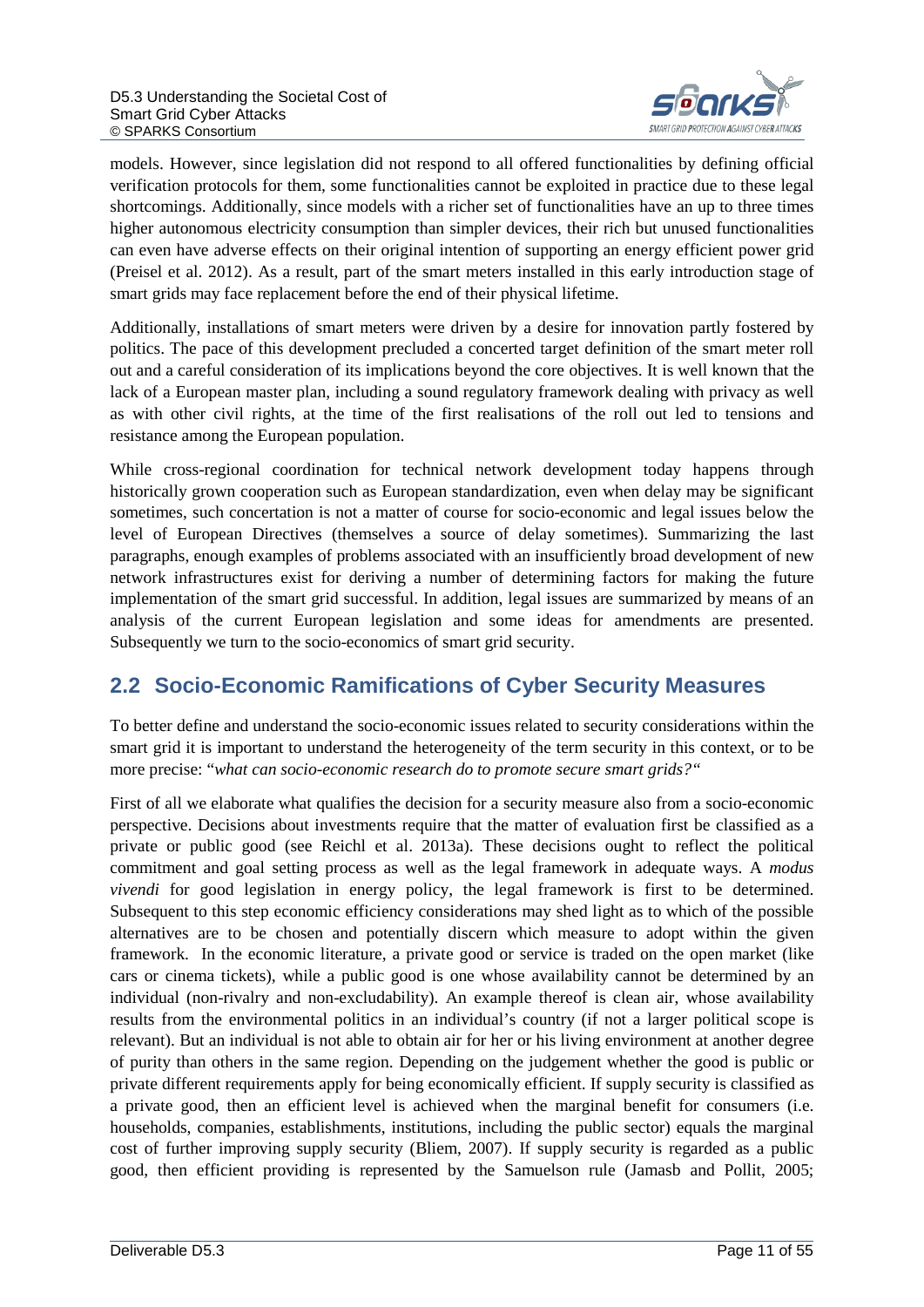

Samuelson, 1954). In that case, the sum of marginal rates of substitution between private goods and the public good in question must equal the marginal costs of providing the public good.

In the context of conventional electricity provision the good or service of interest is defined by the availability of electricity at the final customer with a certain degree of reliability. However, smart grids have transformed the provision process. Not only electricity is transported, but its transport is inevitable connected with an information transfer in the smart grids universe. Thus, the good or service is enriched by the integrity of the transferred data and their appropriate exploitation on the technical level (i.e. data for automation purposes) as well as on the socio-economic level (i.e. data with respect to privacy issues). Consequently we define the facilitating service through a smart electricity grid as availability of electricity at the final customer with a certain degree of reliability plus ensuring intentional usage of interrelated data. The socio-economic relevant dimensions of the service provided through a smart grid thus are:

- **Reliability**: smart grids may have an impact on the frequency and duration of power supply interruptions. These may be caused through natural threats such as extreme weather incidents and or insufficient maintenance, or through malicious behaviour such as cyber-attacks. High reliability is understood as one of the core objectives of the power supply system with direct impact on the efficiency of the affected economy.
- **Integrity**: the intertwining of energy transport and information transfer introduced to the power network through smart grids requires assurance of faultless data transfer, consent on intended use, and prevention of misuse through both, agents with authorised access and those without authorisation. Successful operation and credibility of the data transfer process including the defined legal framework decisively impact the acceptance of the smart grid, and the potential success of downstream services built on it (such as automated energy audits enabled through smart metered data).
- **Security**: smart grids interfere with several dimensions of the security topic, where the aforementioned reliability represents but one. These dimensions can be separated into risks potentially addressable through architectural or technical measures and those permeating through other mechanisms. An example of the latter category comes from the possibility of significantly increased volatility of end user prices, with potentially negative impact on grid stability and security. Smart grids remove the technological barriers for a dynamisation of the electricity prices where even households could acquire their momentarily electricity demand directly from the spot market. If storage capacities of electricity become cheap at the same time, electricity could turn into a subject of speculation as other energy carriers already are. Such phenomena may induce problems for the dimensions: reliability and economic efficiency. In addition, a recent report by Büro für Technikfolgen-Abschätzung beim Deutschen Bundestag (2014) finds that: "In addition to questions of reliability and operational safety ("safety") of smart grids, in particular issues of external threats ("security") are to be analyze in greater detail. The strong increase in the scope of the use of IT at all levels - from the control of power generation plants and network operation (especially at the distribution level) for industrial and household consumers (smart home, smart meters) to the increasing networking of components and (sub) systems allows the number of potential entry points for cyber attacks to skyrocket. The safety concepts for preventing or aggravation of such interventions could with this dynamic development not often keep up (eg SCADA)". Thus, the majority of SPARKS' initiatives deal with these aspects of smart grid cyber security.
- **Efficiency**: smart grids can have significant impact on the required investments for maintaining a certain level of reliability under the increasingly volatile electricity consumption and production. Additionally, operational costs of smarter electricity grids may be different from those of a traditional grid.

First and foremost, reliability of power supply is one of the most serious concerns when it comes to cyber security. Clearly, a household cannot influence the reliability of the power grid it is connected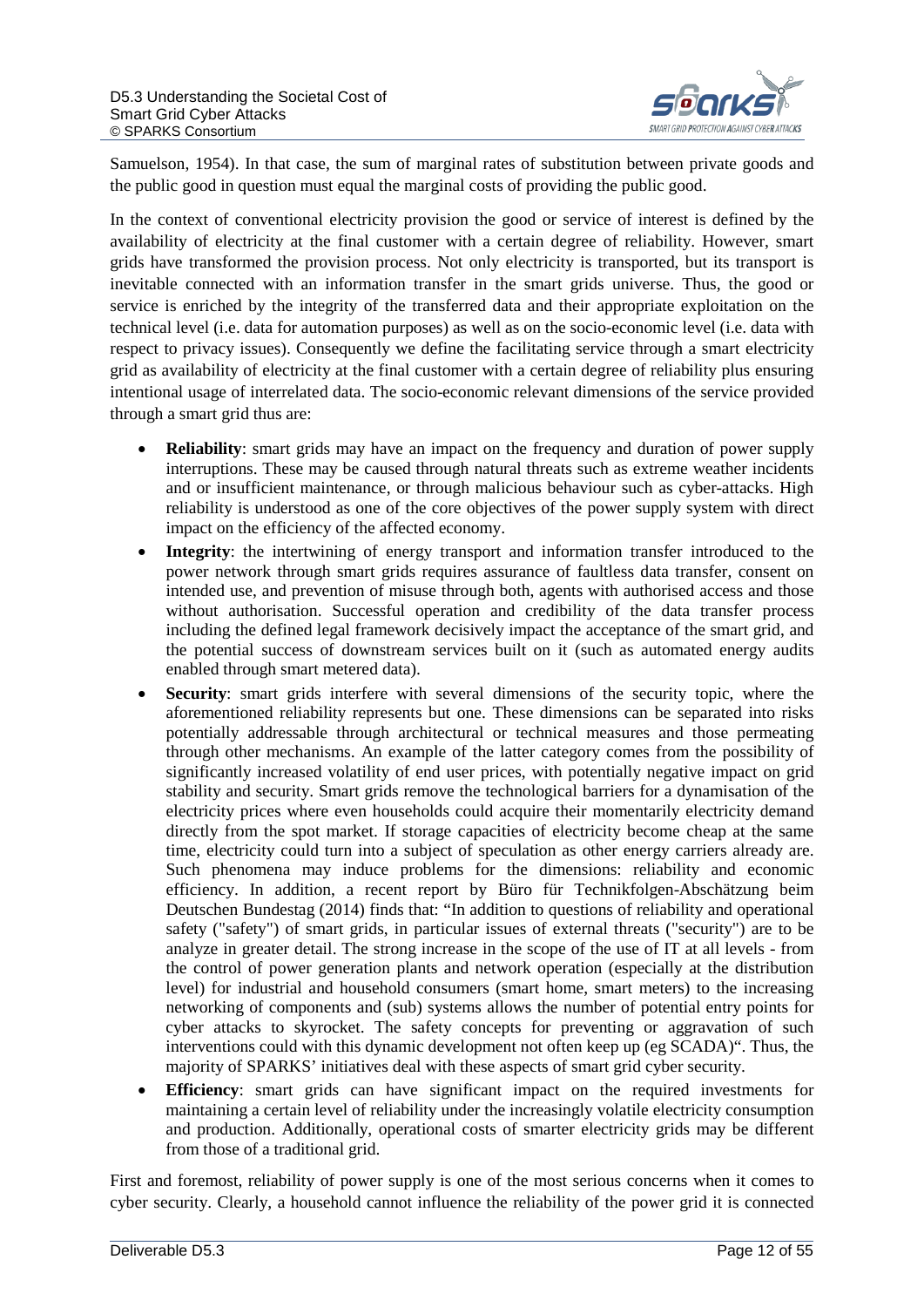

to. On the other hand, households and particular businesses can install backup electricity generation, at least for some vital functions, allowing them to somehow assign a private aspect to the good of supply security. Thus, electricity is made available at a higher grade than through the grid. As a consequence, some authors judge supply reliability as a private dimension of the good (see Engerer, 2009 and Keppler, 1996 for discussions). However, the most important services provided by electricity stem from the downstream infrastructures for which electricity is an essential input, such as water supply, telecommunications, or traffic.

In-house backup generation at the final customer cannot prevent the outage of these infrastructures during a blackout, and consequently the reliability of the power system is categorised as public dimension of the good availability of electricity. The security dimension may also have impact on the reliability of smart grids, e.g. when a successful attack triggers a supply interruption. However, security in relation to smart grids incorporates additional dimensions; in the case of natural demand for privacy one aspect has already been mentioned. The security level of none of these dimensions is currently chosen or influenced by the final customer, allowing the classification of security as a public good.

However, future developments might allow a market where different providers offer metering and data handling services with different security levels at different prices. In the case of such a development, the classification of security as a public good might change. Investment and operational efficiency affect the price of a good. The price of the final good supports the efficiency of an economy if the availability of electricity with a certain degree of reliability is realised though investing in the most adequate measures only and if the grid is operated with the minimum expenditures allowing to meet the envisaged reliability. As a consequence it is one core objective of electricity regulation to balance the costs of grid operation and its reliability, largely influenced by respective investments and maintenance expenditures.

Such balancing of investments in protective measures requires particular attention. These reliability enhancing measures do not increase the range of services of grid operators, nor do they necessarily increase the efficiency of their business operations. Additionally, Lohse et al. (2006) highlight the fact that these investments do not benefit consumers directly. Therefore, these capacities are not producing additional value during hours of regular service but are potentially capable of averting or reducing economic losses in the event of a failure. Consequently, it cannot be taken for granted a priori that the market will flawlessly and autonomously provide the macroeconomically optimal level of supply security, which is denoted as a market failure.

While developing the necessary measures to secure grid and supply security (as outlined above) is mainly a challenge to the engineering disciplines, it is the task of economic research to support the development of a system of incentives to counterbalance possible market failure and therefore further the implementation of these technical measures. One central prerequisite for developing an efficient regulatory system is quantifying the value of supply security, and the value of other critical characteristics of smart grids constituting a trade-off between costs, services and security.

The value of electricity supply is usually approximated through the cost of power cuts (see Wolf and Wenzel, 2014, Reichl et al., 2013b, Baarsma and Hop, 2009, De Nooij et al. 2007, or Woo and Pupp, 1992, for instance). A generic software tool for the assessment of power outage costs in the European Union is found under www.blackout-simulator.com (Schmidthaler et al., 2014). This is elaborated on in detail subsequently in a discussion of the practical implications of this software.

As one example thereof and as discussed earlier, the interconnection of traditional power grid and to the information network allows for metering, storing and processing of sensitive end customer data.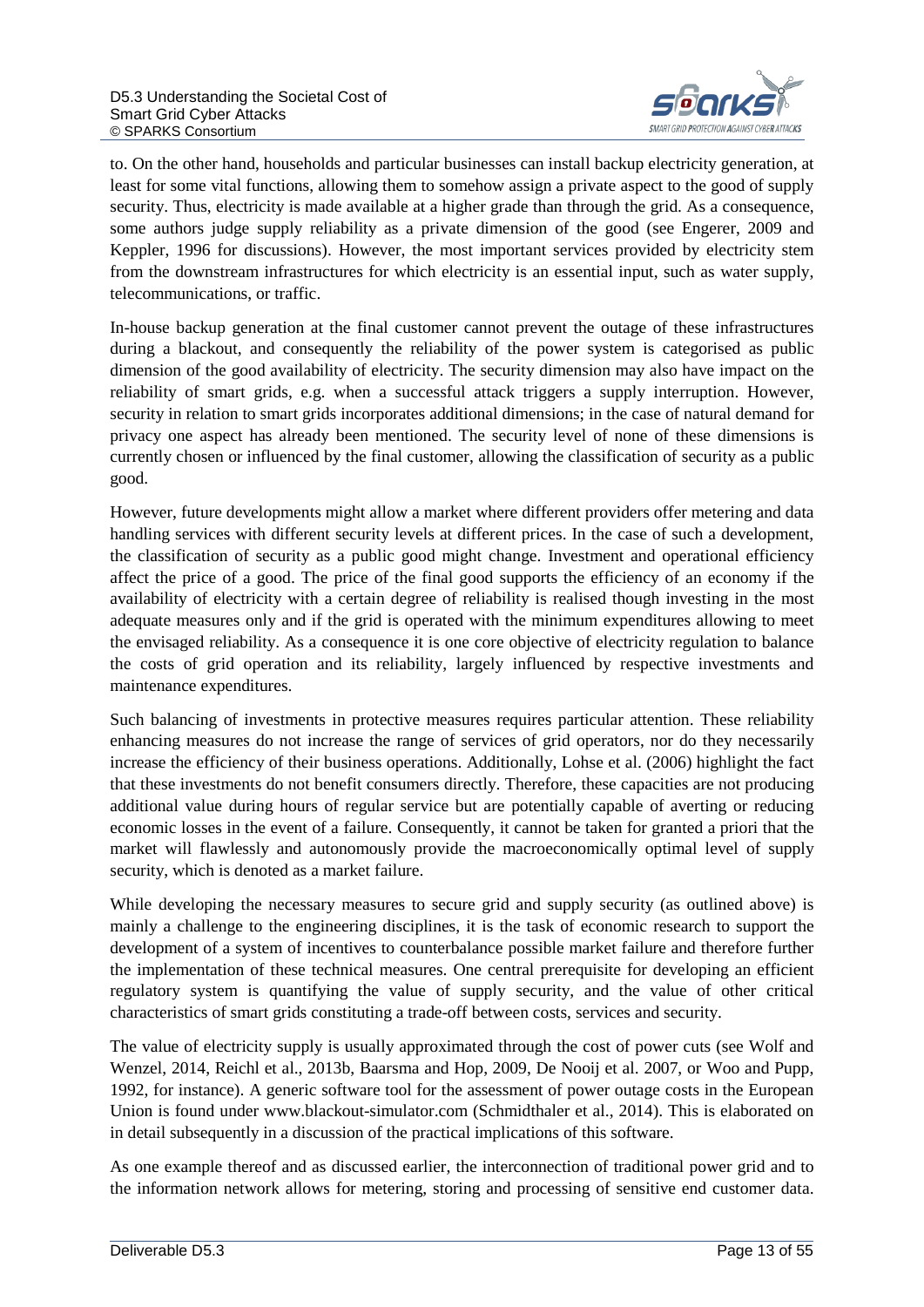

Only this interconnection makes the provision of new services possible and supports efficiency gains in the power system. While it is broadly understood that this extension of services and the expected efficiency gains require up-front investments on the hardware and software dimension, costs also arise for the social dimension. One of these costs are potentially negative effects on the privacy of household specific data. In the economic context one considers a change from a certain level of privacy to a lower level of privacy as costs, if this shift is mostly undesired with respect to the affected population. Such negative attitude towards a loss of privacy is expected for a large share of the European population as already discussed in the introduction. However, the costs of the potential loss of privacy may not be higher than the gains in system efficiency or the additional value achieved by the new services enabled through the loss of privacy. Only when these two types of economic quantities are known, losses and added values, rational discussions about the specific design of a certain smart grids feature can start and whether abandoning the present status-quo of privacy is worth it compared to the expected reward. Literature lacks comprehensive theoretical and empirical work on the value of privacy in the power grid. Certainly, there exists an undisputed right to protect individual privacy and data integrity. In terms of empirical evidence however, there exists a plethora of research especially for online-based data, which suggest a rather low awareness of users, which ought to not be confused with a lack of valuation. However, as regards the monetary valuation of someone's data private sphere, we suggest an innovative experiment in D 5.4. We consider this type of benefit-cost analyses particularly important with respect to cyber security, since it can sometimes be the best cyber security measure to simply distract from potentially hazardous components or features than try to fix the vulnerabilities added to the system. However, it is important to state that many currently discussed architectural options of future smart grids including their features and services are expectedly consistent with the exemplarily discussed aim for privacy and other issues underlying some sort of similar trade-off. The key aspect of the foregone discussion is that decisions with respect to a highly security relevant topic as smart grids and the European power system require rational balancing of their benefits and costs. The intention of such balancing is not to stall any promising technology innovations, but to understand what adaptions are required to maximise the outcome for social welfare.

# <span id="page-13-0"></span>**2.3 Legal Provisions for Power Supply Security in the Light of Smart Grid Cyber Security and Renewable Energy**

As a result of expected contributions to the timely challenges of the energy systems, the smart grids vision has found its way into several European legal provisions with relevance for their implementation. Each regulation addresses different dimensions of the smart grid.

The functionalities and characteristics of smart grids are defined as political requirements which need careful consideration when developing and implementing measures for its protection. This deliverable briefly discusses legislative aspects, though the main analysis in terms of jurisdiction is presented in Deliverable 5.4. However, it is important to be aware of the status-quo and to show potential conflicts of interests which may arise – or have already done so. Thus as for D5.3 smart grid and energy specific legislation with major societal impacts are briefly outlined and relevant conclusions drawn to support policy makers and stakeholders.

When it comes to the protection of the power grid from cyber threats, disaccord starts at an earlier stage of the discussions. The most wide-spread concerns with respect to smart grids are related to privacy issues (Herold, 2011). More importantly, public acceptance of these new technologies will not be achieved without dealing with these concerns comprehensively. However, the construct of data privacy is not self-explaining and different persons may have different views and concerns about the issue. Herold (2011) divides data privacy into four categories, a) privacy of personal information, b)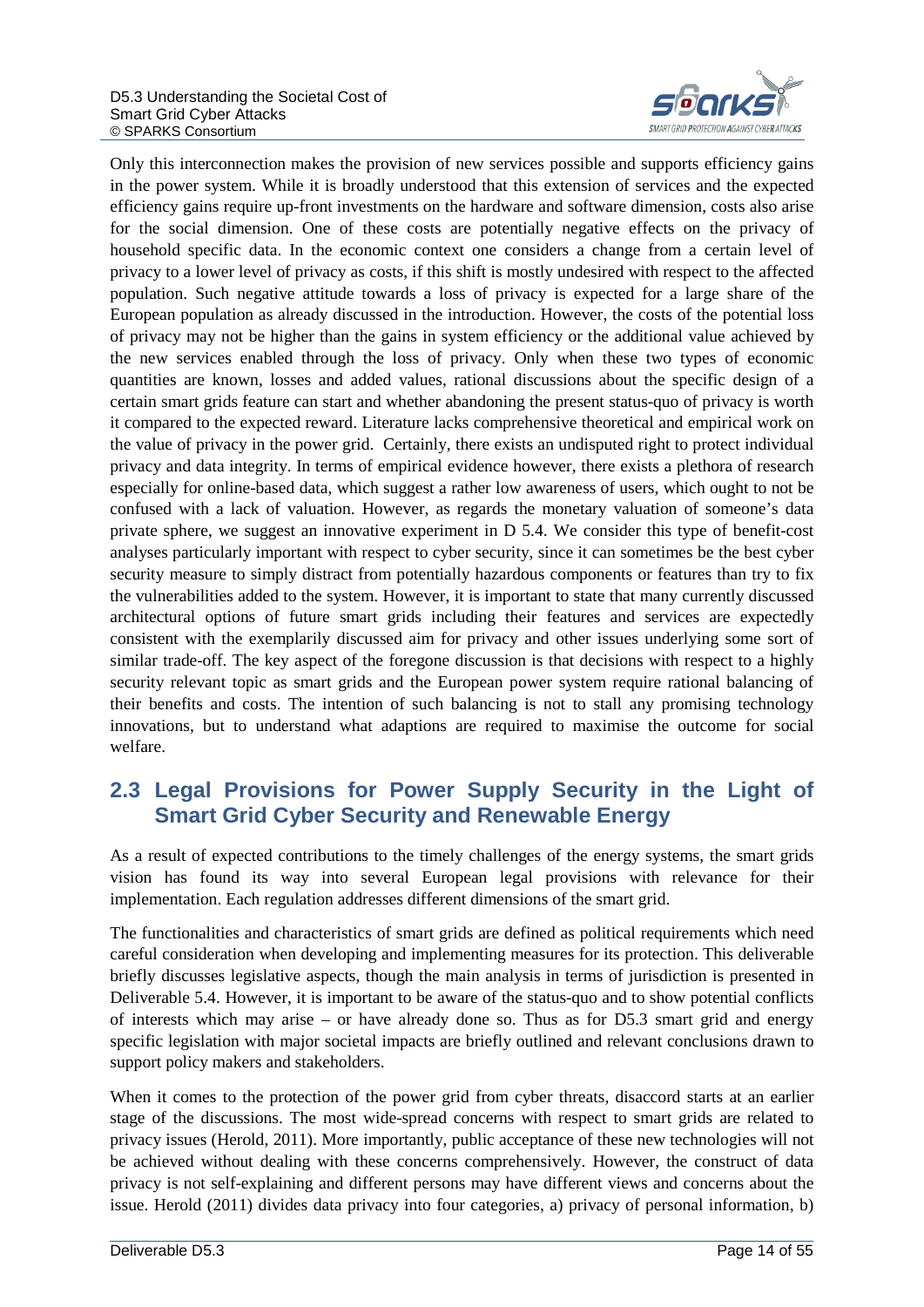

privacy of the person, c) privacy of behaviour, and d) privacy of communications. Each of these categories bares its own risk of violations, and which risk is more critical for a certain individual may depend on her or his personal circumstances. As an example for behavioural privacy, fire insurance might reject claims when smart meter data reveals that overuse or misuse of appliances has led to the fire incidence. This raises several questions with respect to smart grid security. The answers to these questions are technical and organisational activities. Legal frameworks and relevant legislation is discussed in detail in Deliverable 5.4. However, as brief introduction, the main research issues from a legal perspective can be summarized as follows:

- First and foremost, what measures are qualified to ensure that the metered data stay at authorised companies and authorised personnel only?
- Secondly, if legally relevant information can be retrieved from the smart metered data, to which extent may it be used as proof in a legal dispute?
- Finally, architects of the smart grid need to answer the questions if the achievement of its environmental and economic targets substantially requires metering electricity consumption detailed enough to draw conclusions about such behavioural aspects.

Again, the identification of legal challenges is paramount in order to ensure a best-possible implementation of smart grids and required security measures. A brief discussion thereof is provided subsequently.

### <span id="page-14-0"></span>**2.3.1 Implementation of Smart Grid Cyber Security in European Legislation**

The dependence of European supply security on the preparedness against cyber threats has already been found some response of European policy makers. At this point a short overview with regard to selected Union legislations concerning cyber-attacks is provided. However, it can generally be said that these legislations mainly focus on an underpinning of the importance of the protection from cyber-attacks than on establishing certain standards or procedural requirements for its achievement.

a. Commission Communication for protection of critical information infrastructure COM(2009) 149

Due to the Commission Communication, the information and communication technology (ICT) is always interwoven with the everyday life. Some of these ICT-systems, -services, - networks and infrastructures are an indispensable part of the European economy and society, especially providing essential goods and services or constituting the underpinning platform of other critical infrastructures. Therefore, critical societal functions would be seriously affected in case of a disturbance, they are also considered as critical information infrastructures (CII). However, natural disasters or technical failures resulting risks influenced by human interventions are not completely known or have not been sufficiently analysed. Therefore, cyber-attacks have reached a previously unknown degree of complexity (see also Büro für Technikfolgen-Abschätzung beim Deutschen Bundestag, 2014, p.150). . Especially, viruses, worms and other malicious programs are increasing steadily. Due to strong dependence on CII, regard to the transnational networking and interlinking with other infrastructures as well as their vulnerability and threats make it urgently necessary, to systematically improve security and robustness of these infrastructures to defend themselves at the forefront against outages and attacks. This will require pan-European efforts, because of different strategies and the absence of the transnational networking restrict the effectiveness of national countermeasures. Therefore, the European Commission has named an action plan: Prevention and preparedness, detection and response, mitigation and restoration, international cooperation and criteria for the ICT-sector. This action plan has already achieved successful results and is continuing so.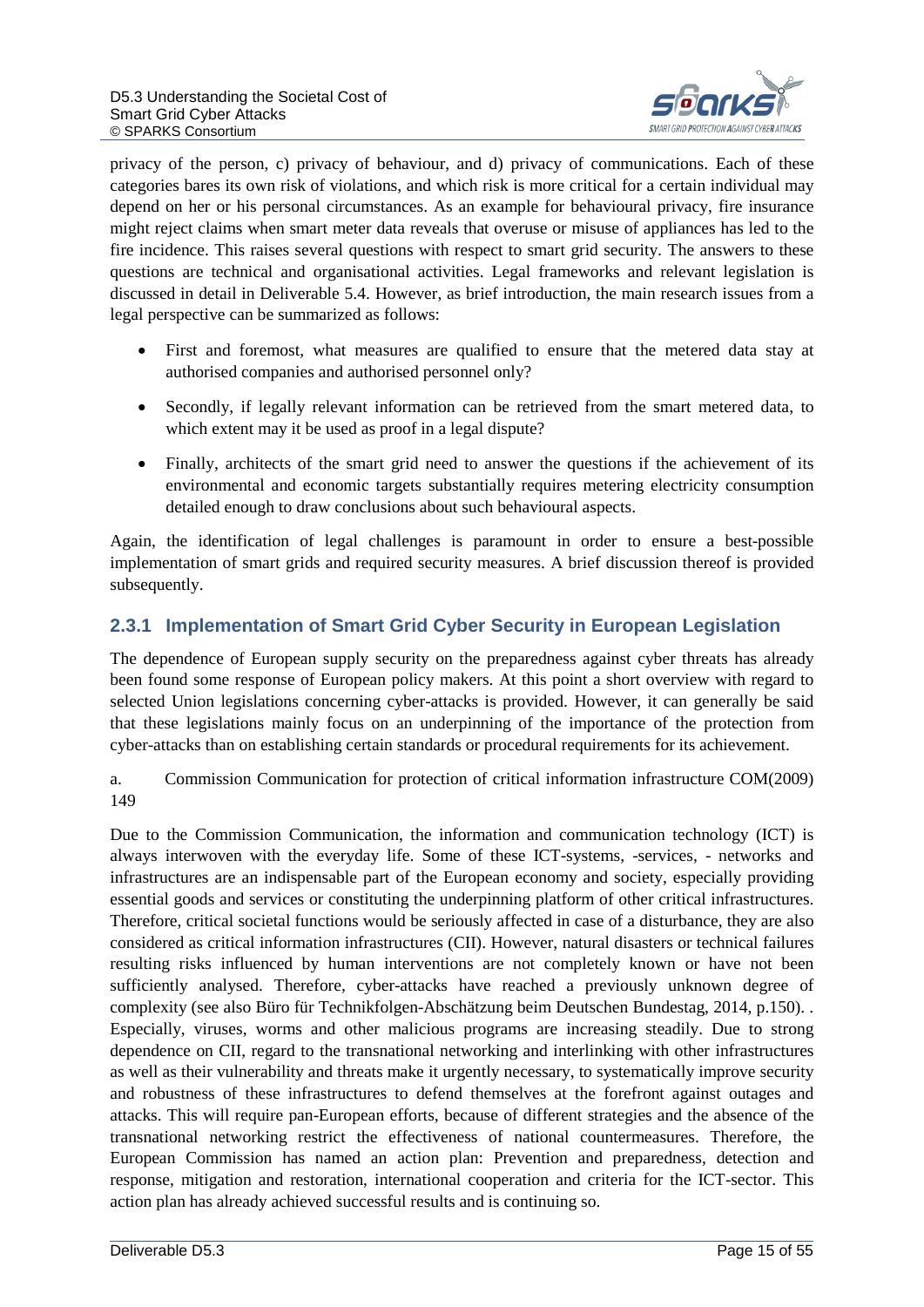

#### b. Directive for network and information security COM(2013) 48 final

Furthermore, there is a proposal for a directive on measures to ensure a high level of common network and information security. The objective of the proposal according to the recitals is to improve or ensure the security of the internet, private networks and information systems, so they have to be reliable and safe because they play a key role in the society. Increasing security incidents also due to criminal actions pose a significant threat, which especially affect the exercise of economic activities, produce financial losses and harm the confidence of the users, because personal data could also be affected. To ensure the message of the most serious security incidents it is required to introduce minimum security requirements at Union level and apply this to all communications and information systems.

Summarizing, the electricity networks must not only be modernised or extended as a factor of integration, they also have to be secured against cyber attacks due to the continually growing integration of ICT for communication purposes of the affected actors, because this may also represent a growing risk for the security of supply. In order to achieve this the present EU legislation related to cyber security brings forward two propositions: i) The EU strives for the realization of a uniform level of security by establishing an increased protection of communication channels and therefore the prevention of cyber-attacks on the European energy supply, and ii) the European Commission considers the current status of heterogeneous national legislations insufficient and aims for the establishment of binding standards and guidelines for all member states. While both of these objectives are comprehensible, a unification of national standards takes time, while the viral nature of cyber threats and the corresponding pace of the development of new malicious strategies and technologies is high. The adaption of legal binding standards to these steadily advancing threats might itself require an unprecedented pace considering the sometimes slow-acting European legislative process.

#### <span id="page-15-0"></span>**2.3.2 Relevant Legislation to foster Power Provision based on Renewable Sources**

The Renewable Energy Directive 2009 shows as goal determination the increasing usage of energy out of renewable sources and accordingly a fast approval for the connection of those plants, which have to be integrated into the transmission and distribution systems. In compliance with article 3 paragraph 1 of the Renewable Energy Directive 2009 a minimum of 20 % of the community's gross final energy consumption must be covered by renewable sources till 2020. The respective national overall target within the meaning of burden sharing far beyond, for example of Austria and Sweden is even ranged by a share of 34 % and 49 % by 2020 ().

The increased feed-in of electricity produced from renewable energy into the traditional electricity grid brings with it a number of changes: In contrast to conventional power plants, smaller generation facilities feed in into the distribution network instead of transmission network due to their plant size. This means a great challenge for a network type which was originally designed as a pure output instead of an input power feed. Moreover, in contrast to conventional power plants there is no possibility of demand driven production, because of the weather dependence of renewable energy sources. RES are typically decentralised and widely distributed over a large geographical area and not centrally concentrated. Therefore article 16 paragraph 1 of the Renewable Energy Directive 2009 provides against the background of the evolution of electricity production out of renewable sources, that the Member States must take steps to expand the overall network infrastructure, intelligent networks and storage systems. According to Article 16 paragraph 2 of the Renewable Energy Directive 2009 the power feed energyout of renewable energy sources needs provision of ensuring the reliability and safety of the grid.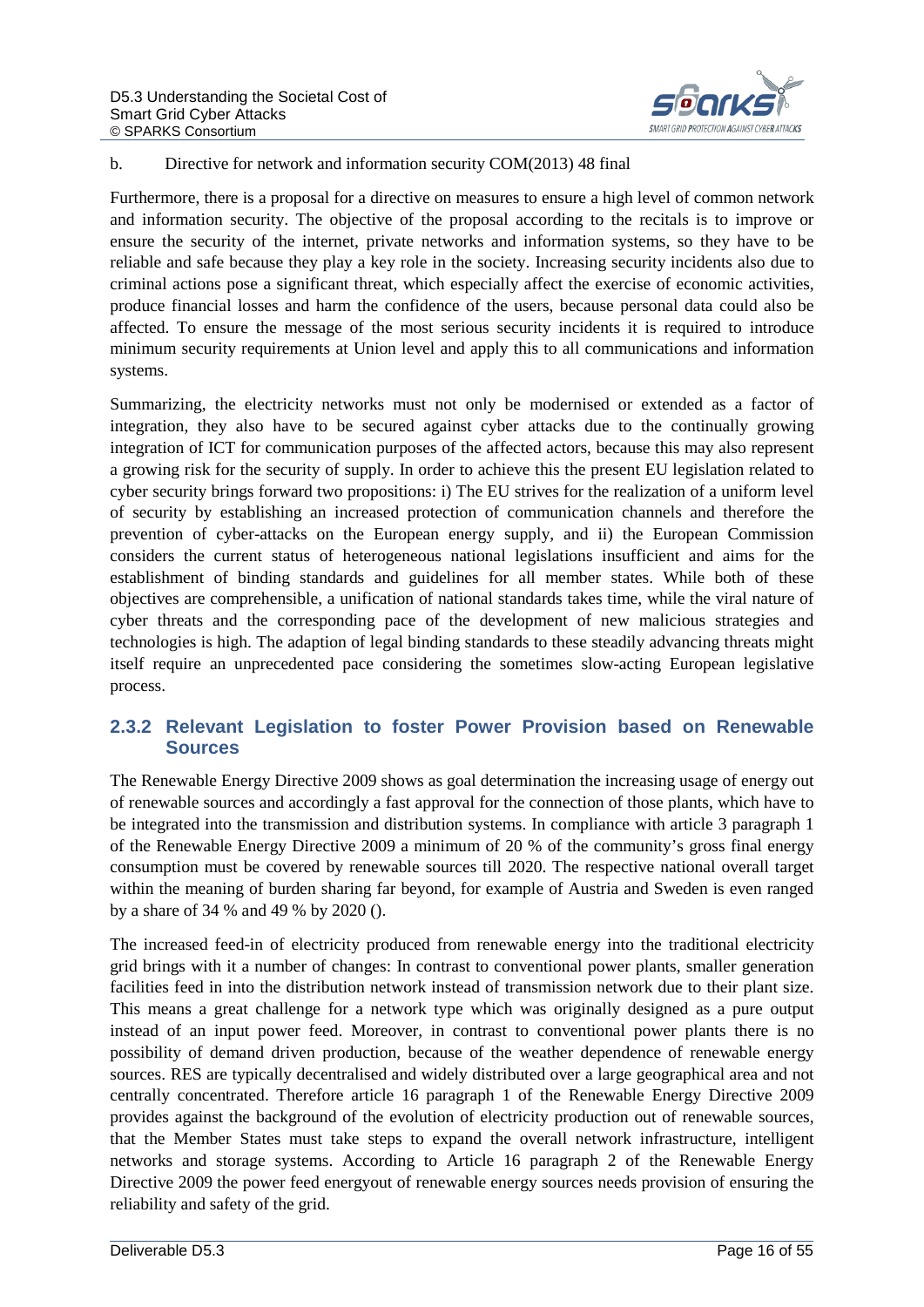

The aim is thereby to continue to ensure supply security, which is quiet high in Europe, despite the increasing feed in of electricity out of renewable sources. With respect to the relevant legislation to foster electricity supply security, the European legal provisions entail among others the following:

- Security of supply directive
- Directive on critical infrastructures
- Internal market in electricity Directive 2009
- Regulation for trans-European energy infrastructure 2013

In addition to this brief discussion of relevant legal frameworks, a chronological summary thereof is provided in detail in Deliverable 5.4.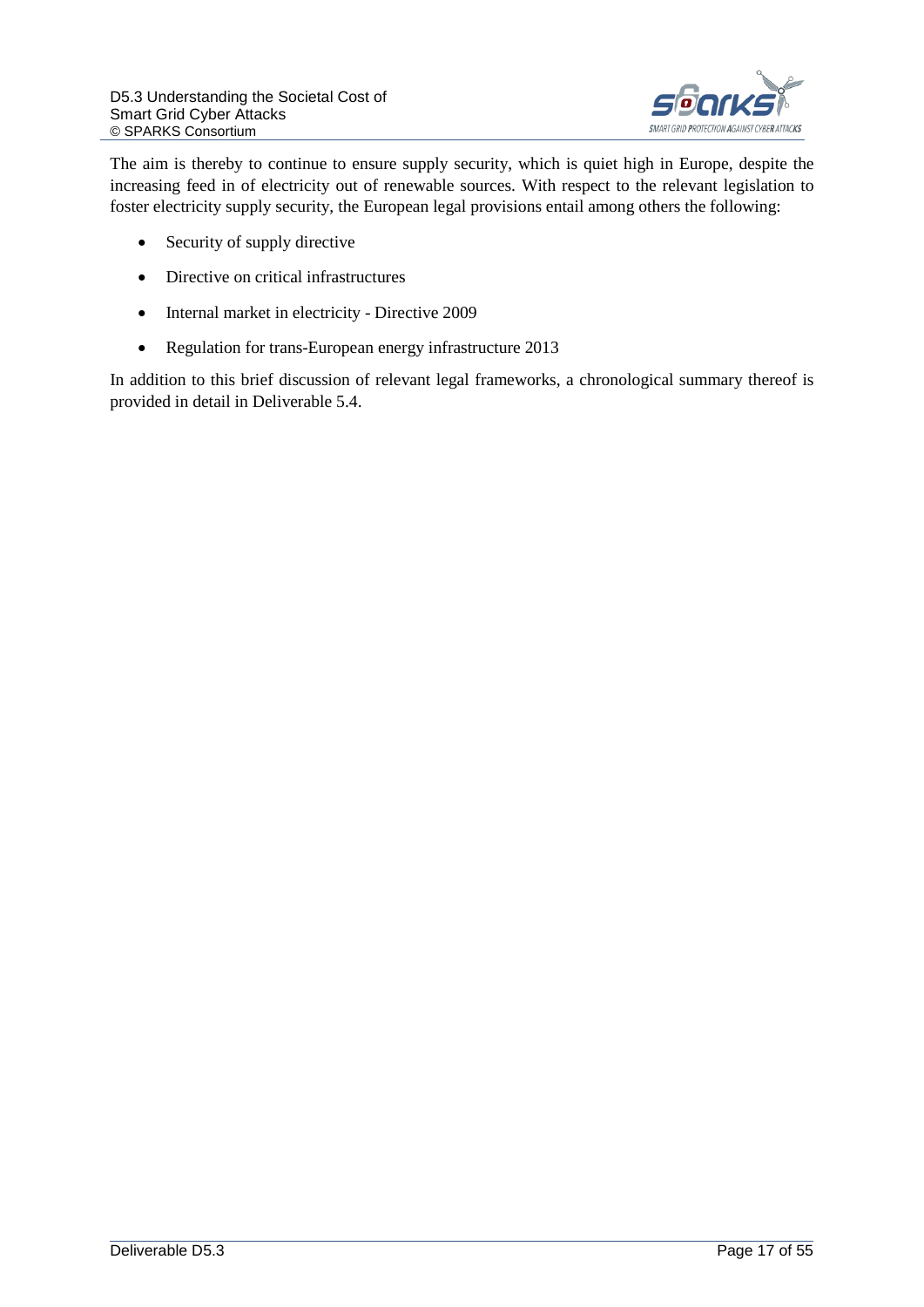

# <span id="page-17-0"></span>**3 Applied Socio-Economic Research of Smart Grids Cyber Security Aspects**

After describing the challenge mainly related to physical aspects of smart networks, this deliverable elaborates on open questions in the emerging field of cyber security in the smart grids environment, and discusses how an efficient and effective research agenda can look like to foster the security of power grids and maximize societal benefits while being economically sound.

At the beginning, we define and highlight the vital issues of societally and economically sound decision support methods. As a starting point with respect to socio-economic and legal responsibilities, it is usually defined that decision support starts when a thorough problem analysis has revealed shortcomings of a planned or existing construct. However, much excitement of the smart grids vision stems from the vital desire for innovation and the corresponding large scale parallel activities around Europe to realize this vision step by step. Whenever a technological shift touches the security topic, in which a failure would have a fundamental impact on the European society, a methodology based on learning-by-doing drops out as an acceptable strategy for the identification of a system's shortcomings. With respect to the identification of socio-economic shortcomings, these can stem from asymmetric effects of certain measures on individual privacy, lost economic values, or distributional effects. An essential part of the decision support in this respect will come from the formulation of these effects and particularly their quantification. Several functions of the smart grid or measures for its protection potentially impact the non-technical layers or the society, and an illustration of the triangle of relevant disciplines is found in [Figure 1.](#page-17-1) When analysing the impact of changes to the system on the technological level these non-technical effects have to be included in a comprehensive analysis to achieve a systemic view on the measures ramification. Such considerations are debated below to support engineers' understanding for the need to cooperate with scientists from the socio-economic and legal domains at the earliest possible stage of a smart grids project.

As one important question related to the discussion of measure and functionalities in light of smart grids is the issue of cost sharing between those seeking the functionality and those who don't.



<span id="page-17-1"></span>**Figure 1: Smart grid security research as comprehensively multidisciplinary approach.**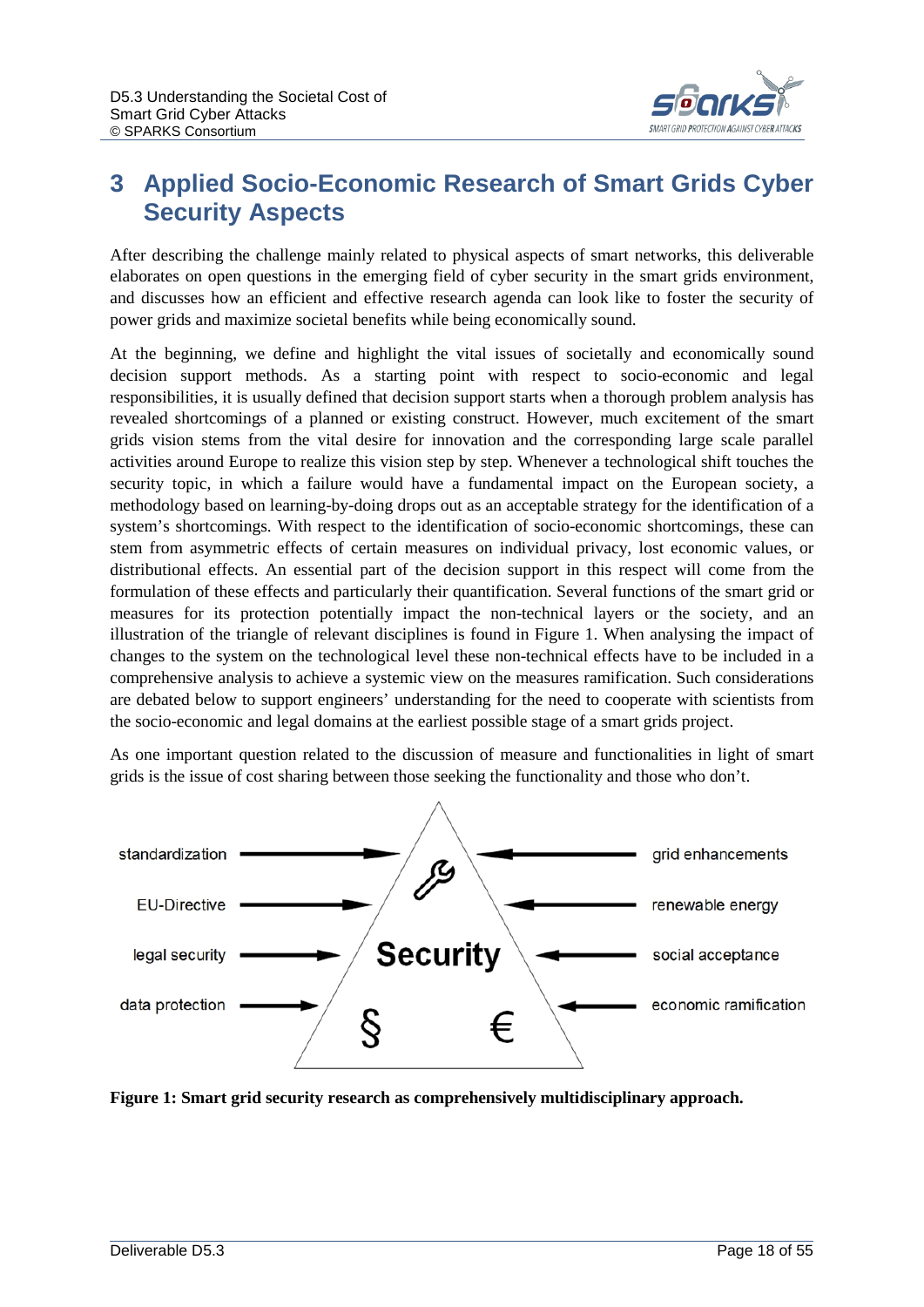

### <span id="page-18-0"></span>**3.1 Cost Sharing between the Individual Consumer and the Collective**

The realization of the smart grid vision which includes measures for establishing a certain level of security comes at a price. Starting by the planned - and in many European areas already carried out installation of smart meters, this vision requires a thorough synchronization of the various national efforts. In addition to the customer side smart grid components (i.e. smart meter devices), smarter switching gears and other new grid components are part of this architecture.

However, in order to facilitate a safe implementation of these technologies, the regular testing of the system's reliability and cyber security is crucial. The first insights into the challenge reveal that the smart grids vision also has a significant impact on investment and operational costs.

Since the electricity grid is a natural monopoly, its costs including the realisation of smart grids are passed on to the final consumers according to a dedicated scheme defined by the regulating authority of each EU member state. These schemes currently link a consumer's specific demand for network services to her or his share of bearing the costs of the overall system mainly based on the required hardware. As one instance, a household may have a dedicated electricity tariff for its heating electricity demand and a dedicated tariff for its regular demand. Such differentiated tariffs require two separate electricity meters, and the respective household contributes to the provision of the metering infrastructure by an additional fee compared to the fee for only one meter. Even when this example shows that demand dependent rates are already applicable in what we termed the conventional grid, the current regulatory practice does not account for heterogeneous demand for specific functionalities of the smart grid. For instance, Austrian national legislation (DAVID-VO, 2012) requires that a household whose electricity consumption is metered by a smart meter is granted access to its load profiles within a delay of only one day. Such access is usually granted through a dedicated web portal or smart phone apps. Costs for the provision of this service are collectively born by all electricity consumers irrespective of their particular interest in such information. Today the vast majority of households does not gain benefits from this service, and scrutinizing the collective cost sharing practise may be required to avoid over-equipping the smart grid without balancing the interests of those demanding its enhanced service capabilities against those not benefitting from it. The intention for this collective cost sharing is obvious, namely to motivate consumers towards its utilization through the argument that it has already being paid by them.

Dwelling upon the necessity to facilitate the smart meter rollout efficiently, it becomes obvious that without them, any smart grid architecture is highly limited. Without smart meters many potentially new services could not be offered to customers, such as load dependent pricing. In this respect cost sharing of its availability is justified as a capacity building measure facilitating future services. Nevertheless, the cost sharing paradigm currently practiced deserves attention of future research. Smart grids may enable services beneficial for some, but the number of those may be small. To find a balance between the needs of some and the society as a whole only a systemic view allows the identification of the first best solution.

Apart from the cost issue, an analysis of the impact of a technical measure should start by identifying potential touch points between technology and the socio-economic layer, and by assessing the technology's costs as well as the expected benefits. Such impacts vary with the specific measure, but exemplary for this issue is the analysis of measures which might support the understanding of the required long-term anticipation in this context.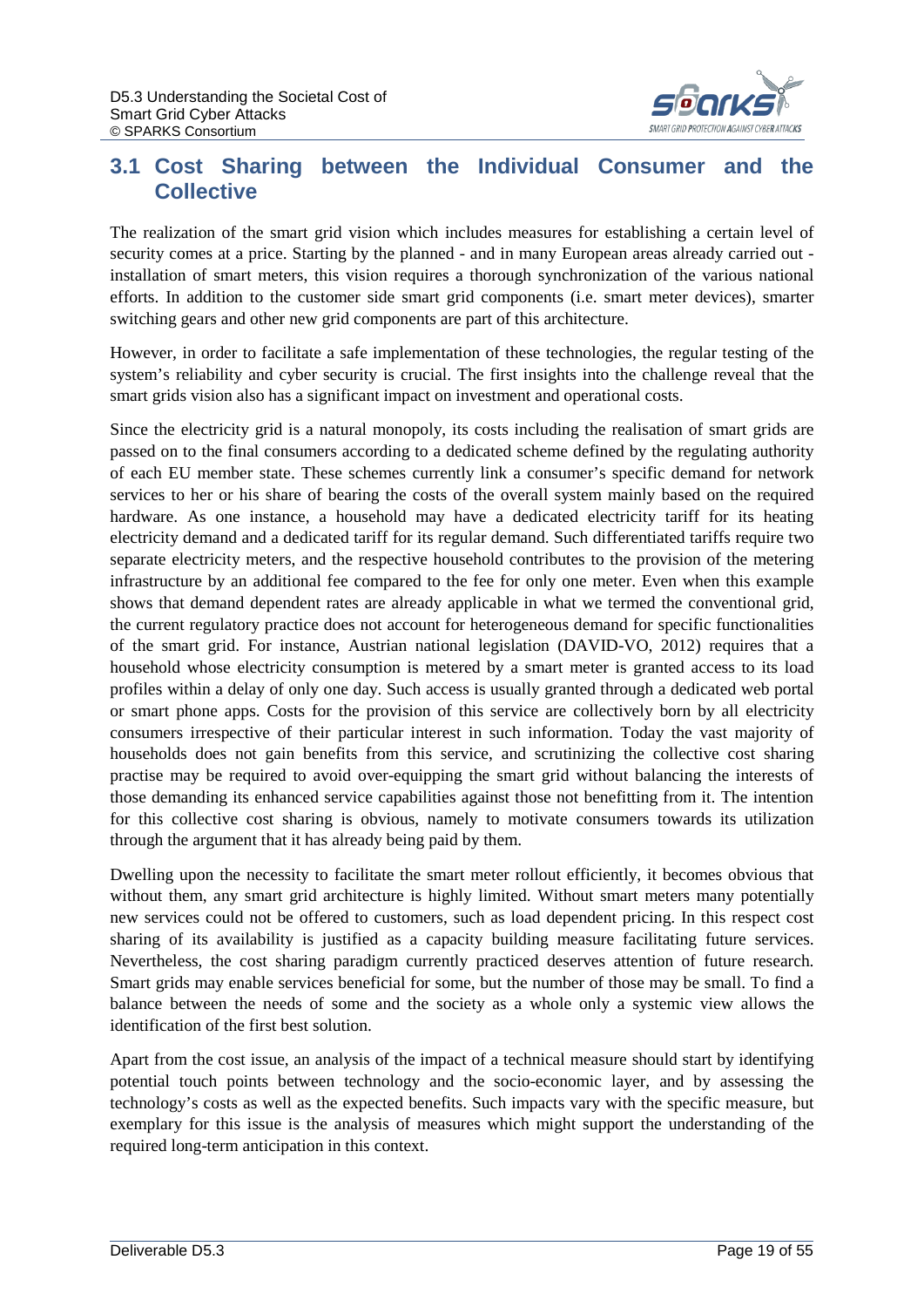

# <span id="page-19-0"></span>**3.2 New Challenges for Electricity Market Regulation**

The regulatory frameworks in place across Europe aim at supporting a cost-efficient distribution of electricity whilst the goal of ensuring a certain levels of reliability of supply has increased substantially in importance. This latter development is clearly visible in the design of European regulatory frameworks, which show a strong tendency to include quality-of-supply aspects into regulation. However, especially in the future, regulation of these services will likely have to include a quantitative measurement for data integrity as an additional dimension once the grids become smart. This is similar to the quantification efforts for supply security which have recently become effective in a variety of countries (see Schmidthaler et al. 2015).

The focus of the regulatory regimes during the last decades was the remuneration of grid operators for transporting the electricity from the centralized producers to the end users and the metering of their consumption. So far regulation has only to some extent addressed the paradigm shift introduced through smart grids. This includes that for instance the costs of area-wide smart meter installations are reimbursed (explicitly or implicitly). However, the current regulatory practice for the most part does not promote for instance discriminatory tariffs dependent on the customers' explicit demand, or the current level of utilization, i.e. the load situation in the moment of consumer demand. Some consumers may actually require metering of 15-minutes load profiles to enable the load dependent electricity and/or for synchronizing their household consumption to the electricity production of their photovoltaic panels, while others main interest may lie in the cheapest possible access to power supply due to their small and inflexible consumption.

In most countries the current regulatory practice is based upon the per unit consumption of electricity from the power grid. This means that if a consumer acquires a part of his electricity consumption from other sources than the grid, e.g. from own production through photovoltaic panels, she or he does not pay any tariffs, which is not optimal from a social welfare perspective (socializing costs, but privatizing benefits). While this approach might have been comprehensible, it bears certain risks for future electricity provision. Costs of the provision of the power grid, i.e. required investments and operational expenses, are to a large extent independent from the amount of electricity it transports. Regulation therefore roughly builds on the paradigm to identify the costs for each grid operator during a year and divide the operator's annual costs (plus some premium) through the expected number of transported kWh. Grid operators' expenses are thus financed through the number of kWh sold over the power grid times the applicable grid tariff. If the number of sold kWh decreases as a result of increased own production and energy efficiency, this will usually not decrease the costs of the provision of the power grid. Consequently, the grid tariff per sold kWh has to increase to ensure financing of grid provision and avoid the risk of a deteriorating grid. Even consumers with a high capacity of own electricity production will require a functioning power grid to ensure supply during hours in which demand exceeds production. Since these producing consumers are responsible for the increase of the grid tariffs while all consumers pay them, questions about fairness and distributional effects arise. Concepts for overcoming these drawbacks of the smart grid enabled embedding of renewable electricity range from the introduction of grid tariffs even for own produced and consumed electricity, to a complete disconnection of charges and consumption through the implementation of fixed costs independently from the consumed amount. Research has not yet addressed this issue of how best to react to this challenge.

Technological progress and capabilities of the infrastructure recondition the paradigms of future electricity market regulation. Not enough research has been done with respect to challenges and opportunities for regulation in light of smart grids. The area of responsibility of market regulation will significantly increase as the service capability of the infrastructures do. Future regulation has not only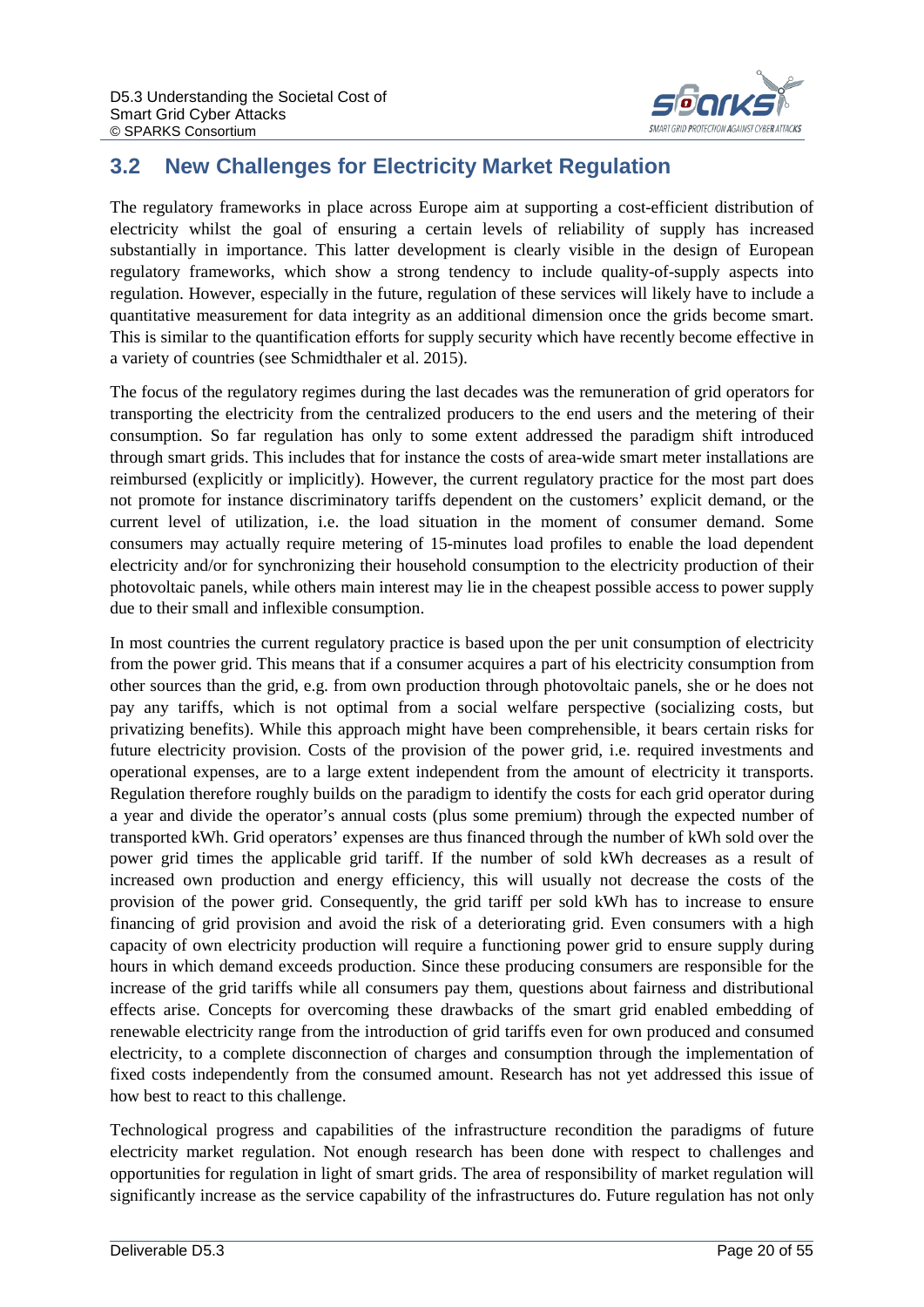

to balance the interests of grid operators and consumers, but even varying interests between different consumer groups. Furthermore, additional to the conventional dimensions of regulation, namely affordability and reliability, the target of energy efficiency will become a matter for consideration as the new capabilities of the smart grids suggest some steering competence of the grid. As a part thereof regulation may have to reconsider the provision of incentives for system-friendly consumption behaviour, e.g. through incentivising consumers for shifting their loads towards peak production of renewables. The impact of such load dependent grid tariffs on system stability, required grid investments and operational costs, and the achievable primary energy savings have not been analysed deeply enough to allow the formulation of best practice solutions.

Summarizing, electricity market (network) regulation is a direct policy tool, with which energy politics can directly influence the framework for participants (producers and consumers alike). It is likely that with the increase of complexity in terms of data management and security, the national regulatory authorities will induce standards and regulatory frameworks to ensure that data is collected, stored and transmitted safely.

# <span id="page-20-0"></span>**3.3 Data Granularity and Public Acceptance**

The precision with which data is collected will likely influence public acceptance of new ICT based power systems. This is an entirely new dimension in the electricity industry and closely related to data and security questions in social media, (tele-)communication, online banking and other online services.

Closely related to regulatory policy questions in the context of smart grids as well as the question of burden sharing for the provision of the infrastructure prerequisites, is the issue of defining minimum granularity of end consumer representation in the smart grid.

This is best described by a brief example: One named reason for collecting 15-minutes load profiles is to provide grid operators with an almost real-time overview of power demand. Such information could then be exploited for real-time analysing potential countermeasures against load fluctuations or other sources of undesired performance of the grid. However, this information is not required at the household level, but aggregates on certain spatial levels are sufficient. But if load profiles transferred to the utilities which are only containing aggregates instead of household level data, then privacy risks are almost completely prevented. However, such aggregation does then exclude the individual households from advanced services such as the mentioned dynamic pricing. Additionally, information requirements – in the way they are currently formulated e.g. in the Austrian DAVID-VO  $(2012)$  – address the individual household level. Nevertheless, it might be one option for increasing the acceptance of smart metering to discriminate between those people with demand of advanced services and being willing to accept a certain degree of privacy risk and those people valuing their privacy more than access to additional services.

Such discrimination is currently not addressed in EU legislation making their realisation cumbersome. However, the urgency of the privacy issue calls for concerted research efforts between the legal, sociological and technical disciplines to find an optimum architecture for the representation of the end consumer in the smart grid. In particular we see a great potential for higher acceptance of the smart grid vision among the population if they are offered alternatives for their role within it.

### <span id="page-20-1"></span>**3.4 Example: Spot-Market driven Electricity Prices for Households**

With the emerging installation rates of smart meters the technological barriers for introducing load dependent electricity tariffs have fallen, even on the household level. In such a vision households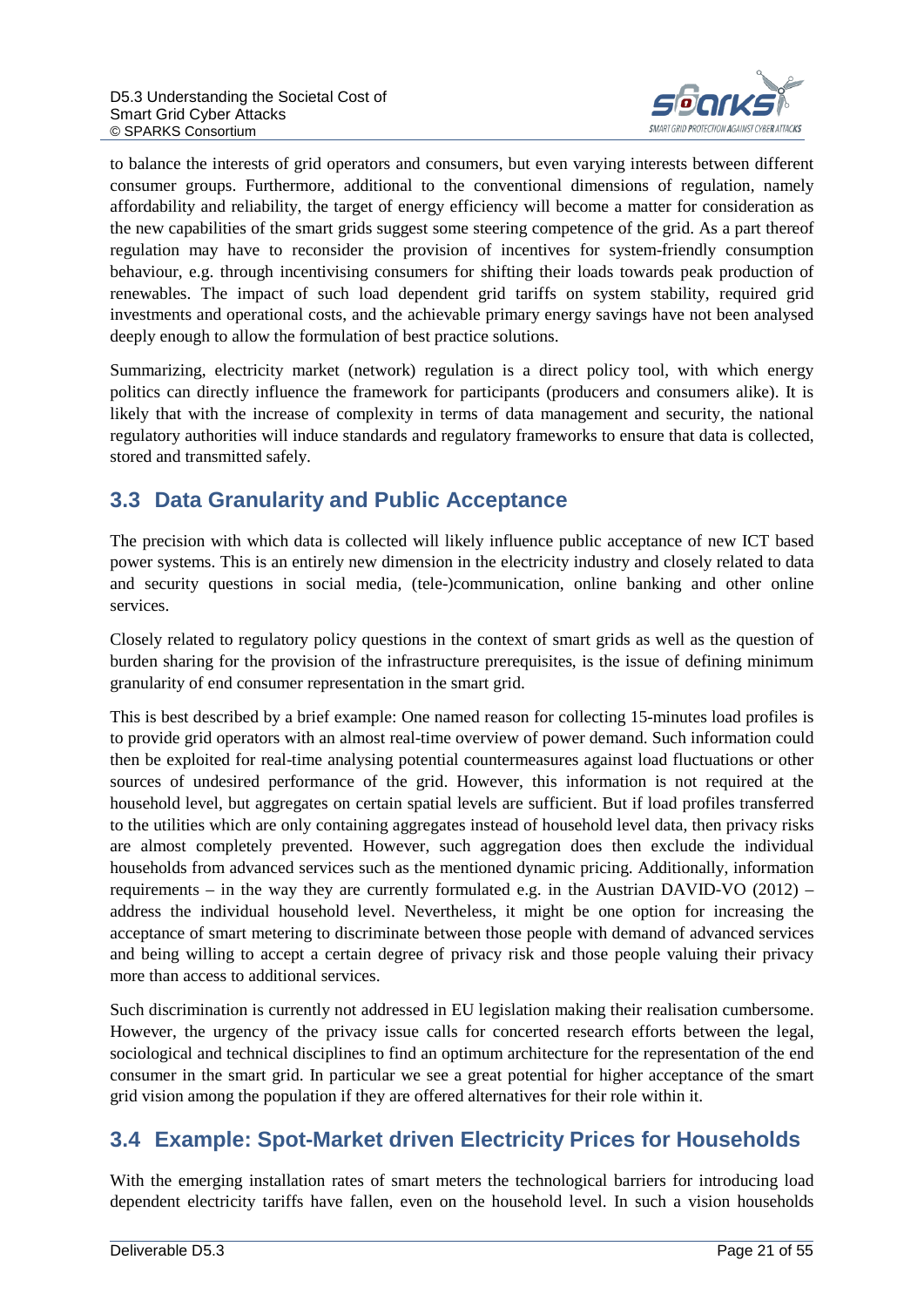

could be informed momentarily when electricity is available on the spot market at low rates, e.g. from peak production of wind power, and satisfy their demand during these hours from the spot market directly instead from their usual supplier. However, to implement this system, load profiles of the participating households have to be collected and transferred to their standard supplier and a further agent connecting the households to the spot market. Furthermore, information transfer about momentarily spot market prices needs to be ensured through a technical system requiring upfront investments and regular operational costs.

These costs have to be included in the end customers charges the one way or the other. Additionally, security measures have to ensure secure communication between all relevant parties without a gap. Most importantly, these have to ensure that the price information sent to the households is not corrupted. Advanced solutions will exploit the price information not by manual intervention of the households, but by in-home automation steering of the devices and appliances to minimise expenditures for electricity.

Consequently, dedicated security measures will have to ensure that such automated steering cannot result in overuse of appliances or overload of local segments of the power network through malfunction or corrupted signals. Taking all these measures required to facilitate a safe and secure system for spot-market driven electricity prices together as the system's costs, the benefits from such system must outweigh them, at least on the long run.

While the costs for such a bundle of technical and organisational measures are assessable through the system specification analysis as done for a later implementation, socio-economic costs like the aforementioned effects on privacy are not known from such analysis. Additionally, economic benefits from smart grids enabled functionalities are usually neither part thereof. However, individual components of the overall expected economic benefit can be listed:

- a reduction of personnel effort for meter reading.
- a reduction of household expenditures for electricity through shifting consumption towards times of low priced electricity,
- a reduction of the overall electricity consumption in households, as delayed electricity demand is found not to be fully consumed at later times (Kollmann et al., 2013),
- load shifting is considered as a core measure for efficiency increases in grid operation through delaying or even mitigating the necessity of grid capacity enhancements, or reducing costs for balancing energy and operational reserve,
- auxiliary benefits through the customers' more conscious dealing with electricity consumption, such as motivational effects for increasing energy efficiency beyond load shifting,
- systemic benefits through a more balanced electricity consumption, such as the support for a more system-friendly pricing of renewable electricity, or the creating of new businesses operating the dynamic price system while offering additional services exploiting the rich household-level consumption information.

Only parts of the listed benefits are included in the assessment of the European Commission (2014). Quantified benefits there mainly stem from reduced metering effort and gains in energy efficiency, i.e. reduced expenditures for electricity. Assessing economic benefits of less directly assessable categories requires comprehensive economic modelling embedding assumptions on the degree of consumer engagement or even system response. Consequently, evaluated economic benefit may be sensitive to these assumptions, and intervals for the benefits derived from an informed variation of the assumptions may be more supportive than the provision of point estimates only.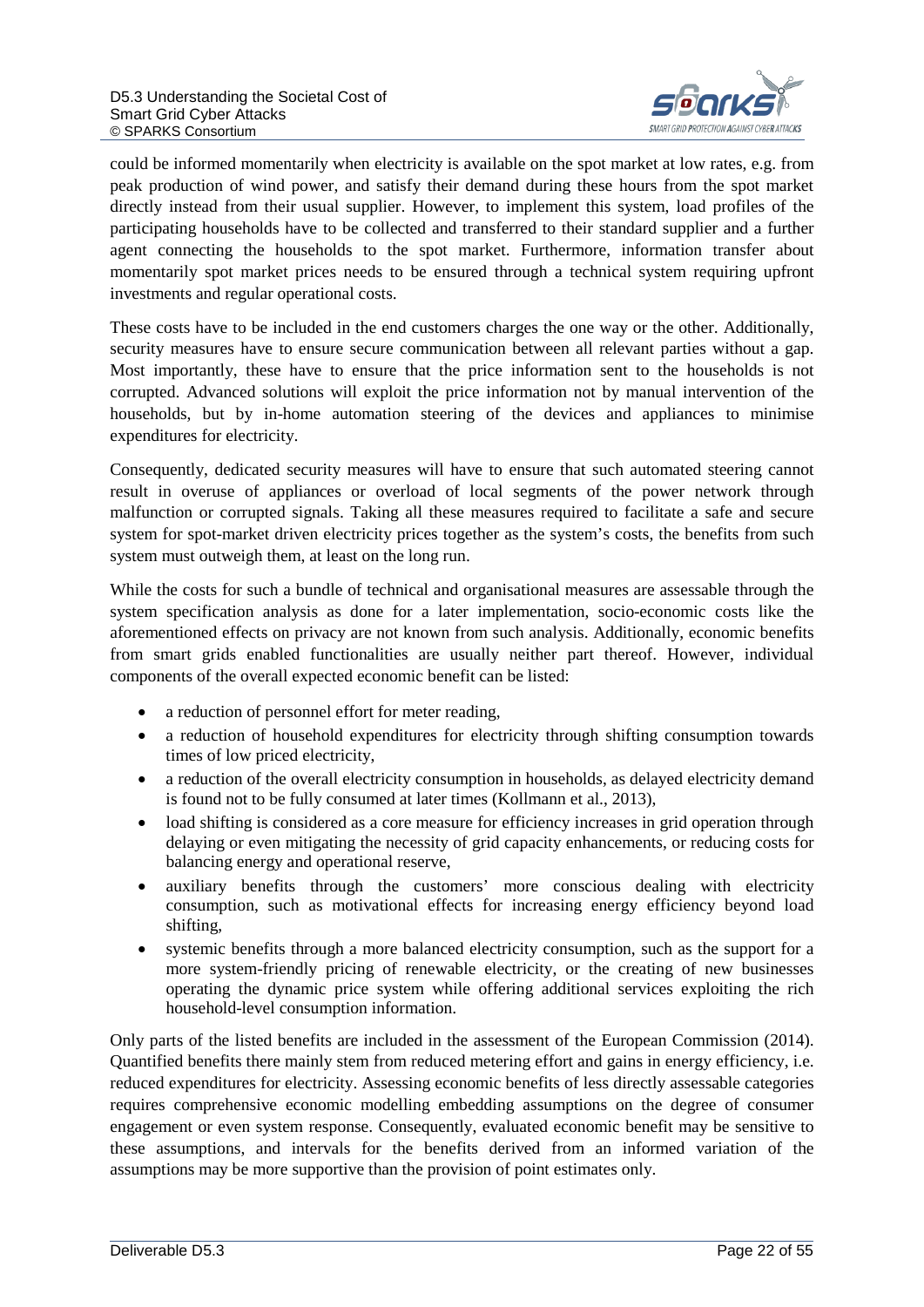

Economic theory suggests the possibility to sharing costs of  $-$  e.g. security related  $-$  system components as the specific benefits will be shared as well. It is not the intention of the SPARKS project to support one position or the other; however we want to illustrate the conflict of burden sharing present in a regulated market when certain services rely on common infrastructure but bring significantly varying benefits to different consumers.

On the other hand an introduction of dynamic electricity pricing for the household sector potentially will mean costs for individual consumers or larger groups of the society as a whole. Such costs can stem from:

- investments which are needed and operational costs will face impact for enabling dynamic pricing,
- the need of privacy varies among the population, the introduction of fine grained consumption metering and data processing therefore induces different costs for different consumers,
- if dynamic prices achieve certain levels of consumer response and load shifting, the electricity market including its pricing will be affected also for those consumer groups still utilizing flat tariffs. These might then experience higher costs to satisfy their inflexible demand,
- if storage for electricity becomes cheap, dynamic end customer prices might increase the exploitability of these storage capacities for speculative electricity trading, as already done for other energy carriers and incurring comparable risks,
- the controllability of the electricity bills will significantly require more efforts from the consumers' side for dynamic prices compared to flat tariffs. As most consumers' might be reluctant to take this effort, the risk of erroneous accounts increases.

Such dynamic pricing system currently exists only on paper and actual implementation is still outstanding. Thus this list is not exhaustive as the actual configuration of such systems is not yet known. However, this offers the great opportunity to design such a system considering its benefits and its costs already during its creation. As achievable benefits are expectedly high and incurred costs may be limited following the outlined systemic view on smart grids and their security. Such system promises an impactful and long-term beneficial service enabled through smart grids. However, finally it will be a matter of the actual process for its implementation if such a system will succeed in contributing towards the formulated environmental and economic targets for Europe's future. Therefore, here, we call for a systemic and collaborative design of new smart grids functionalities incorporating knowledge and views from all affected disciplines to collectively strive for a value adding architecture of the smart grids vision.

Among the most important economic dimensions of smart grid cyber security measures however is the avoidance of societal costs which result from a failure of successful protection from power outages. The various socio-economic aspects thereof are investigated in the subsequent sections.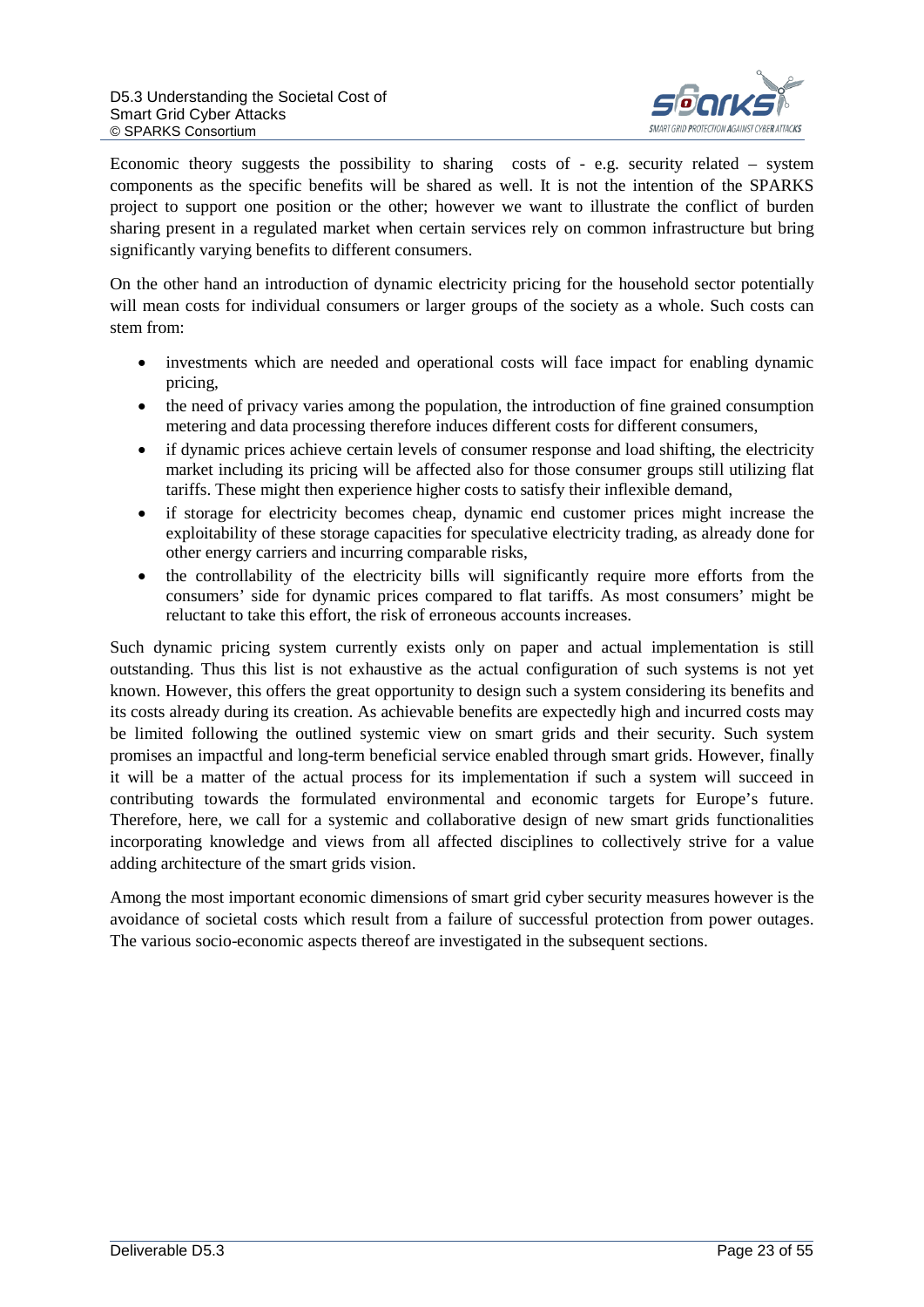

# <span id="page-23-0"></span>**4 Identification of Societal Costs associated with insufficient Protection Measures**

Insufficient protection measures against cyber-attacks may have different consequences ranging from no to only moderate impact to the most severe category of network failure: an interruption of power supply, synonymous for power outage or blackout. This chapter investigates the potential impact a cyber-attack can have on the societal layer of an electricity network and estimates the costs associated with power outages as a worst case scenario of a cyber-attack.

Identifying the full picture of societal ramifications which are to be expected in the event of power outages requires a holistic incorporation of damages to businesses and households at the same time. Making use of the findings from previous research<sup>[3](#page-28-2)</sup> it is possible to analyse damages to businesses, institutions and households in the case of power outages. In this deliverable of the SPARKS project, a brief sketch of these cost categories and magnitudes is presented.

As central cornerstone of the SPARKS project an analysis of different levels of protection technologies is conducted. This is done in a holistic approach taking into account several highly relevant damage categories which include:

- Monetary Losses due to stoppage of productive activities. Interruptions to the value adding process are highly relevant and thus represented in blackout-simulator.com
- Costs due to labour inactivity. As businesses and institutions bear the costs of inactive personnel, these costs are represented in blackout-simulator.com
- Damage costs to productive facilities are incorporated via a general value of lost load approach.

There exists a plethora of literature evidence on power outage cost assessment methods, different approaches and valuations of the value of supply security. For instance Reichl et al (2013a) or Zingman et al. (2000). One valuation approach which was used intensively due to the absence of alternative measurement opportunities was the calculation of backup generation costs. This opportunity cost approach includes the calculation of fixed and variable cost categories for generators, fuel and other expenses. However, recently, research has advanced substantially, thereby making it possible to better measure the monetary and non-monetary changes to utility of affected customers. Thus, subsequently, we briefly explain the methodology which was used to carry out the assessments of the lost energy and monetary damages. Following the methodological explanations, a case study of actual power outage ramifications for the real outage in Italy on 28 September 2003 is provided. We then estimate the so defined societal costs of insufficient protection measures by three case studies of failures in the regional power networks.

### <span id="page-23-1"></span>**4.1 Methodology for the assessment of costs related to service unavailability**

Elaborated economic assessments of the value of electricity supply security are valuable inputs especially in the discussions with respect to necessary investments for maintaining and upgrading the current transmission and distribution infrastructure. While developing the necessary measures to

<sup>&</sup>lt;sup>3</sup> The software was developed in the FP7 Project SESAME. More information can be found in: [www.sesame](https://www.sesame-project.eu/)[project.eu.](https://www.sesame-project.eu/) The online tool has been made available for the public at [www.blackout-simulator.com.](http://www.blackout-simulator.com/) The tool is free of charge and can be used to display the opportunity costs associated with blackouts as well as the amount of electricity not supplied to various (9) economic sectors and households separately.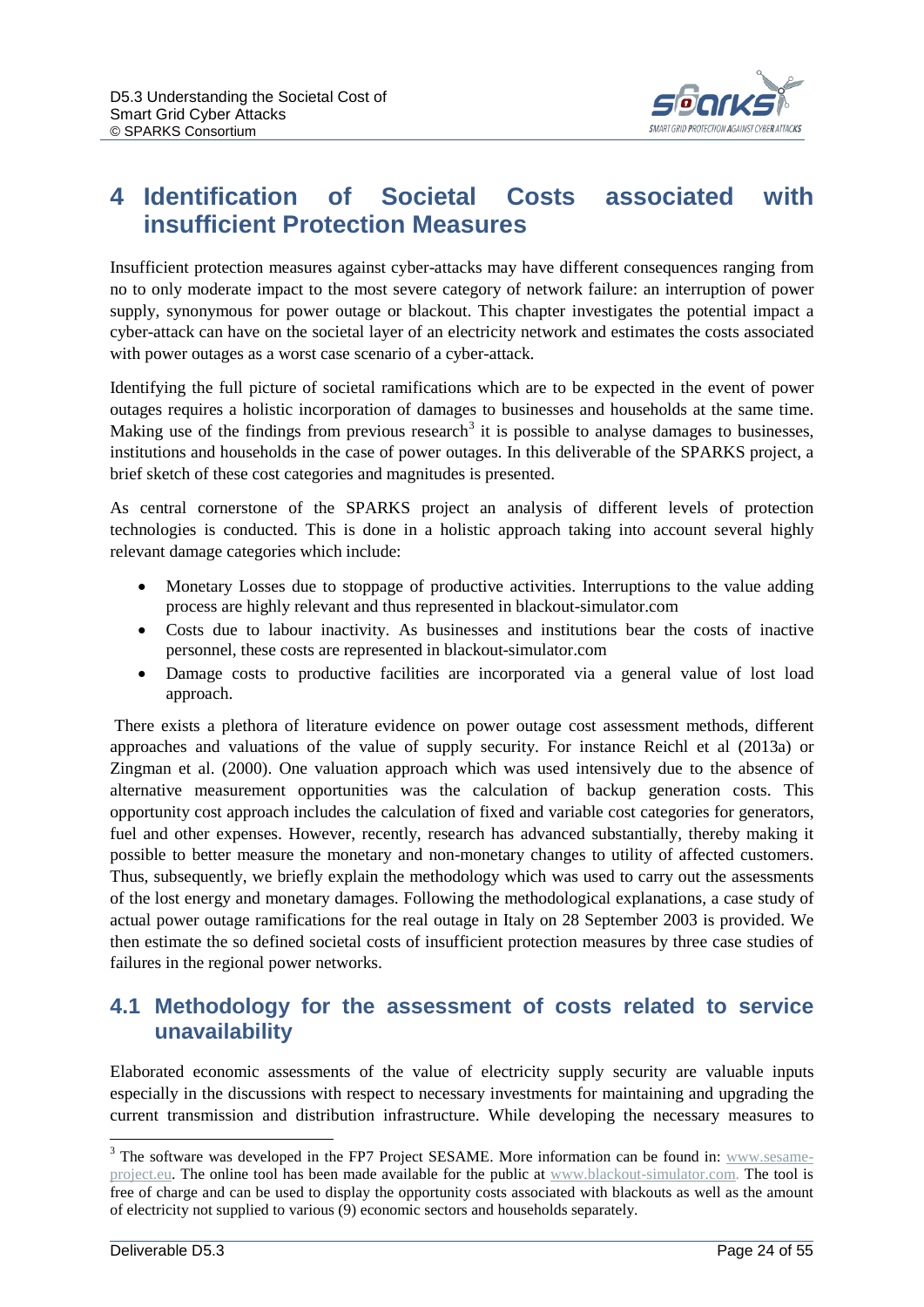

enhance supply security is mainly a challenge to the engineering disciplines, it is the task of economic research to support the development of a system of incentives to counterbalance possible market failure and therefore further the implementation of these technical measures. One central prerequisite for developing an efficient regulatory system is quantifying the value of supply security. As supply security constitutes a non-market good and can be purchased only in combination with the physical product (electricity), the value of supply security cannot be determined directly. That is why usually the failure of electricity supply, and in particular the cost occurring when electric power cannot be accessed, is used to assess the value of supply security (see Baarsma and Hop, 2009; de Nooij, Koopmans and Bijvoet, 2007; and Woo and Pupp, 1992).

The herewith presented assessment model provides a rationale for electricity supply security enhancing investments and other energy policy decisions. Providing profound knowledge of the damages faced by businesses in the case of power outages and of households' preference structures can assist policy makers and industry to successfully handle the challenges of future electricity systems.

Regulatory frameworks also benefit from such easy-to-use models for quantitative assessments of the value of lost load, the total damage per sector in the EU (at NUTS 2 level), as well as of the energy not supplied in the case of blackouts. The presented model makes it possible for the first time to asses trans-European (as well as nationally or regionally limited) power outages with regards to their socioeconomic effects. Depending on the desired level of detail the elicitation of damages with the presented model is now a matter of about two minutes and five to ten mouse clicks.

An efficient level of supply security is achieved when the marginal benefit for consumers (i.e. households, companies, institutions, etc.) equals the marginal cost of further improvements (Bliem, 2007). This is important for a better understanding of supply security as investments in securityrelated infrastructure are not directly (or always positively) correlated with improvements in the level of supply security. A thorough discussion of the econometric approach and the models used is found in Gutierrez et al. (2013).

[Figure 1](#page-17-1) displays the easy-to-use application of this tool. The user can simulate self-designed power outages and obtains estimates of the economic impact of the simulated scenarios. These results are then used as input for benefit-cost analyses or further discussions on the efficacy and efficiency of protective measures. While the economic value of power supply reliability has been carefully studied, other services and characteristics of power supply through smart grids have not achieved much attention.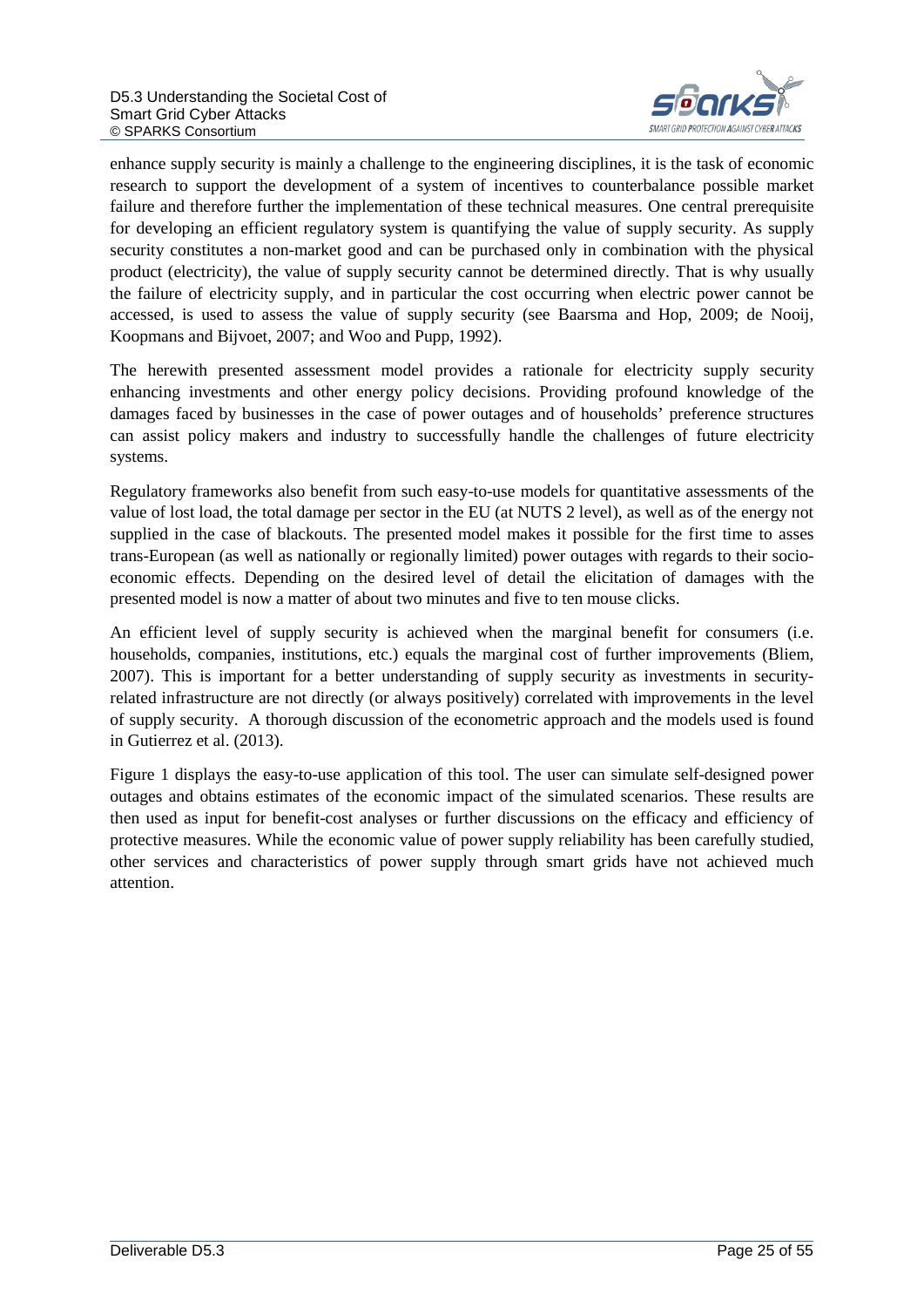#### D5.3 Understanding the Societal Cost of Smart Grid Cyber Attacks © SPARKS Consortium





<span id="page-25-1"></span>Figure 2: Screenshot of the software tool [blackout-simulator.com](http://www.blackout-simulator.com/) which enables the customization and assessment of power supply interruptions' economic ramifications.

#### <span id="page-25-0"></span>**4.1.1 Damage Assessment I: Non-Households**

For the assessment of damages faced by businesses, institutions and administration (non-households) in the case of power outages, the presented model reports the average of two methodologically different assessment approaches for enhanced robustness of the results.

The first methodological approach constitutes a model that assigns the lost value added to every analyzed economic sector, for every incorporated region, and at every. To do so, production data of businesses, industry and public administration are incorporated as central indicator of economic activity. This builds up the first part of the assessment dubbed the production-based approach. The rationale behind this approach is that economic activity is in most cases very closely connected to electricity supply, and details are given subsequently. The second methodological approach applied here exploits earlier work on power outage cost estimations and relates the findings of these studies to the regional and other characteristics of an outage to derive the expected damage of outage scenarios investigated through the presented model. This means, the comparative assessment of sector specific costs is based on a comparison of typical damages per kWh not supplied in certain regions, industries and sectors, which are obtained from earlier studies.

For the first methodological approach of the analysis precise data on the economic activity of businesses in all of the European Union depending on the season, time of the day, country, and other variables were incorporated into the model. The majority of these raw data were gathered from the "World Input-Output Database" (Timmer, 2012). Providing a variety of production and value-added related data this was the central data source fed into the presented model. Other data sources used were regional economic accounts of the regional statistics by NUTS classification (Eurostat, 2012) from Eurostat, which contains the annual value added figures split into geographic NUTS 2 (state or province level) regions.

Data on value added are also available on the level of even more detailed NUTS 3 regions for many EU countries. This NUTS 3 regional definition splits countries into administrative districts below the level of federal states, such that between 150,000 and 800,000 residents fall in every of these regions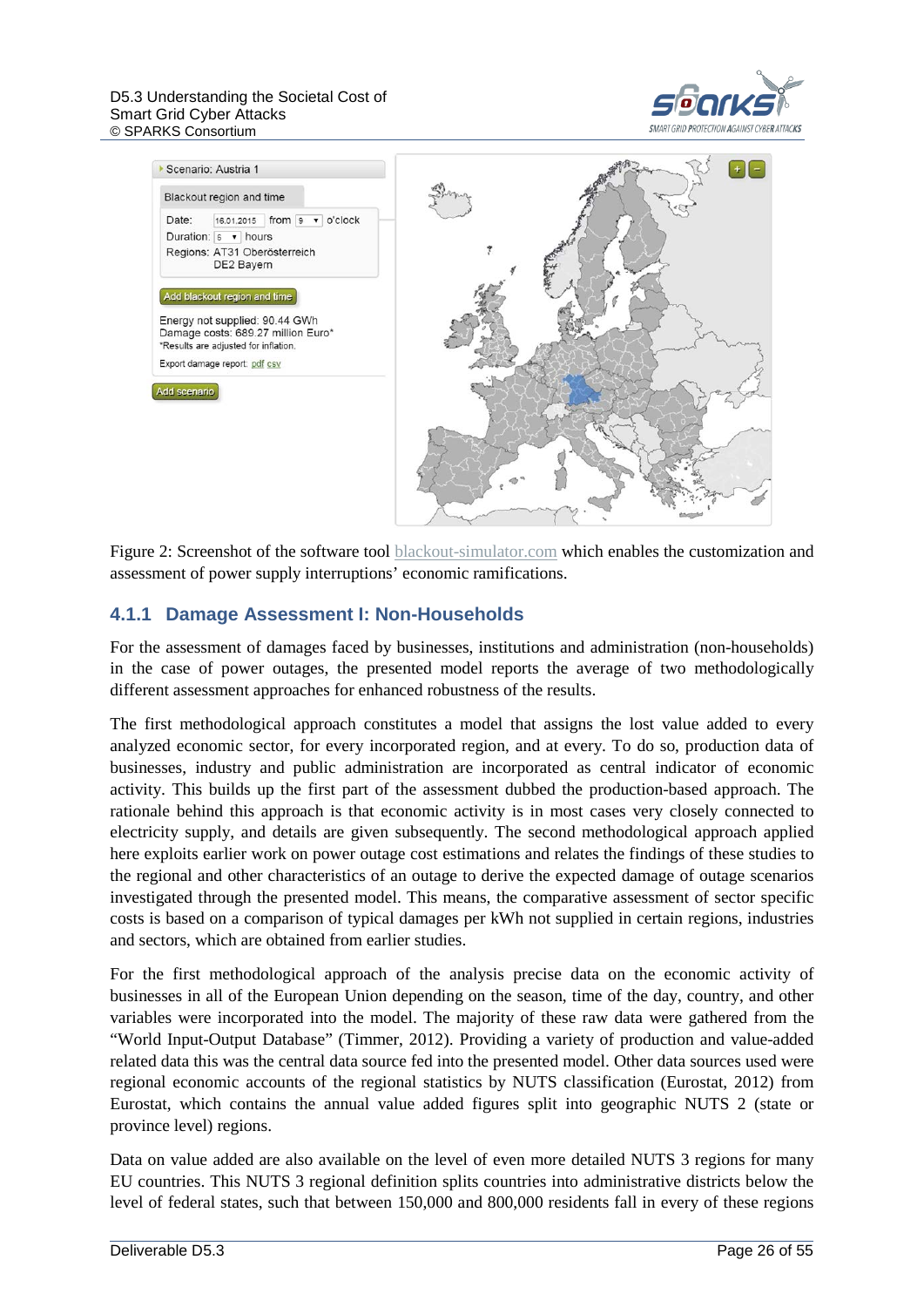

(see Eurostat, 2012 for further details on the NUTS classification). However, the value added needs to be joined with other data, in particular those about sectorial electricity consumption. For this reason the regional distribution of the presented model is adapted to the data availability of other sources, and finally returns estimates of economic damage for 266 of the 271 federal states in the EU 27 (NUTS 2 level). The excluded regions are Luxemburg for which the value added of the there important financial sector is not found in official statistics, and Malta, also for the reason of data shortcomings. Additionally, for Germany the areas of Brandenburg-East and Brandenburg-West were combined. In the tool, this generic region is dubbed Brandenburg. The two Nuts 2 regions of Slovenia Vzhodna Slovenija and Zahodna Slovenija have been also merged to Slovenia. Consequently, out of the original 271 Nuts 2 regions in the European Union, 266 remain after the described merging process.

As a next step, the economic losses of non-household sectors are clustered with respect on data availability. In total nine economic sectors were incorporated into the analysis, all of which are based on the "NACE Rev. 2" system, which is explained in the appendix.

As outcome of these steps, a database was generated that includes the annual gross value added for 266 European regions and per branch cluster within these regions. To facilitate an assignment of value added to the 8,760 hours of a (non leap) year a twofold approach was undertaken. First, the synthetic load profiles of available branches published by distribution system operators (BDEW, 2014) were used as base input. This allows estimating the ratio between electricity consumption during productive hours of a sector and non-productive hours of a sector in a certain branch. Since these synthetic load profiles have originally been constructed considering German and thus central European production schedules only, the productive hours in a certain country and branch were adapted according questionnaires completed by employees of the Austrian Economic Chambers located in the respective other countries. Thus the thereby developed load profiles of each country keep the ratio of electricity consumption between hours of high and low productivity, while the respective hours themselves vary between the countries. Finally, imprecisions from this approximations that lead to aggregated electricity consumption over all 8.760 annual hours not exactly equal to the annual electricity consumption reported in Timmer (2012), and these approximation errors were smoothed by scaling the load profiles upwards or downwards to equal these annual consumption values.

Based on these load profiles the annual gross value added per economic sector and per region was broken down from the aggregate figures into an approximated hourly value for the years. The underlying assumption here is that electricity is an essential input for value added, and that hours without electricity supply deal damage even when happening during non-productive hours. Such damages stem from e.g. inoperable cooling appliances or safety facilities. Additionally, the presented model automatically checks the input date of simulated power outages for national holidays, while it was impossible to account for all regional and sometimes geographically very limited holidays.

The production-based approach is then complemented by the second methodical approach of the assessment of non-households, which is based on a comparison of typical damages per kWh not supplied in certain industries and sectors. This value of lost load (VoLL) approach is capable of assigning every unit of electricity not supplied a damage for a certain country and sector. In total 360 Values out of 57 independent studies were used to elicit sector-specific damage indicators, these are fully listed in the appendix. These allow the identification of region and branch specific effects which were fed into the data base to form the basis for the assessment of businesses' damages in the case of power outages. This VoLL approach requires the standardization of electricity demand patterns and damage figures. To do this, all values were adjusted for inflation and corrected for changes in exchange rates. The differences between elicitation methods, countries, affected entities, etc. are important and are thus accounted for. The sources utilized in this procedure are presented in the appendix. Given the fact that the range of calculated businesses' damages (range of 65-85 per cent of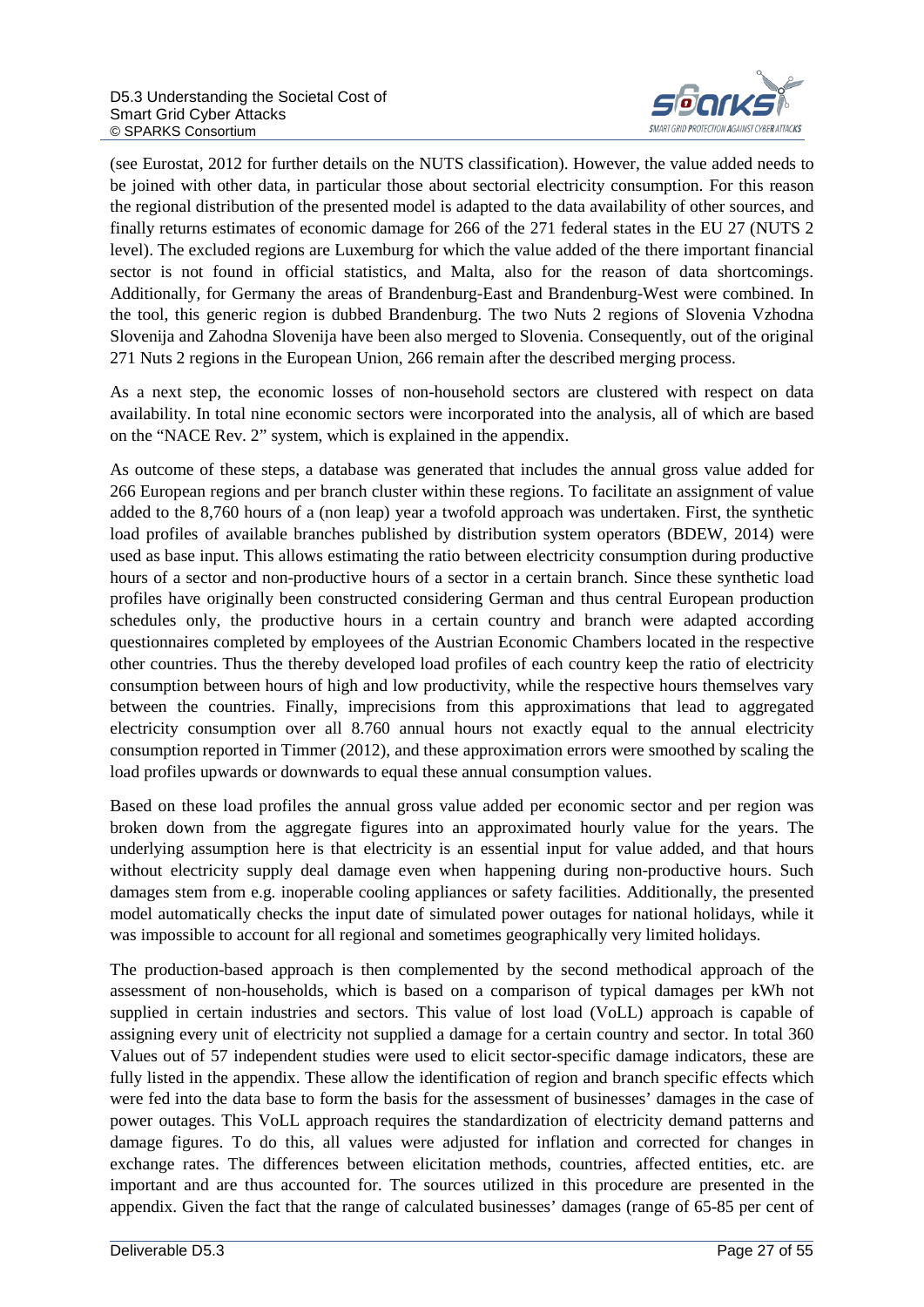

the overall damages), is very well in line with international studies, see e.g. Reichl et al., (2013) for a comparison of international studies, the validity of this approach is strongly supported.

A distinction of the damages based on the economic activity (NACE nomenclature) is the cornerstone of the analysis software For each sector different economic evaluations are carried out:

#### **1. Electricity not supplied (in GWh)**

In this category the amount of electricity that cannot be supplied to the consumers due to the power outage is provided (in MWh).

#### **2. Total damage (in €)**

In this category indirect damages in the economic sectors are presented. Indirect monetary damages are referred to as negative monetary damages that arise as a consequence to the non-availability of energy in a certain sector. For example the costs for personnel still arise even after the halt of production. Although these productive capacities lay idle, employees receive pay with significantly reduced or halted production and significantly less value added. Accordingly, the indirect damages shown here include the amount of the foregone value added, lost inputs, and the part of personnel costs, which still occur in the absence of electrical power.

In addition to this, the Value of Lost Load is calculated wherever this can be done objectively. This figure allows the comparison of damages across countries and for different (research) approaches.

#### <span id="page-27-0"></span>**4.1.2 Damage Assessment II: Households**

The assessment of damage occurring to households due to power outages is more difficult than for non-households. The majority of damages to households is indirect and not material or monetary as it is in the case of businesses and public administration. An adequate assessment must therefore also incorporate the negative consequences to a household, such as diminished value of leisure and the mental stress that occurs when the household does not know when it will be able to receive power again. (See also the definitions in the Annex). The following values were obtained using a willingness to pay analysis method (WTP) of roughly over 250 households in every of the 27 (in year 2012) member states. The damage assessment (including the mentioned intangible damages) was thus provided by the households themselves. Some literature sources point out that households tend to underestimate their willingness to pay to avoid power outages. These values are therefore to be considered a lower boundary of the actual damage.

For any comprehensive analysis of the household sector's vulnerability in the case of power outages it is necessary to include non-monetary effects alongside material losses. Thus, for the analyses carried out in WP 5, a model was used which includes a class-leading survey approach conducted in a FP7 research project<sup>[4](#page-32-0)</sup>. To incorporate households' willingness to pay (WTP) to avoid power outages a total of 8,336 participants were evaluated in depth as regards their preferences in terms of supply security. This is central for assessing the majority of losses experienced by households in the case of power outages. The interviews were carefully designed and conduced to account for all relevant social, geographic and demographic groups of society.

While an individual household will usually not be able to give a precise estimate of its WTP, the large number of households which stated their preferences in the SESAME household survey ensures

<sup>&</sup>lt;sup>4</sup> The empirical field work was conducted in SESAME, which were partly included in the quantification process of Del 5.3. The model adaptation and testbed definitions are a based on the intensive stakeholder interaction processes in SPARKS.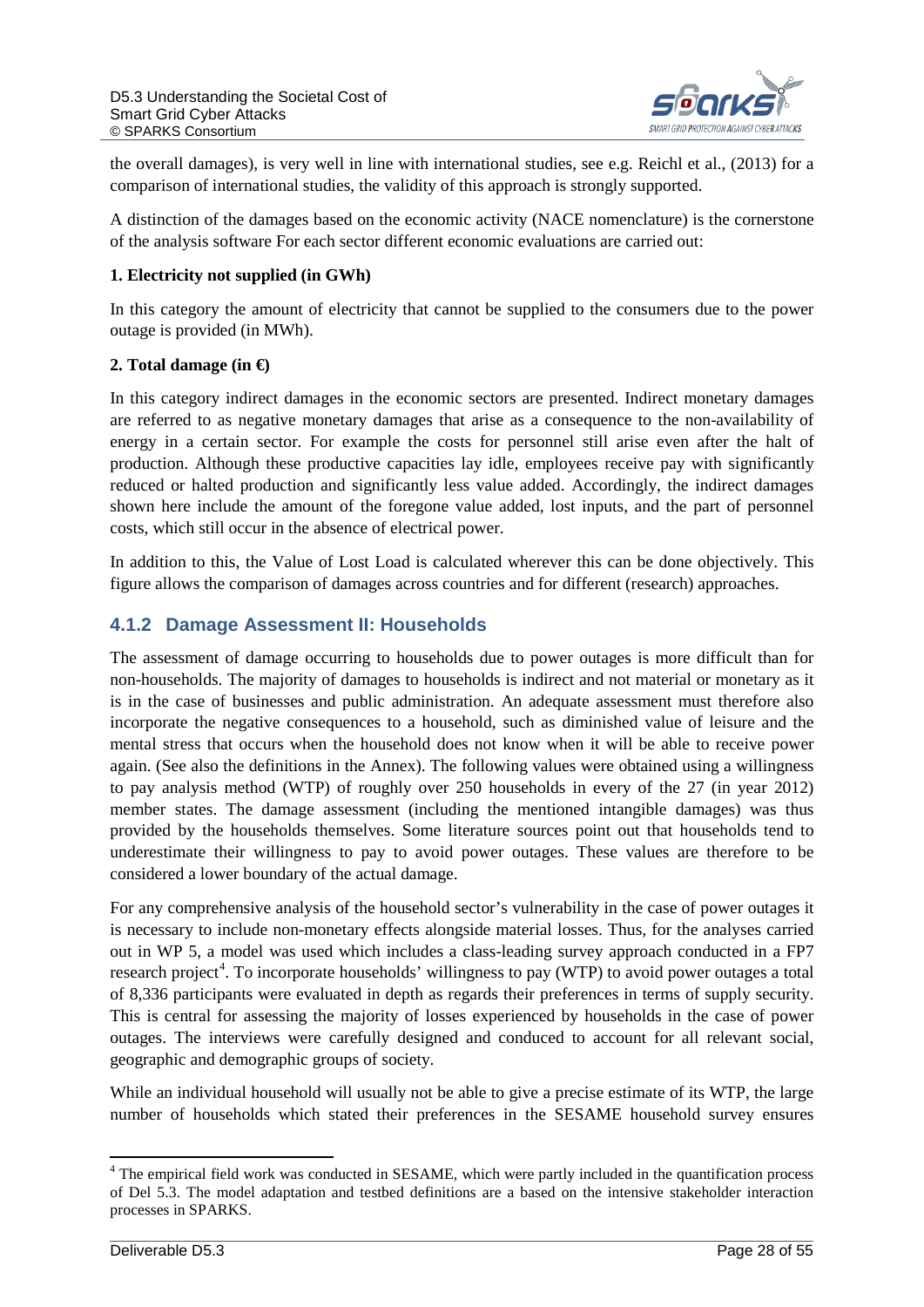

excellent WTP estimates. Details of the characteristics of the survey, of the economics involved and the econometric modelling can be found in chapter 5 of (Garcia Gutierrez, et al. 2013). [Table 1](#page-28-3) provides a descriptive summary of the household survey. For comparison, the average figures for the whole of the European Union are also provided. The sample of survey participants is considered representative of the European population.

### <span id="page-28-0"></span>**4.1.3 Example – Power Outage affected all of Italy on 28 September 2003**

A prominent example of a large power outage in Europe occurred on September 28th 2003 in Italy. It provides a vivid example for the demonstration of the assessment procedure with the presented model. The outage was due to a transmission failure and subsequently affected all of Italy (with the exception of Sardinia). Figure 2 shows the extent of this power outage and the average time needed to fully restore the supply with electric power to different parts of the country. The economic losses are modelled for the period from 3am until full recovery. The total duration was 3 hours in the north, 9 hours in the center, 12 hours in the south, and 16 hours in Sicily.

<span id="page-28-3"></span>[Table 1](#page-28-3) depicts the characteristics of this outage scenario which the user selects in the presented model. The affected areas are selected by means of an interactive map function.

| Date of start of outage 28th September 2003 |                              |  |  |  |
|---------------------------------------------|------------------------------|--|--|--|
| Start time of outage                        | $03:00 \text{ am}$           |  |  |  |
| Duration in hours                           | 3-16 depending on the region |  |  |  |
| Provinces affected                          | Italy (except Sardinia)      |  |  |  |
| Public holiday                              | Yes (Sunday)                 |  |  |  |

The different restauration times which followed this power outage are displayed in [Figure 3.](#page-28-1)



<span id="page-28-2"></span><span id="page-28-1"></span>**Figure 3: Example of affected areas during the Italian power outage of September 28th 2003**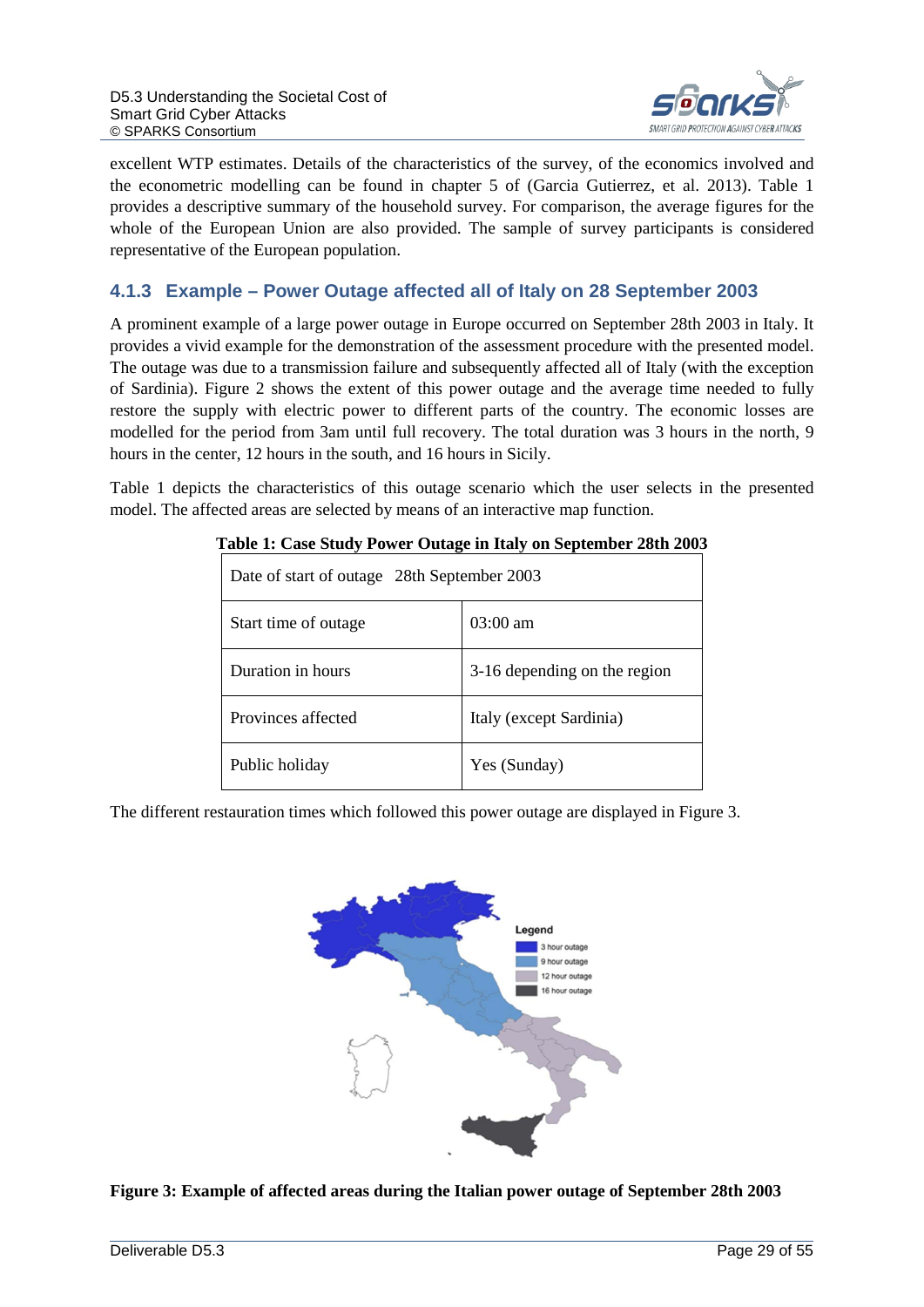

The economic losses and effects associated with this power outage are presented in [Table 2.](#page-29-0) First and foremost, the overall damage to businesses is calculated with 897.5 million  $\epsilon$ . This is equivalent to .08 per cent of the annual Italian GDP. In terms of households' change of utility, it can be concluded that material as well as non-material losses amounted to 285 million  $\in$ 

<span id="page-29-0"></span>

|                      |                |           |          | Total   |            |           |
|----------------------|----------------|-----------|----------|---------|------------|-----------|
|                      |                |           |          | losses  |            | Total     |
|                      |                | Secondary | Tertiary | three   | <b>WTP</b> | losses in |
|                      | Primary sector | sector    | sector   | sectors | Households | region    |
| <b>Region North</b>  | 5.3            | 136.7     | 60.8     | 202.8   | 43.0       | 245.8     |
| <b>Region Center</b> | 20.6           | 217.6     | 154.6    | 392.8   | 98.2       | 491.0     |
| <b>Region South</b>  | 20.9           | 82.8      | 97.5     | 201.2   | 94.3       | 295.5     |
| <b>Region Sicily</b> | 12.4           | 33.7      | 54.6     | 100.7   | 49.5       | 150.2     |
| Total                | 59.2           | 470.8     | 367.5    | 897.5   | 285.0      | 1182.5    |
| % of GDP             | 0.004%         | 0.031%    | 0.025%   | 0.060%  | 0.019%     | 0.079%    |

**Table 2: Total losses across all regions and sectors, Summary of the presented model**

A specifically introduced board of Italian experts and scientists (Commissione di Indagine, 2003) conclude that this outage caused costs of approximately 640 million  $\epsilon$  and was responsible for a loss of load of 160 MWh. This only takes into account non-households' damages, which diverges very little from the independently calculated damages of businesses and the public sector. International comparability is nevertheless paramount. [Figure 4](#page-30-0) presents the selection process by means of the blackout-simulator.com.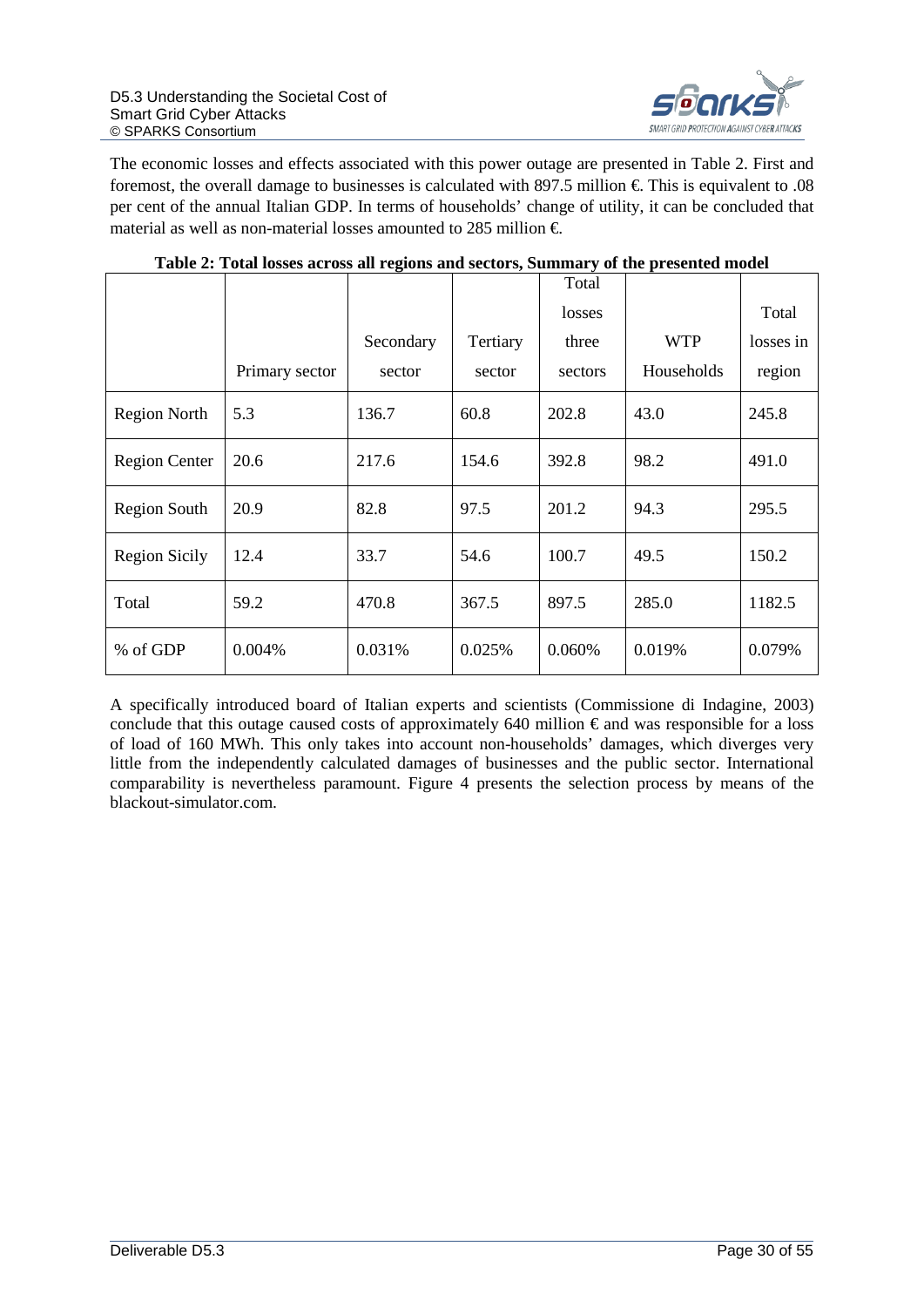



<span id="page-30-0"></span>**Figure 4: Implementation of the assessed power outage in Italy on September 28th 2003 using the presented model7**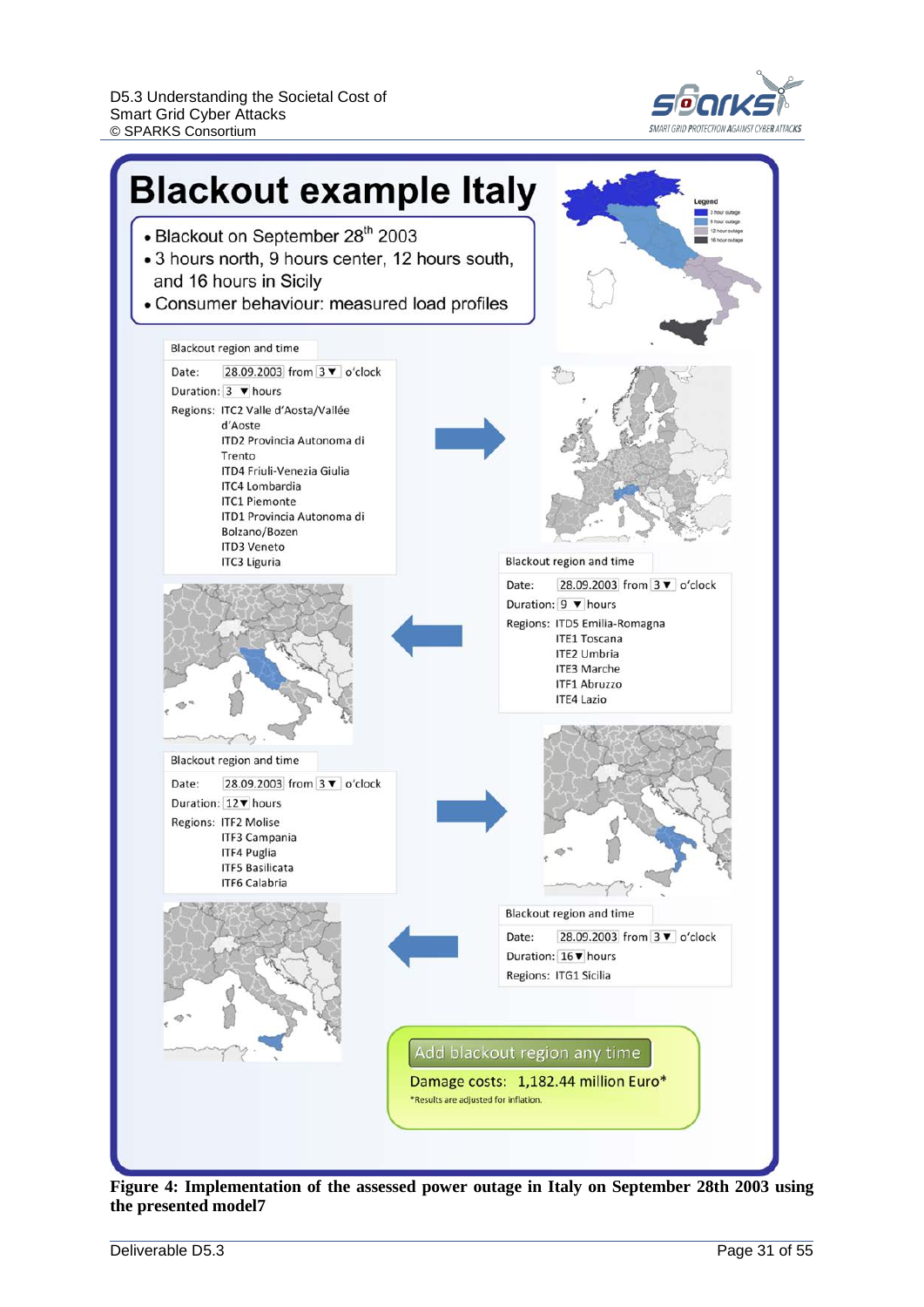

# <span id="page-31-0"></span>**4.2 Economic Testbeds - Case Study of Smart Grids Networks**

This section presents the analytics applied to investigate the dimension of the societal costs for several smart grids of different sizes.

This is done in strict accordance with state-of-the-art in applied research and allows stakeholder from policy, industry and the public to objectively value the amenity of providing sufficient protection levels in the ICT and subsequently physical electricity infrastructure.

However, since the societal costs reveal the vulnerability of the service area under investigation, this information is considerably sensitive. The estimated societal costs are not related to the probability of the causing incident in this section, and events with high costs are not necessarily likely to occur. Thus, using specific system operators as objects of the investigation, and reporting the societal costs for the case that a cyber-attack leads to a disruptive incident, may result in disproportionate concerns about the vulnerability of the named system operator. In contrast, the objective of this section is to demonstrate the impact an insufficient protection of smart grids against cyber-attacks can have *in general*. As a consequence, this section shows the scale of the associated costs for realistic but synthetic service areas not representing an actual system operator.

For the political debate, and in particular as input for regulatory decisions, such indicative information is sufficient for starting the related discussions and demonstrating the importance of cyber security protection. If more detailed information is required for certain service areas, these can be provided by the SPARKS team upon request, while produced information may then require non-disclosure to the public.

The synthetic service areas are defined to represent northern (North), southern (South), western (West), and eastern (East) European regions, respectively. For each of these regions, we assume three synthetic network operators each with a different scope of their related service area. The service areas are constructed to represent a typical small municipal utility  $(S)$ , a medium sized regional utility  $(M)$ , and a large transregional network (L). Hence, we refer to the, say, northern medium sized economic testbed by ETB-North-M. Economic activity and its beak down into branches is chosen is such a way that it reflects the typical economic structure of the corresponding region.

Summarizing, the use of these proto-typical economic testbeds allows for DSO of various sizes, areas and number of customers to identify similarities in terms of potential damage as result from unsuccessful cyber protection measures and help identify potential vulnerabilities.

Furthermore, the careful choice of these Economic Testbeds enables policy makers and industry alike to put a value on the availability of supply thus making it possible to compare costs and benefits of cyber security protection measures. The key figures of each economic testbed, which represent a large part of the European electricity industry are thus presented i[n Table 3.](#page-32-1)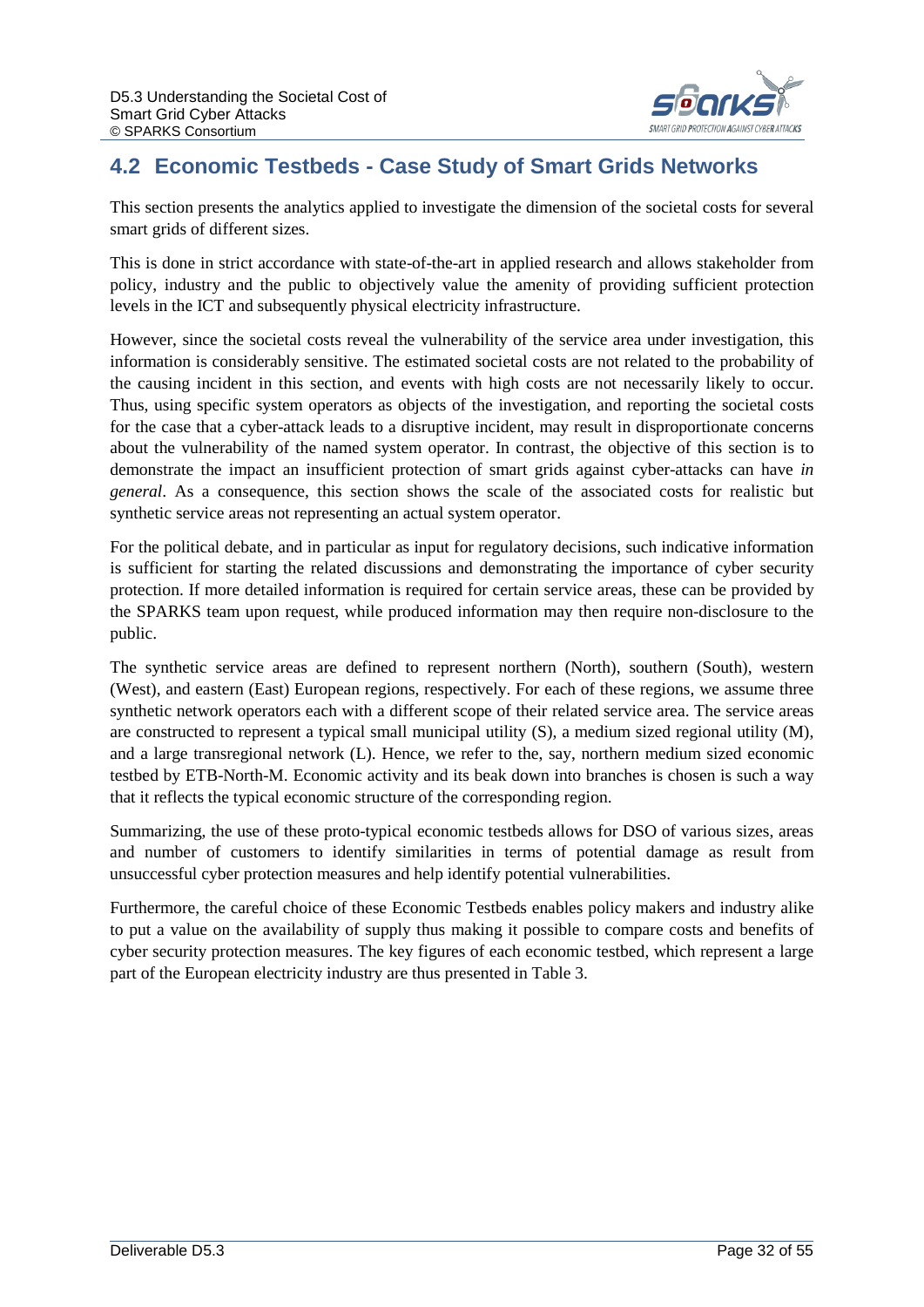

|               |                                       | <b>North</b> | <b>South</b> | West      | East      |
|---------------|---------------------------------------|--------------|--------------|-----------|-----------|
|               | no. of residents                      | 20,000       | 20,000       | 20,000    | 20,000    |
| <b>Small</b>  | gross regional product in mio. $\in$  | 557          | 357          | 700       | 235       |
|               | annual electricity consumption in GWh | 137          | 83           | 155       | 62        |
|               | no. of residents                      | 200,000      | 200,000      | 200,000   | 200,000   |
| <b>Medium</b> | gross regional product in mio. $€$    | 5,584        | 4,369        | 8,341     | 2,815     |
|               | annual electricity consumption in GWh | 1,102        | 886          | 1,549     | 698       |
|               | no. of residents                      | 2,000,000    | 2,000,000    | 2,000,000 | 2,000,000 |
| Large         | gross regional product in mio. $€$    | 76,501       | 58,599       | 83,907    | 53,387    |
|               | annual electricity consumption in GWh | 12,350       | 7,120        | 14,920    | 7,429     |

#### <span id="page-32-1"></span>**Table 3:** Key figures of the investigated synthetic economic testbeds

For the case studies of cyber-attack-induced power outages, we demonstrate the impact of three outage scenarios on the economic testbeds. The most decisive factor for the severity of a power outage is its duration, and we define the outage scenarios for three different durations, respectively. Firstly, a short outage is analyzed lasting for 30 minutes only. Such duration reflects the average time per year for which electricity consumers experience unplanned supply interruptions in countries with very high reliability, such as Austria. Secondly, we simulate a power outage of 8 hours duration.

A power outage of such a duration is an exceptional event, and, for example, only 2.7% of German residents have experienced a power outage of such a length during a period of 5 years (2008-2012), while this share amounts to 31% for Lithuania (Garcia Gutierrez et al., 2013). As a third duration we investigate the impact of a 24 hours outage on the economic testbeds. Such incidents are rare across the EU and the only three countries were more than 10% of the population have experienced outages of at least 24 hours between 2008 to 2012 are Finland, Latvia, and Estonia (Garcia Gutierrez et al., 2013).

<span id="page-32-0"></span>To enrich the set of outage scenarios, we simulate that the incidents happen during two seasons, winter and summer. As starting time of the outages we define 9 am on a workday, and 9 pm on a holiday, which allows the intuitive identification of particularly vulnerable periods as well as society and business groups. [Table 4](#page-33-0) presents the results from a proto-typical assessment of expected damages for a small-scaled supply area in Northern Europe. This is highly relevant for understanding the difference and time-dependencies of power outages.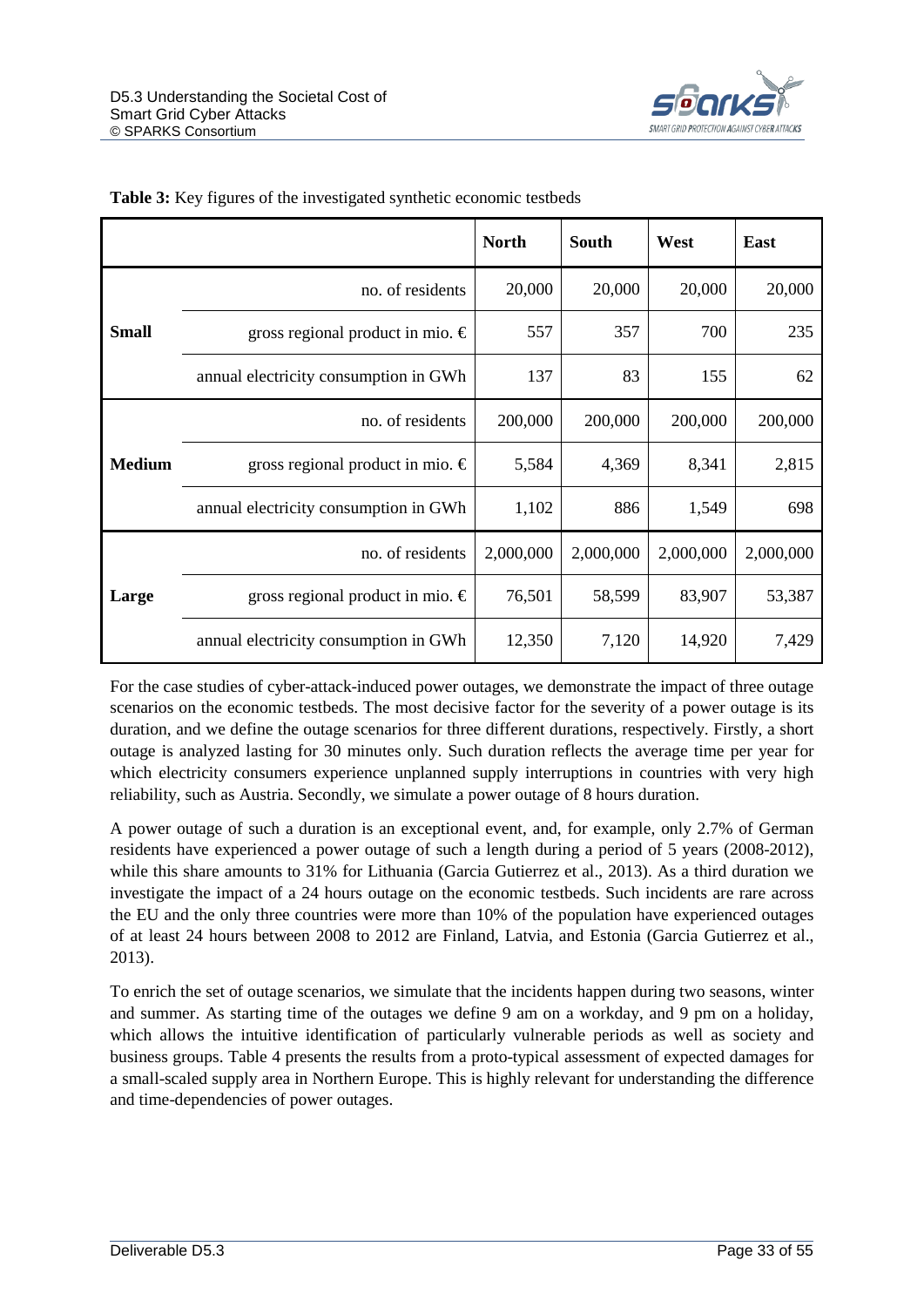

|                       |                               | 30 min | 8h    | 24h    |
|-----------------------|-------------------------------|--------|-------|--------|
| Summer, workday, 9am  | economic damage in mio. $\in$ | 0.15   | 1.67  | 3.56   |
|                       | unserved electricity in MWh   | 7.47   | 60.11 | 159.72 |
| Summer, holiday, 9am  | economic damage in mio. €     | 0.07   | 0.80  | 2.61   |
|                       | unserved electricity in MWh   | 7.08   | 55.31 | 152.48 |
| Summer, workday, 9 pm | economic damage in mio. €     | 0.07   | 0.76  | 3.56   |
|                       | unserved electricity in MWh   | 6.92   | 45.71 | 159.72 |
| Summer, holiday, 9pm  | economic damage in mio. €     | 0.07   | 0.76  | 3.56   |
|                       | unserved electricity in MWh   | 6.77   | 45.48 | 159.56 |
| Winter, workday, 9am  | economic damage in mio. €     | 0.15   | 1.61  | 3.60   |
|                       | unserved electricity in MWh   | 10.94  | 87.02 | 219.20 |
| Winter, holiday, 9am  | economic damage in mio. €     | 0.08   | 0.84  | 2.47   |
|                       | unserved electricity in MWh   | 7.00   | 57.36 | 171.99 |
| Winter, workday, 9 pm | economic damage in mio. €     | 0.07   | 0.81  | 3.60   |
|                       | unserved electricity in MWh   | 8.58   | 54.29 | 219.20 |
|                       | economic damage in mio. €     | 0.07   | 0.79  | 2.48   |
| Winter, holiday, 9pm  | unserved electricity in MWh   | 7.95   | 54.29 | 185.68 |

#### <span id="page-33-0"></span>**Table 4:** Case study results; economic impact for different scenarios in ETB-North-S

The tendency to underestimate the damage potential of unsuccessful smart grid protection measures becomes clearly visible when calculating the damage per unit of energy not supplied. This value of lost load (VoLL in  $E$ kwh) is highly relevant when comparing protection measures against one another. Especially for this test bed – which is prototypical for Northern Europe, a VoLL between 8.2  $E$ kWh (30 minute interruptions on a winter holiday) to 22.3  $E$ kWh (24h interruption on summer workdays) demonstrates the urgent necessity to invest in protection measures, particularly as this relates to the price of electricity by a factor of 80-100. [Table 5](#page-34-0) presents the intuitive case of a medium sized supply area in Northern Europe with 200,000 inhabitants living there.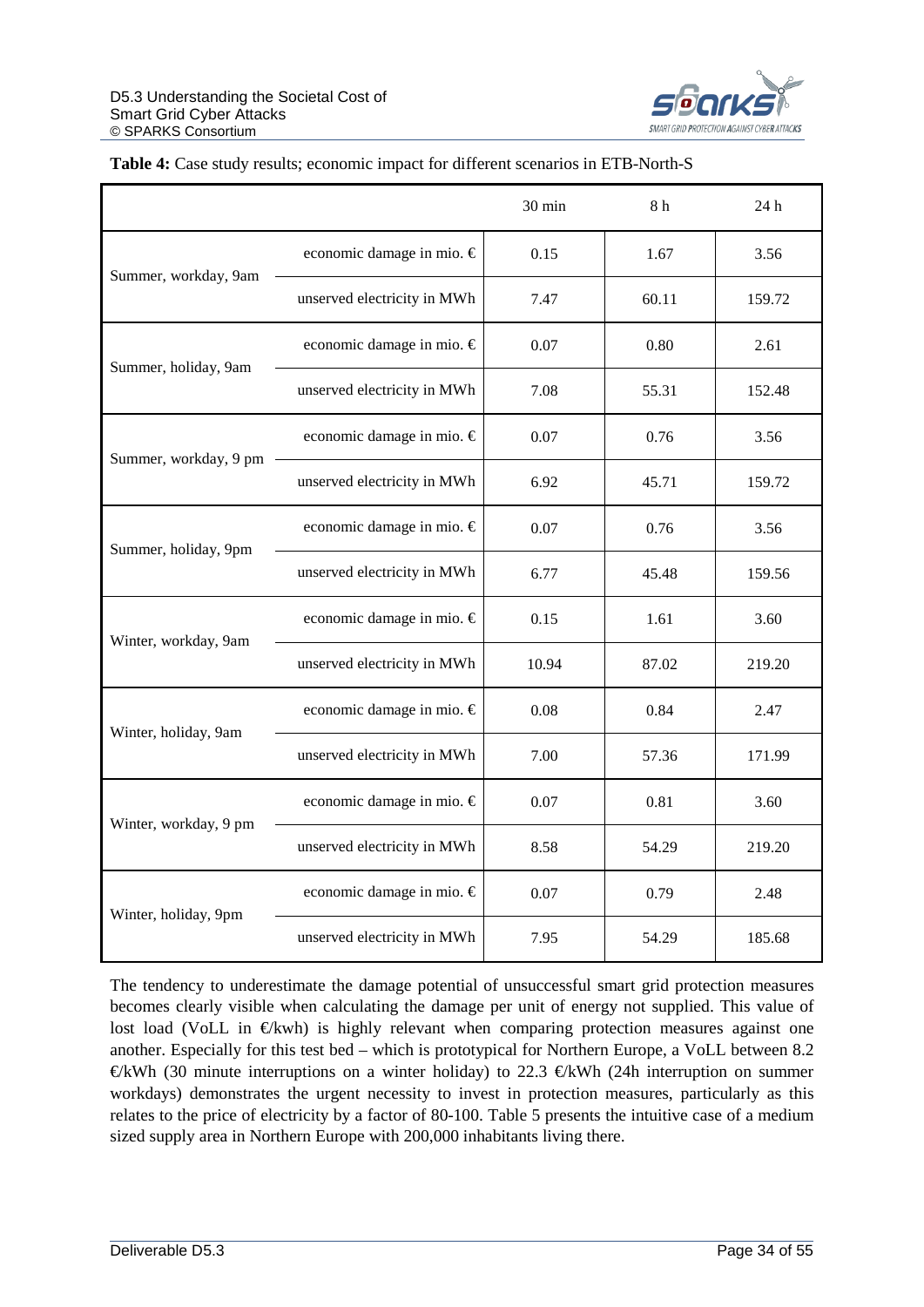

|                       |                               | 30 min | 8h     | 24h     |
|-----------------------|-------------------------------|--------|--------|---------|
| Summer, workday, 9am  | economic damage in mio. €     | 1.14   | 12.62  | 27.11   |
|                       | unserved electricity in MWh   | 61.22  | 491.02 | 1291.83 |
| Summer, holiday, 9am  | economic damage in mio. €     | 0.54   | 6.02   | 19.69   |
|                       | unserved electricity in MWh   | 58.78  | 461.63 | 1239.18 |
| Summer, workday, 9 pm | economic damage in mio. €     | 0.50   | 5.73   | 27.11   |
|                       | unserved electricity in MWh   | 57.55  | 357.55 | 1291.83 |
| Summer, holiday, 9pm  | economic damage in mio. $\in$ | 0.49   | 5.71   | 27.10   |
|                       | unserved electricity in MWh   | 55.10  | 355.10 | 1289.38 |
| Winter, workday, 9am  | economic damage in mio. €     | 1.11   | 12.49  | 28.01   |
|                       | unserved electricity in MWh   | 85.71  | 684.49 | 1717.95 |
| Winter, holiday, 9am  | economic damage in mio. €     | 0.57   | 6.46   | 19.03   |
|                       | unserved electricity in MWh   | 56.33  | 472.65 | 1354.28 |
| Winter, workday, 9 pm | economic damage in mio. €     | 0.53   | 6.19   | 28.01   |
|                       | unserved electricity in MWh   | 67.35  | 411.43 | 1717.95 |
|                       | economic damage in mio. €     | 0.52   | 6.07   | 19.03   |
| Winter, holiday, 9pm  | unserved electricity in MWh   | 63.67  | 411.43 | 1449.79 |

#### <span id="page-34-0"></span>**Table 5:** Case study results; economic impact for different scenarios in ETB-North-M

The same picture applies to interruptions in ETB NORTH M for medium sized supply areas. The opportunity costs of not having electricity is thus up to 100 times larger than the cost of electricity in the first place. This is already the case for short (30 min) interruptions, but expands substantially for longer periods. The VoLL is calculated between 7.8  $\in$ KWh (30 minute interruptions on a winter workday) and 20.9  $\bigoplus$  KWh (24h interruption on summer workdays). This is in the medium to upper range of comparable VoLL values.

[Table 6](#page-35-0) displays the analysis of the economic test bed ETB-North-L which is proto-typical for a large supply are (2 m inhabitants) in Northern Europe.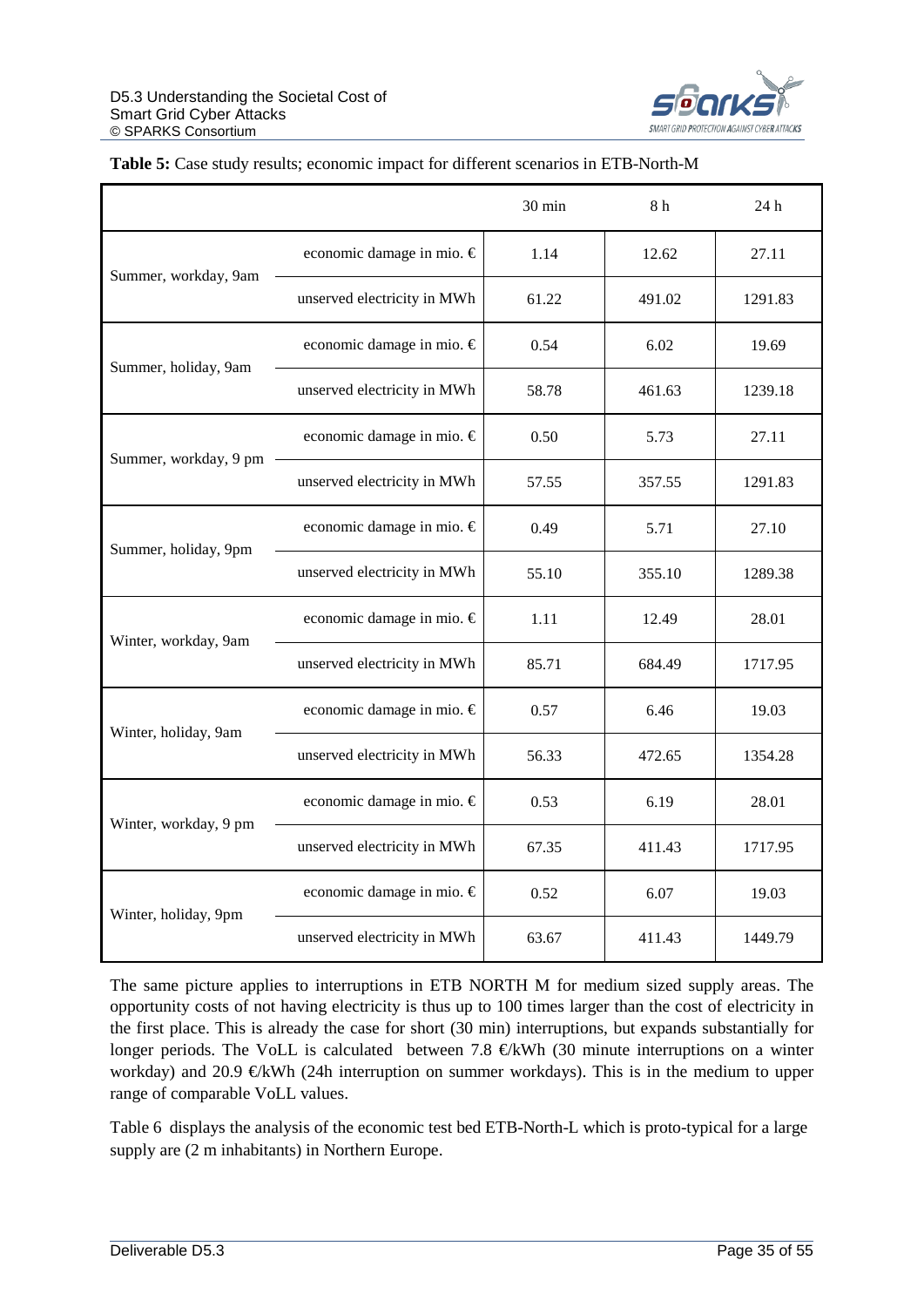

|                       |                             | 30 min  | 8h      | 24h      |
|-----------------------|-----------------------------|---------|---------|----------|
| Summer, workday, 9am  | economic damage in mio. €   | 14.13   | 161.98  | 344.06   |
|                       | unserved electricity in MWh | 686.11  | 5540.31 | 14654.09 |
| Summer, holiday, 9am  | economic damage in mio. €   | 6.25    | 72.82   | 242.26   |
|                       | unserved electricity in MWh | 634.65  | 5054.32 | 13847.91 |
| Summer, workday, 9 pm | economic damage in mio. €   | 6.15    | 70.95   | 344.06   |
|                       | unserved electricity in MWh | 640.37  | 4110.92 | 14654.09 |
| Summer, holiday, 9pm  | economic damage in mio. €   | 5.98    | 70.63   | 343.75   |
|                       | unserved electricity in MWh | 617.50  | 4082.33 | 14625.50 |
| Winter, workday, 9am  | economic damage in mio. €   | 13.85   | 161.32  | 354.52   |
|                       | unserved electricity in MWh | 1012.01 | 8090.34 | 20148.66 |
| Winter, holiday, 9am  | economic damage in mio. €   | 6.52    | 77.14   | 227.50   |
|                       | unserved electricity in MWh | 628.93  | 5214.41 | 15323.04 |
|                       | economic damage in mio. €   | 6.42    | 75.65   | 354.52   |
| Winter, workday, 9 pm | unserved electricity in MWh | 783.30  | 4837.05 | 20148.66 |
| Winter, holiday, 9pm  | economic damage in mio. €   | 6.25    | 73.95   | 227.50   |
|                       | unserved electricity in MWh | 720.41  | 4808.46 | 16500.86 |

#### <span id="page-35-0"></span>**Table 6:** Case study results; economic impact for different scenarios in ETB-North-L

The largest testbed in area in ETB North shows a similar tendency as regards relative and absolute damage values. This is due to the fact that similarities are present not only in terms of economic and residential structure, but as regards protection measures and coping (i.e. restoring) strategies.

The VoLL lies between 8.2  $\in$ kWh (30 minute interruptions on a winter workday) and 23.5  $\in$ kWh (24h interruption on summer holiday).

[Table 7](#page-36-0) presents the calculations for ETB-South-S, which is exemplary for a smaller supply area (20,000 inhabitants) in the South of Europe.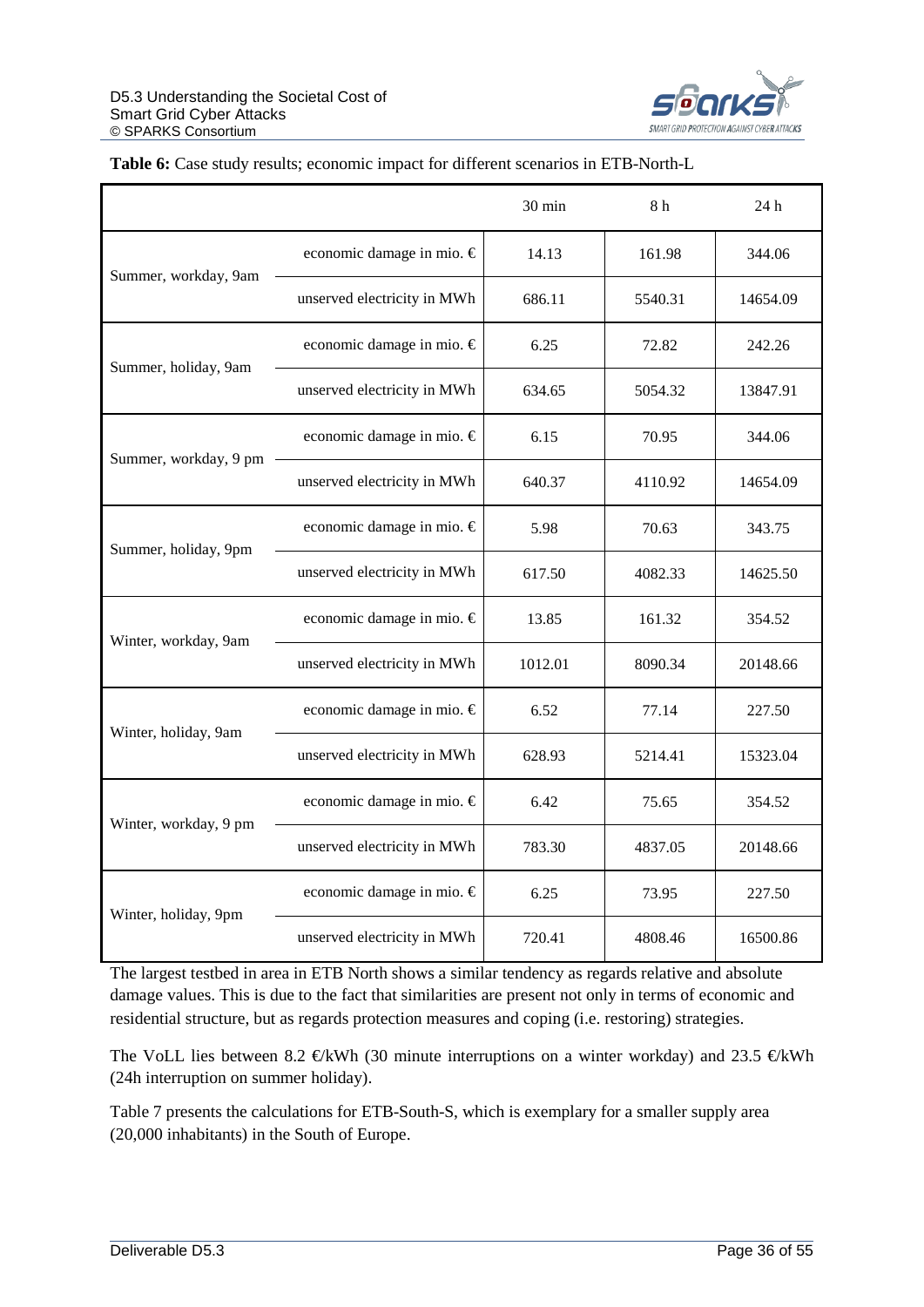

|                       |                             | 30 min | 8h    | 24 h   |
|-----------------------|-----------------------------|--------|-------|--------|
| Summer, workday, 9am  | economic damage in mio. €   | 0.05   | 0.61  | 1.33   |
|                       | unserved electricity in MWh | 4.51   | 36.94 | 98.33  |
| Summer, holiday, 9am  | economic damage in mio. €   | 0.03   | 0.34  | 1.02   |
|                       | unserved electricity in MWh | 4.86   | 40.06 | 102.84 |
| Summer, workday, 9 pm | economic damage in mio. €   | 0.02   | 0.30  | 1.33   |
|                       | unserved electricity in MWh | 4.51   | 29.48 | 98.33  |
| Summer, holiday, 9pm  | economic damage in mio. €   | 0.02   | 0.30  | 1.33   |
|                       | unserved electricity in MWh | 4.68   | 29.83 | 98.68  |
| Winter, workday, 9am  | economic damage in mio. €   | 0.05   | 0.65  | 1.46   |
|                       | unserved electricity in MWh | 5.72   | 44.22 | 110.12 |
| Winter, holiday, 9am  | economic damage in mio. €   | 0.03   | 0.38  | 1.09   |
|                       | unserved electricity in MWh | 3.64   | 34.68 | 97.64  |
| Winter, workday, 9 pm | economic damage in mio. €   | 0.03   | 0.34  | 1.46   |
|                       | unserved electricity in MWh | 4.86   | 27.05 | 110.12 |
|                       | economic damage in mio. €   | 0.03   | 0.34  | 1.09   |
| Winter, holiday, 9pm  | unserved electricity in MWh | 4.68   | 29.48 | 100.59 |

#### <span id="page-36-0"></span>**Table 7:** Case study results; economic impact for different scenarios in ETB-South-S

The smallest ETB in area "South" is quite different when compared to ETB in area North and West.

The VoLL lies between 5.3 €kWh (30 minute interruptions on a summer holiday) and 13.5 €kWh (24h interruption on summer workdays).

[Table 8](#page-37-0) shows the impact of various outage scenarios on ETB-South-M, which affects a medium sized supply area of 200,000 residents in Southern Europe.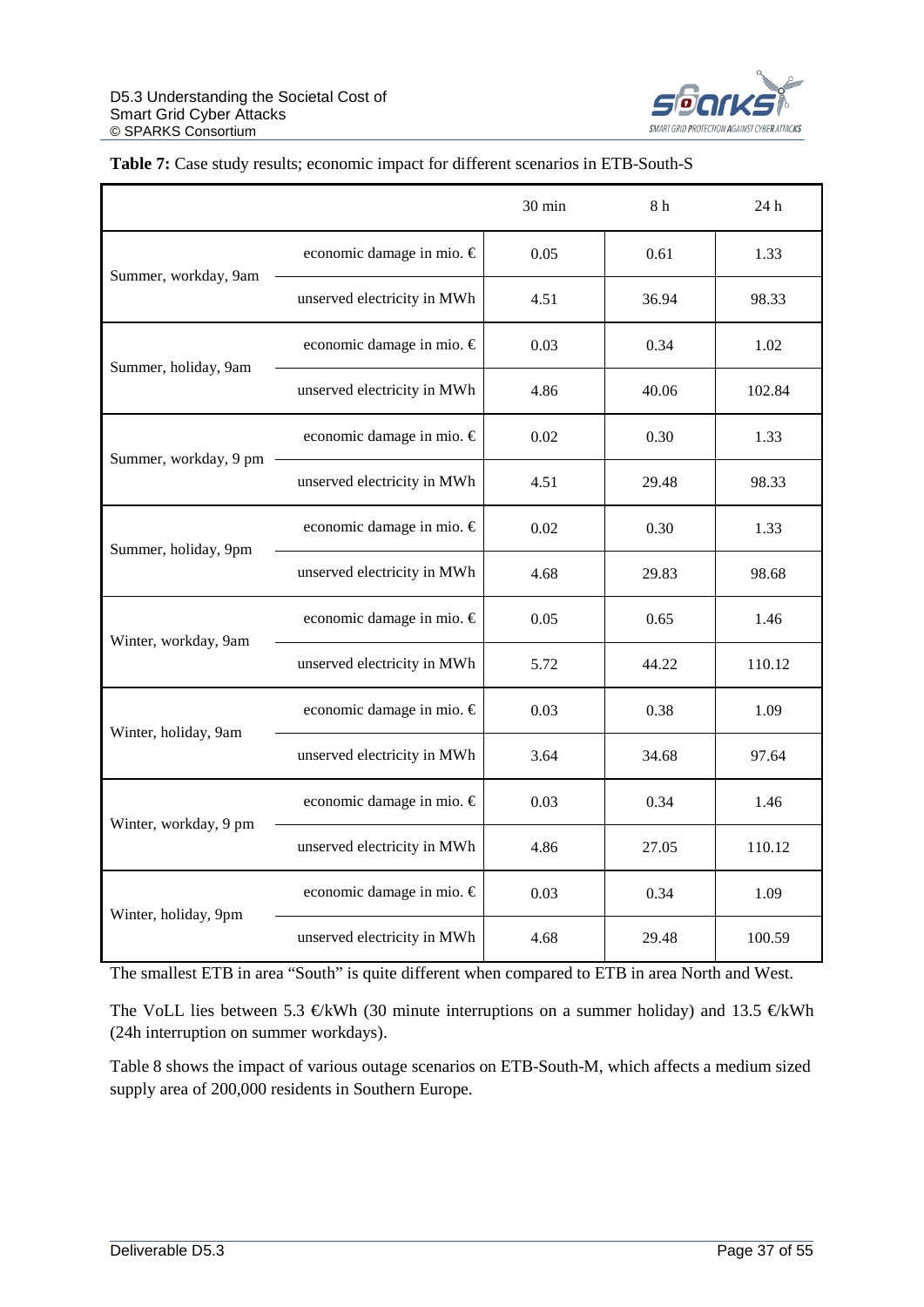

|                       |                             | 30 min | 8 h    | 24h     |
|-----------------------|-----------------------------|--------|--------|---------|
| Summer, workday, 9am  | economic damage in mio. €   | 0.73   | 7.98   | 17.11   |
|                       | unserved electricity in MWh | 58.56  | 480.48 | 1285.29 |
| Summer, holiday, 9am  | economic damage in mio. €   | 0.37   | 4.17   | 12.71   |
|                       | unserved electricity in MWh | 61.56  | 501.50 | 1323.57 |
| Summer, workday, 9 pm | economic damage in mio. €   | 0.34   | 3.86   | 17.11   |
|                       | unserved electricity in MWh | 57.06  | 395.65 | 1285.29 |
|                       | economic damage in mio. €   | 0.34   | 3.86   | 17.11   |
| Summer, holiday, 9pm  | unserved electricity in MWh | 59.31  | 401.65 | 1291.29 |
| Winter, workday, 9am  | economic damage in mio. €   | 0.71   | 8.24   | 18.23   |
|                       | unserved electricity in MWh | 74.32  | 580.33 | 1451.95 |
| Winter, holiday, 9am  | economic damage in mio. €   | 0.39   | 4.57   | 13.35   |
|                       | unserved electricity in MWh | 46.55  | 427.93 | 1267.27 |
| Winter, workday, 9 pm | economic damage in mio. €   | 0.37   | 4.26   | 18.23   |
|                       | unserved electricity in MWh | 61.56  | 365.62 | 1451.95 |
| Winter, holiday, 9pm  | economic damage in mio. €   | 0.37   | 4.26   | 13.35   |
|                       | unserved electricity in MWh | 61.56  | 400.15 | 1307.81 |

#### <span id="page-37-0"></span>**Table 8:** Case study results; economic impact for different scenarios in ETB-South-M

The VoLL lies between 5.7  $\in$ kWh (30 minute interruptions on a summer holiday) and 13.3  $\in$ kWh (24h interruption on summer workdays).

[Table 9](#page-38-0) presents the expected monetary damage and the amount of electricity not supplied for three distinct interruption scenarios for ETB-South-L, which stands for a large economic testbed in the South of Europe.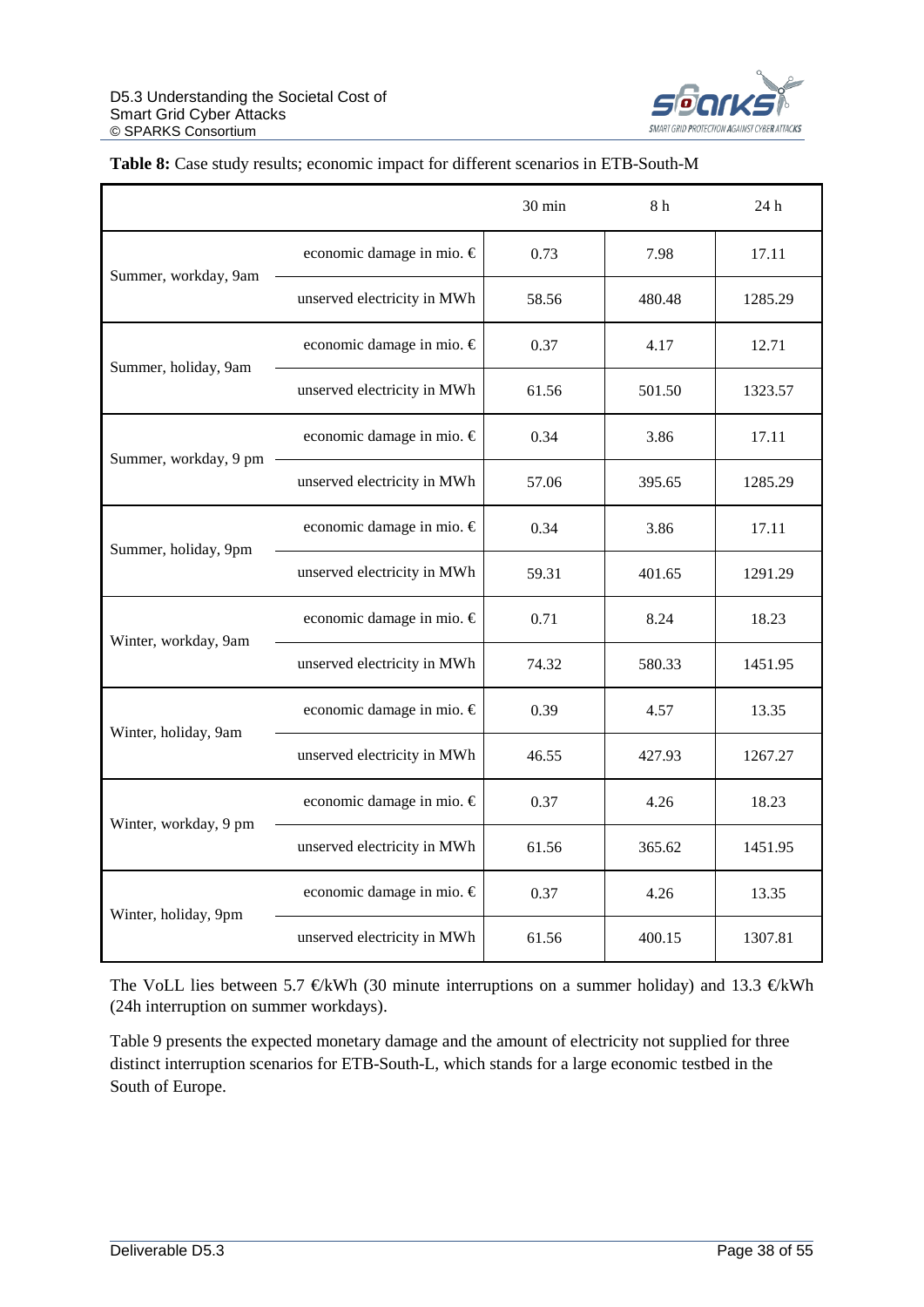

|                       |                             | 30 min | 8h      | 24h      |
|-----------------------|-----------------------------|--------|---------|----------|
| Summer, workday, 9am  | economic damage in mio. €   | 6.52   | 74.61   | 158.19   |
|                       | unserved electricity in MWh | 490.59 | 3957.11 | 10580.11 |
| Summer, holiday, 9am  | economic damage in mio. €   | 3.03   | 37.47   | 116.00   |
|                       | unserved electricity in MWh | 521.25 | 4316.53 | 11116.69 |
| Summer, workday, 9 pm | economic damage in mio. €   | 2.80   | 33.79   | 158.19   |
|                       | unserved electricity in MWh | 480.37 | 3180.33 | 10580.11 |
| Summer, holiday, 9pm  | economic damage in mio. €   | 2.80   | 33.79   | 158.19   |
|                       | unserved electricity in MWh | 497.41 | 3217.81 | 10617.58 |
|                       | economic damage in mio. €   | 6.69   | 83.73   | 177.05   |
| Winter, workday, 9am  | unserved electricity in MWh | 640.50 | 4974.06 | 12188.16 |
|                       | economic damage in mio. €   | 3.27   | 41.36   | 119.21   |
| Winter, holiday, 9am  | unserved electricity in MWh | 393.50 | 3705.00 | 10501.75 |
|                       | economic damage in mio. €   | 3.04   | 37.68   | 177.05   |
| Winter, workday, 9 pm | unserved electricity in MWh | 516.14 | 2929.93 | 12188.16 |
| Winter, holiday, 9pm  | economic damage in mio. €   | 3.04   | 37.68   | 119.21   |
|                       | unserved electricity in MWh | 514.44 | 3197.37 | 10828.81 |

#### <span id="page-38-0"></span>**Table 9:** Case study results; economic impact for different scenarios in ETB-South-L

The VoLL lies between 5.6  $\in$ kWh (30 minute interruptions on a summer holiday) and 14.9  $\in$ kWh (24h interruption on summer workdays). This is in the low to medium range of applicable VoLL comparisons.

[Table 10](#page-39-0) shows the calculations for ETB-West-S, which is a small scale supply area in Western Europe.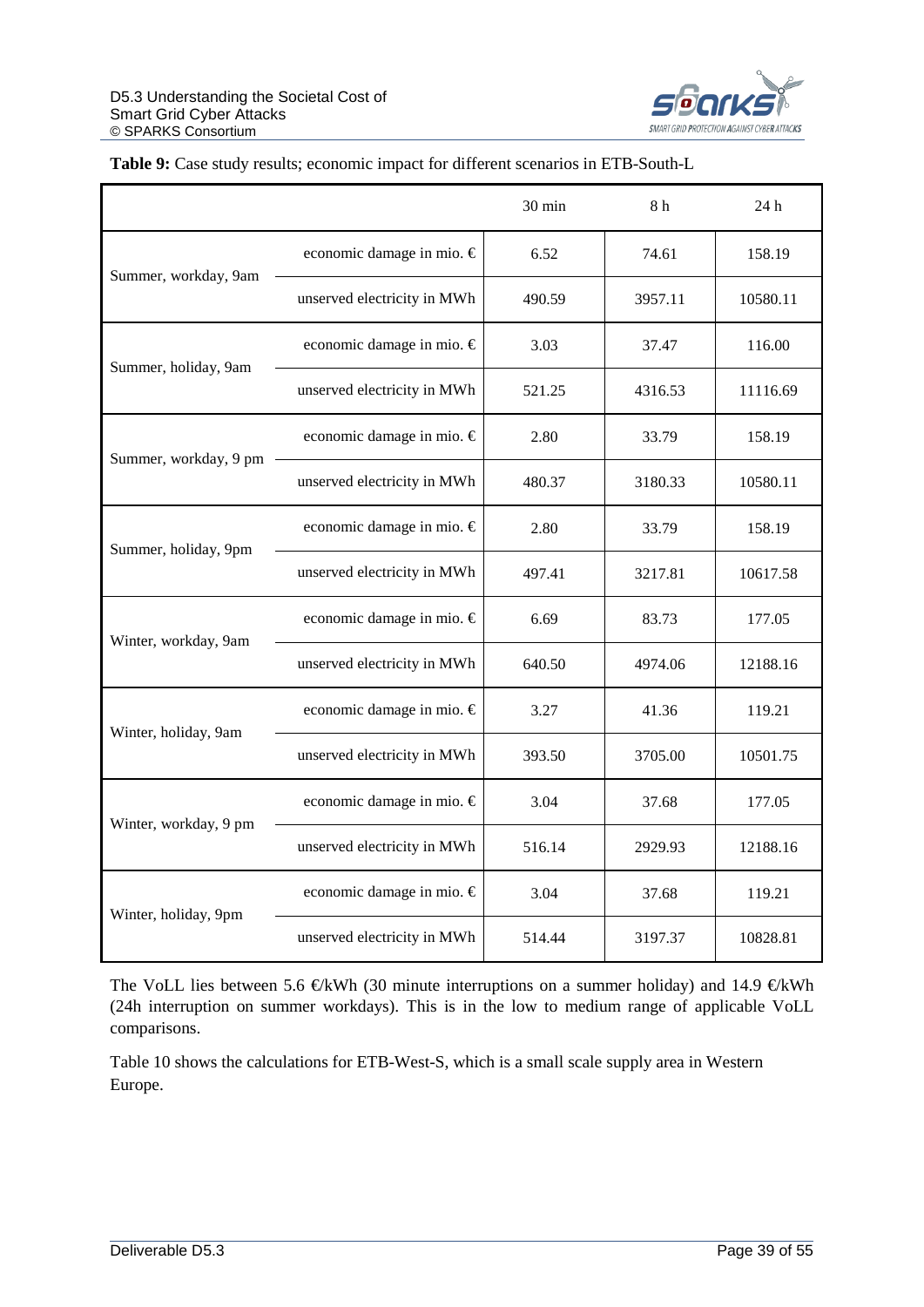

|                       |                               | 30 min | 8 h   | 24h    |
|-----------------------|-------------------------------|--------|-------|--------|
|                       | economic damage in mio. $\in$ | 0.10   | 1.12  | 2.40   |
| Summer, workday, 9am  | unserved electricity in MWh   | 6.61   | 53.96 | 142.40 |
| Summer, holiday, 9am  | economic damage in mio. €     | 0.05   | 0.51  | 1.74   |
|                       | unserved electricity in MWh   | 6.98   | 56.14 | 144.56 |
| Summer, workday, 9 pm | economic damage in mio. €     | 0.05   | 0.52  | 2.40   |
|                       | unserved electricity in MWh   | 6.34   | 41.29 | 142.40 |
| Summer, holiday, 9pm  | economic damage in mio. €     | 0.05   | 0.52  | 2.39   |
|                       | unserved electricity in MWh   | 6.23   | 41.02 | 142.13 |
| Winter, workday, 9am  | economic damage in mio. $\in$ | 0.09   | 1.10  | 2.48   |
|                       | unserved electricity in MWh   | 9.62   | 76.82 | 201.95 |
| Winter, holiday, 9am  | economic damage in mio. €     | 0.05   | 0.58  | 1.72   |
|                       | unserved electricity in MWh   | 6.78   | 56.17 | 167.94 |
| Winter, workday, 9 pm | economic damage in mio. €     | 0.05   | 0.57  | 2.48   |
|                       | unserved electricity in MWh   | 8.16   | 54.64 | 201.95 |
|                       | economic damage in mio. €     | 0.05   | 0.56  | 1.72   |
| Winter, holiday, 9pm  | unserved electricity in MWh   | 7.63   | 55.13 | 171.49 |

#### <span id="page-39-0"></span>Table 10: Case study results; economic impact for different scenarios in ETB-West-S

The VoLL lies between 6.1 €kWh (30 minute interruptions on a winter workday) and 16.9 €kWh (24h interruption on summer holiday).

[Table 11d](#page-40-0)isplays the expected damages in case cyber security protection measures are not successful for the case of a medium sizes (200,000 residential customers) in the West of Europe ( ETB-West-M).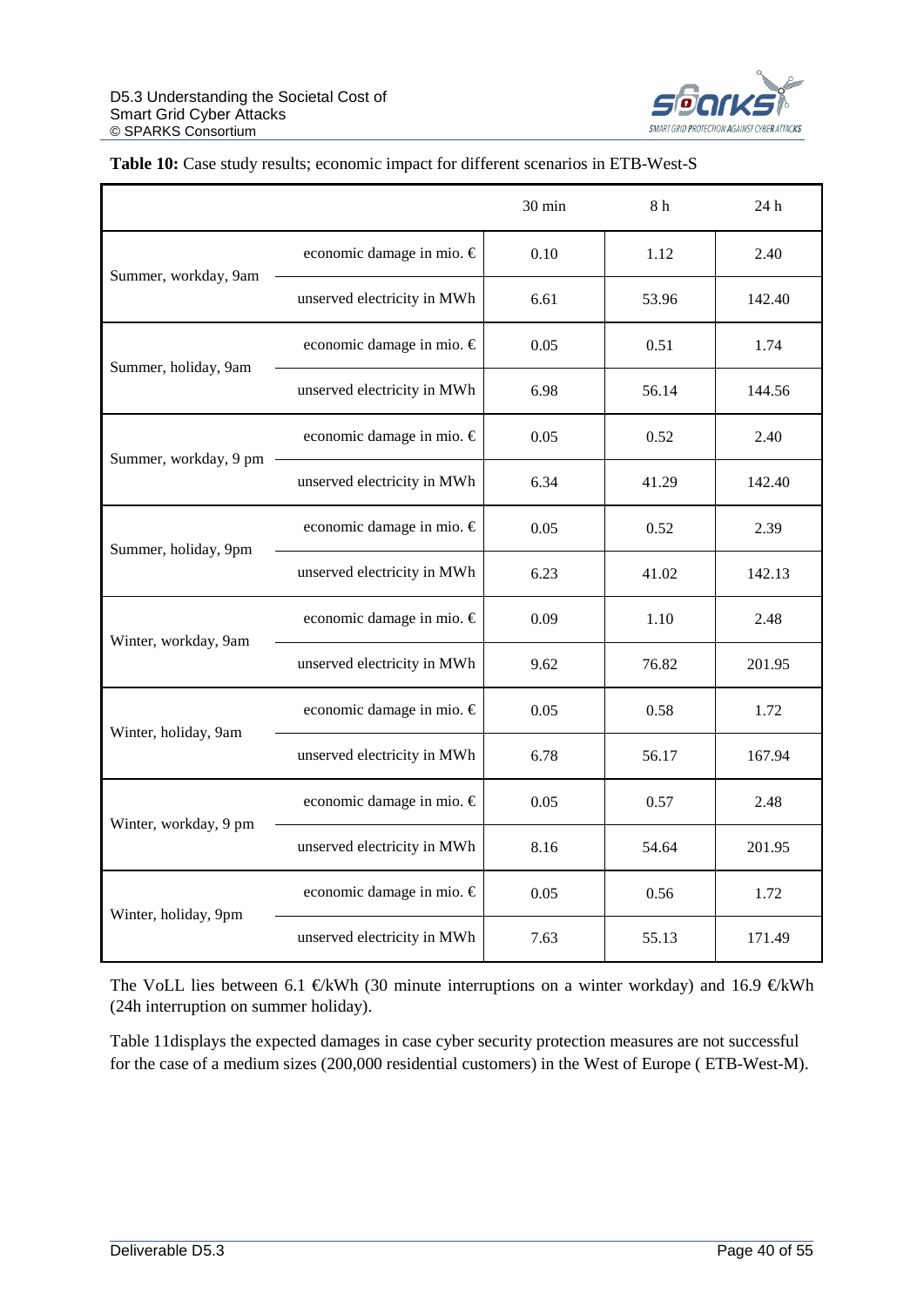

|                       |                               | 30 min | 8h     | 24h     |
|-----------------------|-------------------------------|--------|--------|---------|
| Summer, workday, 9am  | economic damage in mio. $\in$ | 1.32   | 14.62  | 31.02   |
|                       | unserved electricity in MWh   | 79.45  | 651.86 | 1680.78 |
| Summer, holiday, 9am  | economic damage in mio. €     | 0.63   | 6.92   | 22.49   |
|                       | unserved electricity in MWh   | 79.83  | 641.10 | 1671.36 |
| Summer, workday, 9 pm | economic damage in mio. €     | 0.62   | 6.79   | 31.02   |
|                       | unserved electricity in MWh   | 72.03  | 483.54 | 1680.78 |
| Summer, holiday, 9pm  | economic damage in mio. €     | 0.61   | 6.78   | 31.00   |
|                       | unserved electricity in MWh   | 71.36  | 481.16 | 1678.40 |
|                       | economic damage in mio. €     | 1.23   | 13.92  | 31.27   |
| Winter, workday, 9am  | unserved electricity in MWh   | 117.41 | 939.20 | 2419.51 |
| Winter, holiday, 9am  | economic damage in mio. €     | 0.66   | 7.39   | 21.94   |
|                       | unserved electricity in MWh   | 78.12  | 643.29 | 1965.75 |
| Winter, workday, 9 pm | economic damage in mio. €     | 0.65   | 7.29   | 31.27   |
|                       | unserved electricity in MWh   | 94.77  | 651.38 | 2419.51 |
| Winter, holiday, 9pm  | economic damage in mio. $\in$ | 0.64   | 7.19   | 21.94   |
|                       | unserved electricity in MWh   | 89.15  | 657.66 | 2008.94 |

#### <span id="page-40-0"></span>**Table 11:** Case study results; economic impact for different scenarios in ETB-West-M

The VoLL lies between 6.8  $\in$ kWh (30 minute interruptions on a winter workday) and 18.5  $\in$ kWh (24h interruption on summer holiday). This is in medium range of applicable VoLL comparisons.

[Table 12: Case study results; economic impact for different scenarios in ETB-West-L](#page-41-0) presents the expected damages for ETB-West-L.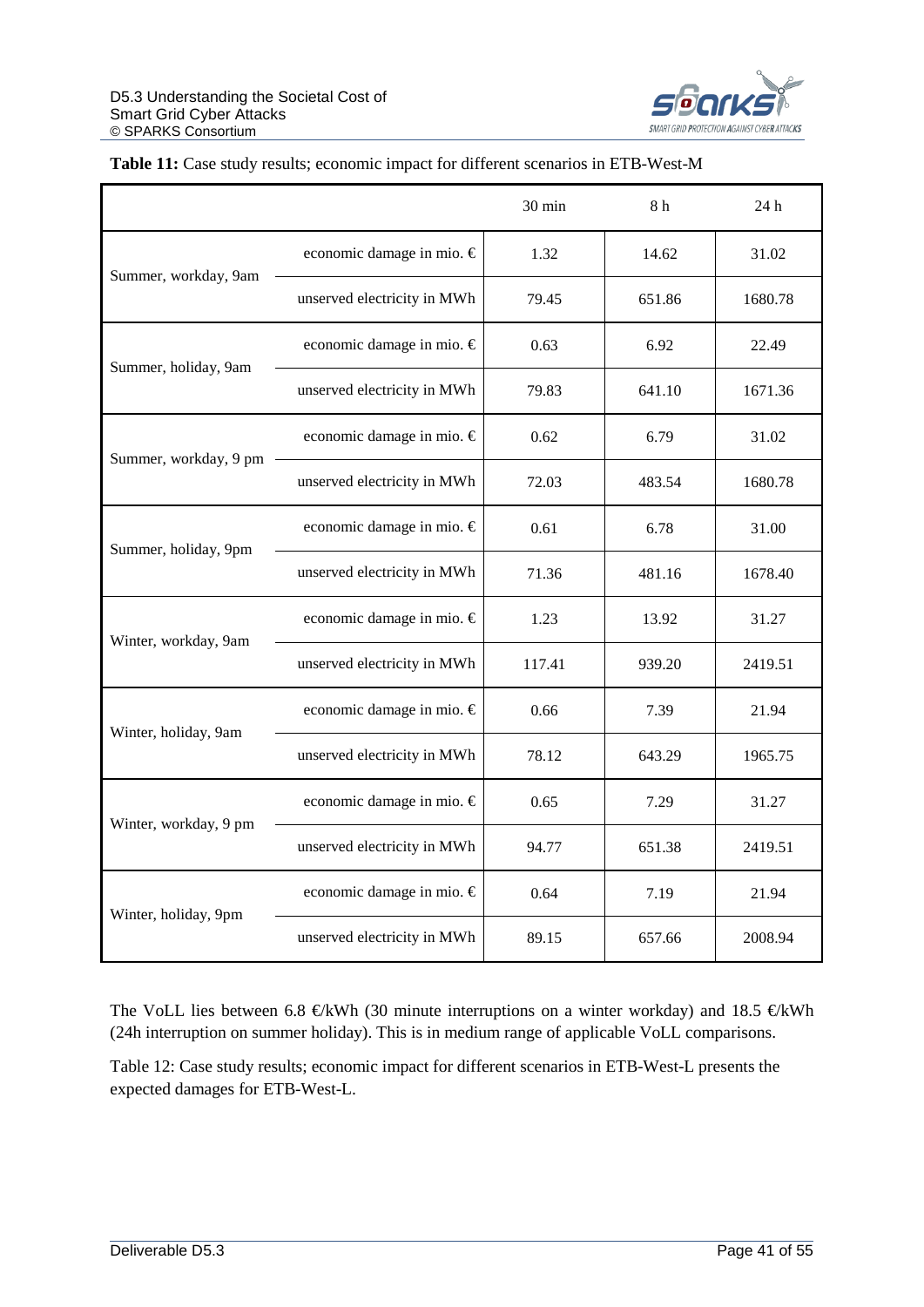

|                       |                               | 30 min  | 8 h     | 24 h     |
|-----------------------|-------------------------------|---------|---------|----------|
| Summer, workday, 9am  | economic damage in mio. €     | 11.92   | 135.23  | 286.68   |
|                       | unserved electricity in MWh   | 720.26  | 5889.07 | 15151.13 |
| Summer, holiday, 9am  | economic damage in mio. $\in$ | 5.57    | 62.61   | 205.54   |
|                       | unserved electricity in MWh   | 722.67  | 5804.66 | 15037.78 |
| Summer, workday, 9 pm | economic damage in mio. €     | 5.45    | 61.21   | 286.68   |
|                       | unserved electricity in MWh   | 652.73  | 4282.15 | 15151.13 |
| Summer, holiday, 9pm  | economic damage in mio. €     | 5.35    | 61.03   | 286.50   |
|                       | unserved electricity in MWh   | 643.09  | 4255.63 | 15124.60 |
|                       | economic damage in mio. €     | 11.33   | 131.30  | 292.83   |
| Winter, workday, 9am  | unserved electricity in MWh   | 1056.27 | 8435.69 | 21627.01 |
| Winter, holiday, 9am  | economic damage in mio. €     | 5.87    | 67.29   | 199.39   |
|                       | unserved electricity in MWh   | 703.38  | 5810.29 | 17440.51 |
| Winter, workday, 9 pm | economic damage in mio. €     | 5.74    | 66.11   | 292.83   |
|                       | unserved electricity in MWh   | 843.25  | 5685.69 | 21627.01 |
| Winter, holiday, 9pm  | economic damage in mio. €     | 5.64    | 65.02   | 199.39   |
|                       | unserved electricity in MWh   | 790.19  | 5733.12 | 17811.09 |

#### <span id="page-41-0"></span>**Table 12:** Case study results; economic impact for different scenarios in ETB-West-L

The VoLL lies between 6.8  $E$ kWh (30 minute interruptions on a winter workday) and 18.9  $E$ kWh (24h interruption on summer holiday).

[Table 13](#page-42-0) highlights the effects on ETB-East-S if cyber security protection fails to prevent three distinct power outage scenarios.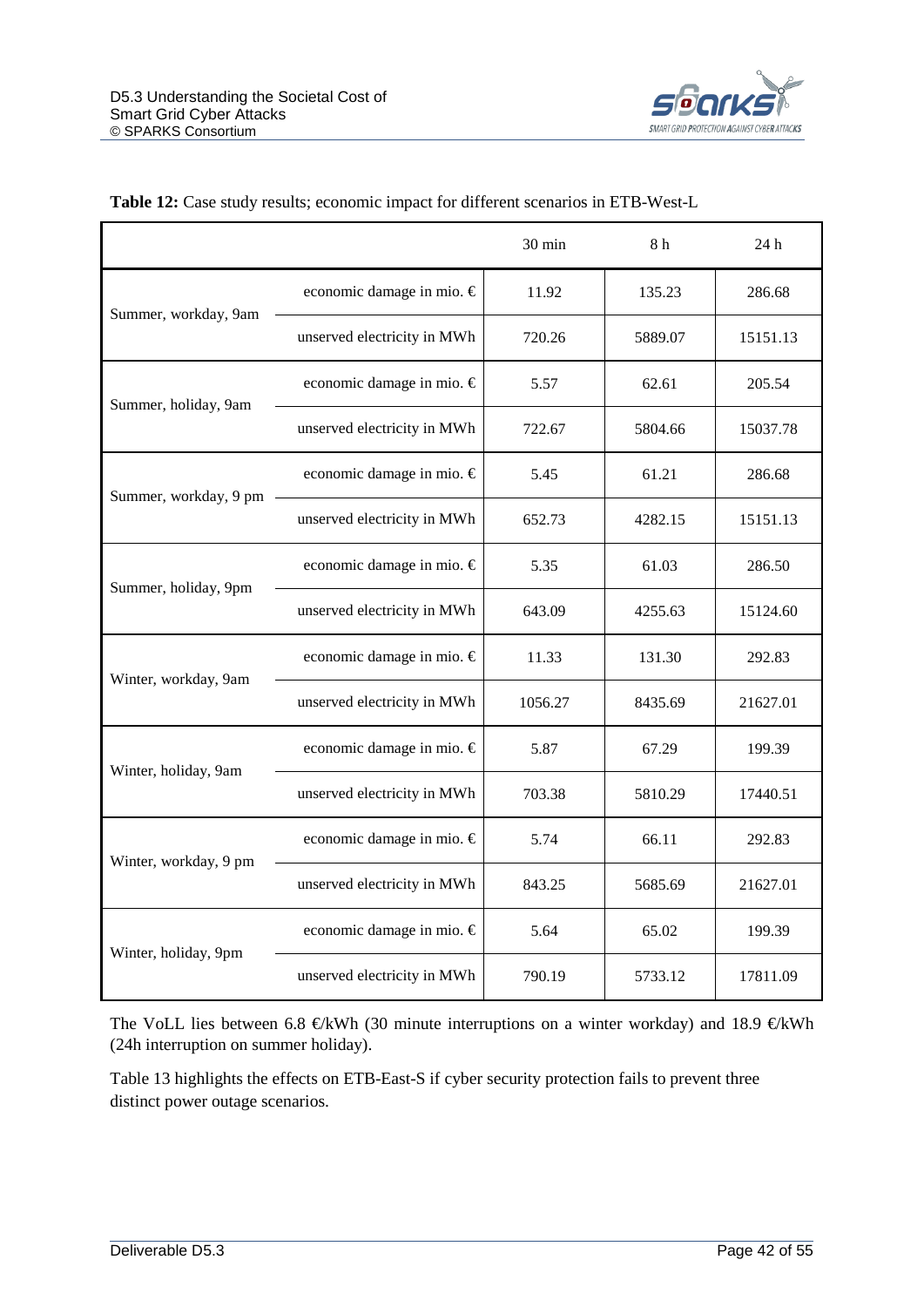

|                       |                               | 30 min | 8 h   | 24h   |
|-----------------------|-------------------------------|--------|-------|-------|
|                       | economic damage in mio. $\in$ | 0.02   | 0.26  | 0.64  |
| Summer, workday, 9am  | unserved electricity in MWh   | 3.51   | 27.88 | 74.71 |
| Summer, holiday, 9am  | economic damage in mio. €     | 0.02   | 0.19  | 0.56  |
|                       | unserved electricity in MWh   | 3.67   | 28.71 | 76.29 |
| Summer, workday, 9 pm | economic damage in mio. €     | 0.01   | 0.16  | 0.64  |
|                       | unserved electricity in MWh   | 3.17   | 21.95 | 74.71 |
| Summer, holiday, 9pm  | economic damage in mio. €     | 0.01   | 0.16  | 0.63  |
|                       | unserved electricity in MWh   | 3.17   | 22.12 | 74.96 |
| Winter, workday, 9am  | economic damage in mio. $\in$ | 0.03   | 0.28  | 0.72  |
|                       | unserved electricity in MWh   | 4.59   | 36.23 | 95.66 |
| Winter, holiday, 9am  | economic damage in mio. €     | 0.02   | 0.22  | 0.65  |
|                       | unserved electricity in MWh   | 3.51   | 29.38 | 85.31 |
| Winter, workday, 9 pm | economic damage in mio. €     | 0.02   | 0.19  | 0.72  |
|                       | unserved electricity in MWh   | 3.76   | 25.21 | 95.66 |
|                       | economic damage in mio. €     | 0.02   | 0.19  | 0.65  |
| Winter, holiday, 9pm  | unserved electricity in MWh   | 3.59   | 26.38 | 86.56 |

#### <span id="page-42-0"></span>**Table 13:** Case study results; economic impact for different scenarios in ETB-East-S

The VoLL lies between 4.2  $\in$ kWh (30 minute interruptions on a summer holiday) and 8.5  $\in$ kWh (24h) interruption on summer workdays).

The VoLL in at EBT East – S is thus different to ETB in areas North and West and similar to South.

The issue of whether or not to implement protection measures can be evaluated by means of a weighted opportunity cost approach. This includes the necessity to analyze the weighted risk (product of damage and incident risk p.a.) to best-possibly approximate opportunity costs which can then be compared to the expenses associated with protection measures. [Table 14](#page-43-0) presents the results for ETB-East-M.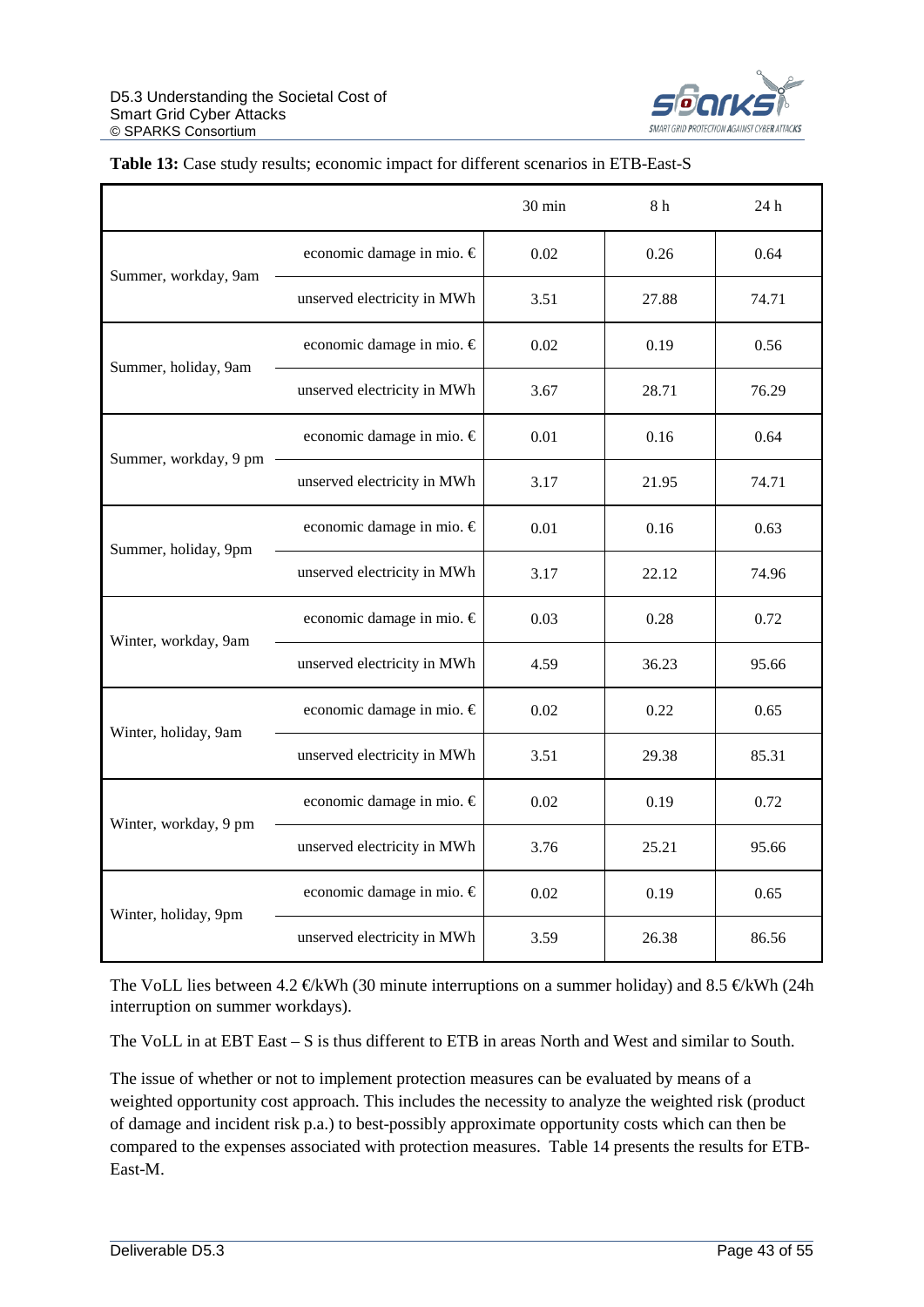

|                       |                                    | 30 min | 8h     | 24 h    |
|-----------------------|------------------------------------|--------|--------|---------|
|                       | economic damage in mio. $\in$      | 0.25   | 2.77   | 6.49    |
| Summer, workday, 9am  | unserved electricity in MWh        | 38.25  | 313.95 | 843.33  |
| Summer, holiday, 9am  | economic damage in mio. €          | 0.15   | 1.76   | 5.38    |
|                       | unserved electricity in MWh        | 38.25  | 312.42 | 845.78  |
| Summer, workday, 9 pm | economic damage in mio. $\in$      | 0.14   | 1.65   | 6.49    |
|                       | unserved electricity in MWh        | 36.72  | 257.96 | 843.33  |
|                       | economic damage in mio. €          | 0.14   | 1.64   | 6.48    |
| Summer, holiday, 9pm  | unserved electricity in MWh        | 37.33  | 260.71 | 846.08  |
| Winter, workday, 9am  | economic damage in mio. $\in$      | 0.25   | 2.91   | 7.32    |
|                       | unserved electricity in MWh        | 51.10  | 413.40 | 1089.35 |
| Winter, holiday, 9am  | economic damage in mio. €          | 0.18   | 2.12   | 6.22    |
|                       | unserved electricity in MWh        | 36.72  | 320.38 | 947.67  |
| Winter, workday, 9 pm | economic damage in mio. $\epsilon$ | 0.17   | 2.01   | 7.32    |
|                       | unserved electricity in MWh        | 44.98  | 300.18 | 1089.35 |
|                       | economic damage in mio. $\in$      | 0.16   | 1.99   | 6.22    |
| Winter, holiday, 9pm  | unserved electricity in MWh        | 41.92  | 312.73 | 962.06  |

#### <span id="page-43-0"></span>**Table 14:** Case study results; economic impact for different scenarios in ETB-East-M

Similar to ETB in other areas, size is not determined to being the primary sources of distinctiveness. The question whether or not to invest in security measures almost entirely depends on the quantification of risk, given a consistent approximation of the costs involved with protection technologies. This is a cornerstone of thes SPARKS project.

The VoLL lies between 3.8  $\in$ kWh (30 minute interruptions on a summer holiday) and 7.7  $\in$ kWh (24h) interruption on summer workdays).

Finally, [Table 15](#page-44-0) displays the effects three different scenarios for large scale power outages would have on a large supply area in the South of Europe (ETB-East-L).

 $\overline{\phantom{a}}$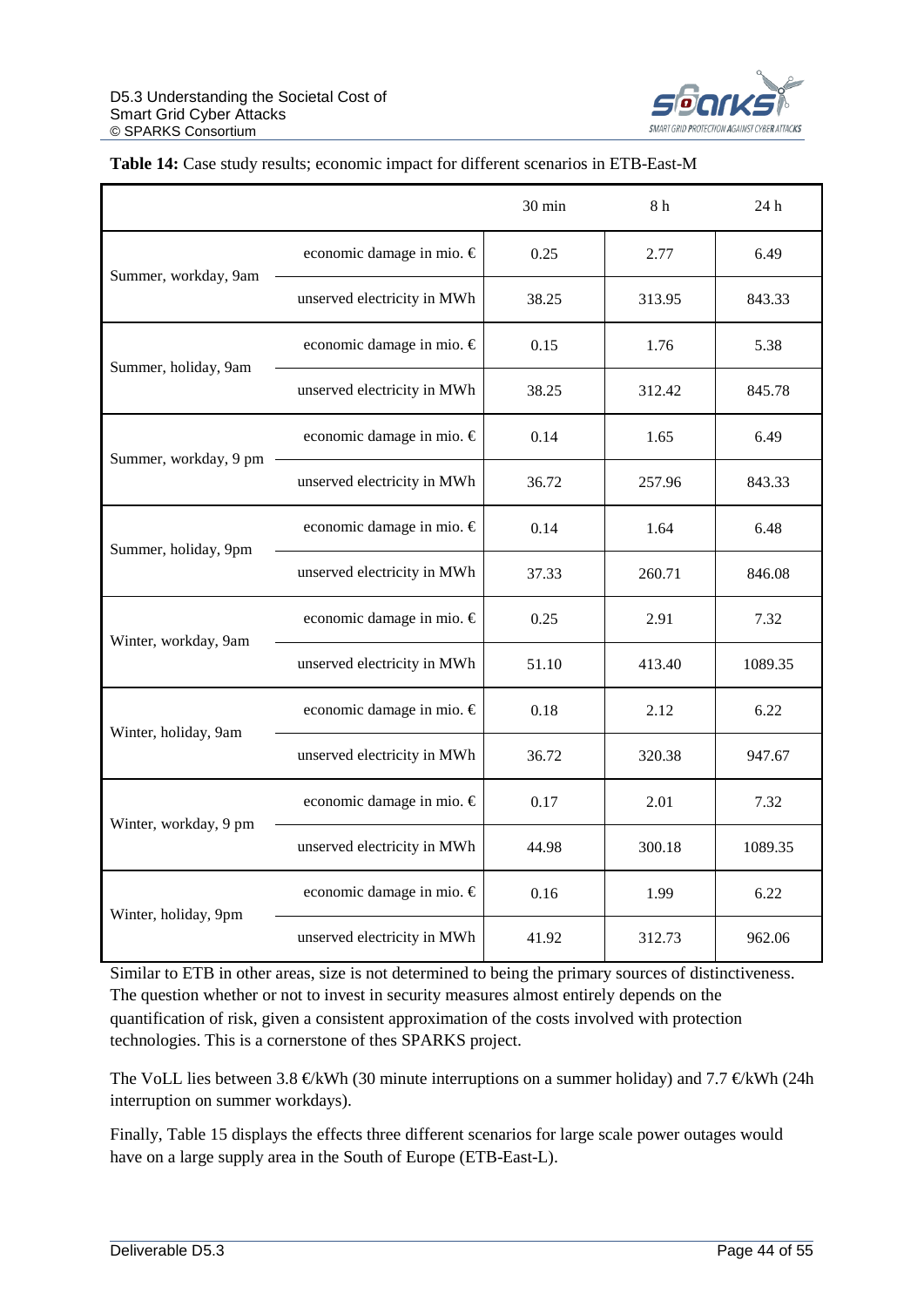

|                       |                               | $30 \text{ min}$ | 8h      | 24 h     |
|-----------------------|-------------------------------|------------------|---------|----------|
| Summer, workday, 9am  | economic damage in mio. $\in$ | 2.98             | 33.14   | 77.33    |
|                       | unserved electricity in MWh   | 411.51           | 3368.54 | 8954.84  |
| Summer, holiday, 9am  | economic damage in mio. €     | 1.82             | 20.91   | 63.46    |
|                       | unserved electricity in MWh   | 402.40           | 3297.52 | 8878.37  |
| Summer, workday, 9 pm | economic damage in mio. €     | 1.58             | 18.52   | 77.33    |
|                       | unserved electricity in MWh   | 376.91           | 2638.38 | 8954.84  |
| Summer, holiday, 9pm  | economic damage in mio. €     | 1.53             | 18.43   | 77.24    |
|                       | unserved electricity in MWh   | 373.27           | 2658.41 | 8974.87  |
| Winter, workday, 9am  | economic damage in mio. €     | 3.00             | 34.57   | 85.37    |
|                       | unserved electricity in MWh   | 569.92           | 4566.64 | 11811.73 |
| Winter, holiday, 9am  | economic damage in mio. €     | 2.02             | 24.25   | 70.20    |
|                       | unserved electricity in MWh   | 391.48           | 3392.21 | 9956.30  |
|                       | economic damage in mio. €     | 1.78             | 21.89   | 85.37    |
| Winter, workday, 9 pm | unserved electricity in MWh   | 464.31           | 3086.31 | 11811.73 |
| Winter, holiday, 9pm  | economic damage in mio. €     | 1.73             | 21.66   | 70.20    |
|                       | unserved electricity in MWh   | 424.25           | 3201.02 | 10114.71 |

#### <span id="page-44-0"></span>**Table 15:** Case study results; economic impact for different scenarios in ETB-East-L

The VoLL lies between 3.8  $E$ kWh (30 minute interruptions on a winter workday) and 8.6  $E$ kWh (24h) interruption on summer workdays).

This is the lowest VoLL value in this comparison.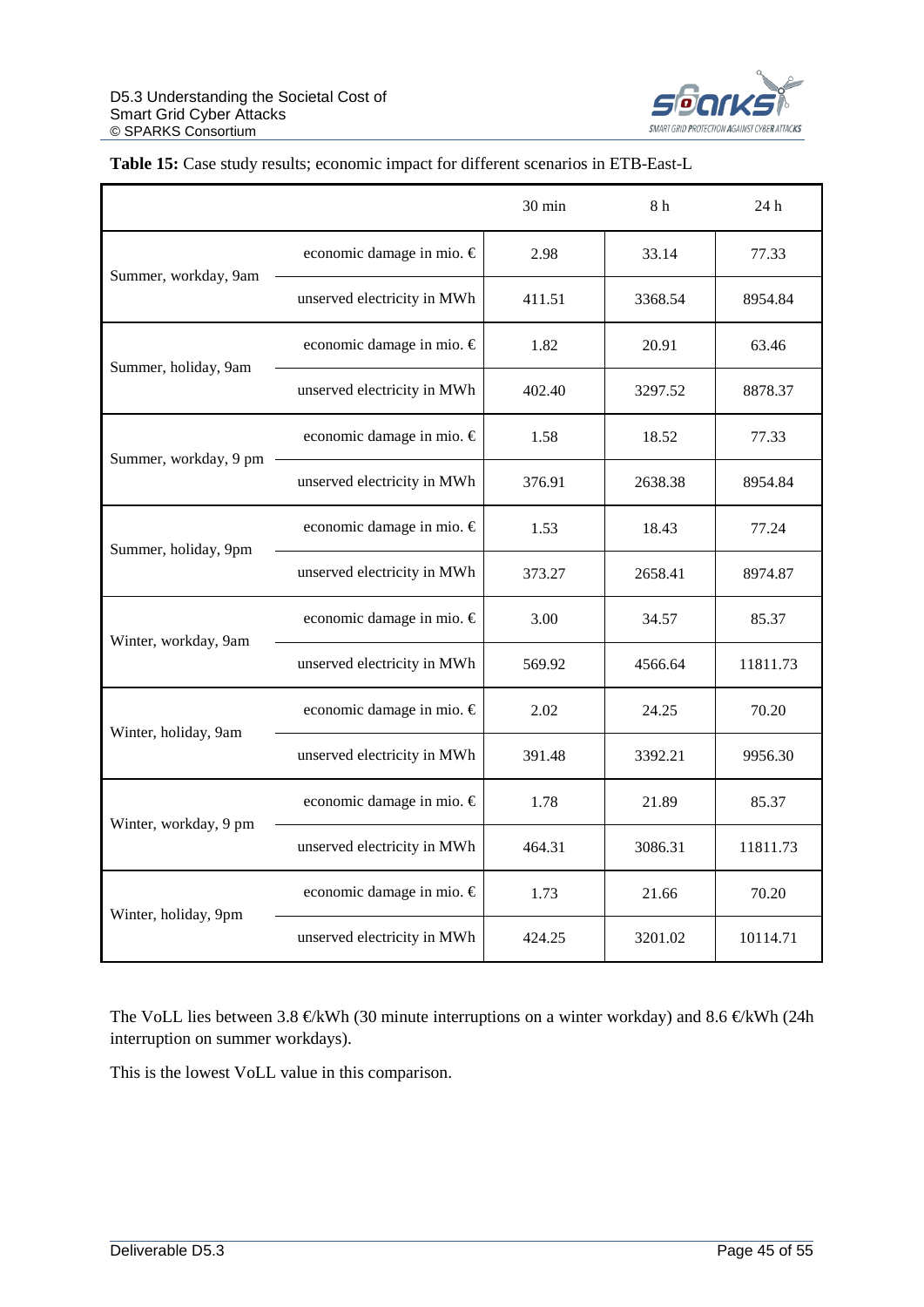

# <span id="page-45-0"></span>**4.3 Summary of Economic Testbed Analyses**

This report contains an innovative analytical methodology which can be used by stakeholders and the public to assess the effects of protection measures failing to prevent a power outage in terms of economic costs and energy not supplied.

Using innovative economic testbeds allows stakeholders from policy, industry and research to identify vulnerabilities and potential enhancements as regards cyber security protection measures. This is crucial as every technical solution comes at a cost, which can now be compared with the potential payoff and macroeconomic benefit.

The format was chosen so as to comply with the needs of stakeholders from different regions, areas and size of respective regions. Thus  $-$  in total  $-12$  economic test beds were evaluated which corresponds to four primary regions, North, East, South and West as well as three region sizes respectively.

The results yield detailed insights into the economic ramifications associated with a failure to protect the currently high levels of supply security – Detailed information on the precise damage expectations are presented in [Table 4](#page-33-0) to [Table 15.](#page-44-0)

While the supply of electricity is relatively reliable in Europe, maintaining this degree of reliability in the future involves a number of challenges. Decisions on investing in infrastructure are possible only if the value of electricity supply security to households and businesses can be determined.

To obtain an understanding of the benefits of successful cyber security measures, this report presents a model approach to assess the opportunity costs of not achieving successful protection. This approach furthermore accounts for damages of businesses, administration and public institutions using a split accounting approach. As a result, not only particularly vulnerable sectors, such as the semiconductor industry, papermaking or data-generating processes, but all branches of the economy as per NACE 2008 (economic classification) scheme can be modeled.

The wide range of blackout scenarios which can be assessed using the presented model last from one to 48 hours and covers many different conceivable outages for most of the provinces of the EU. Thus, it is possible for the first time to judge subsectors of the European economy province by Nuts 2 level as regards their degree of dependence on a reliable supply of electricity. Part of the work is an efficient utilization based on research conducted in the  $7<sup>th</sup>$  framework program project SESAME. In fine-tuning the power outage assessment model (blackout-simulator.com) outages due to not successful cyber protection measures can be modeled in detail.

We exclude interruptions cuts lasting longer than 48 hours, with their hard-to-assess socio-economic impacts, and outages in the second to minute range, which cannot be represent objectively in economic terms. The presented model draws upon the estimation of country-specific valuations of uninterrupted power supply which take into account the variables season (of the outage), size of the outage area, participants' gender, education, household income and previous experience of power cuts. This ensures that the sample used in the presented model closely resembles the actual European population.

In order to provide a vivid example of the capabilities of the tool, this report contains the evaluation of economic test beds and presents a case study which is capable of analyzing for instance the effects of the large 2003 power outage in Italy, which affected over 55 million people. This prominent example of an outage lasted for three hours in the north, nine hours in the center of Italy, 12 hours in the south and up to 16 hours in Sicily. The macroeconomic damage of this power outage in the entire was calculated to be 1.18 billion  $\epsilon$  (in 2003  $\epsilon$ ). The level of detail is unprecedented and includes economic damage data for every sector (897.5 million  $\oplus$  and for households (285.0 million € respectively).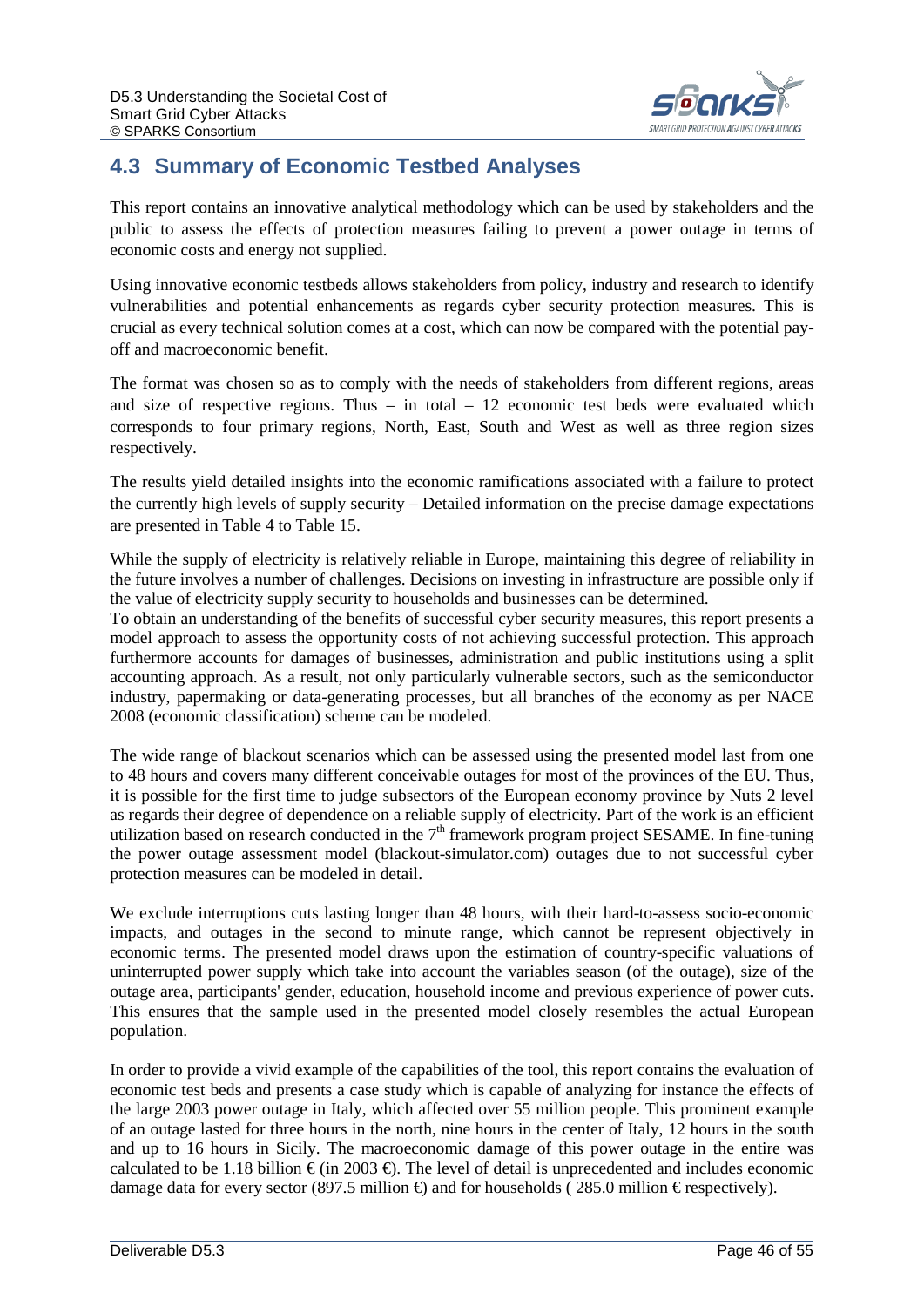

Summarizing, the costs associated with power interruptions are an important corner stone in the assessment of cyber security protection measures. The presented model for the first time provides an intuitive, easy-to-use tool for the assessment of the economic damages caused power outages. The outage properties can entirely be chosen by the user and include multiple connected (or individual scenarios). Applications of this tool are expected to be helpful for policy makers, for regulatory authorities, industry, utilities and other interested private/professional users.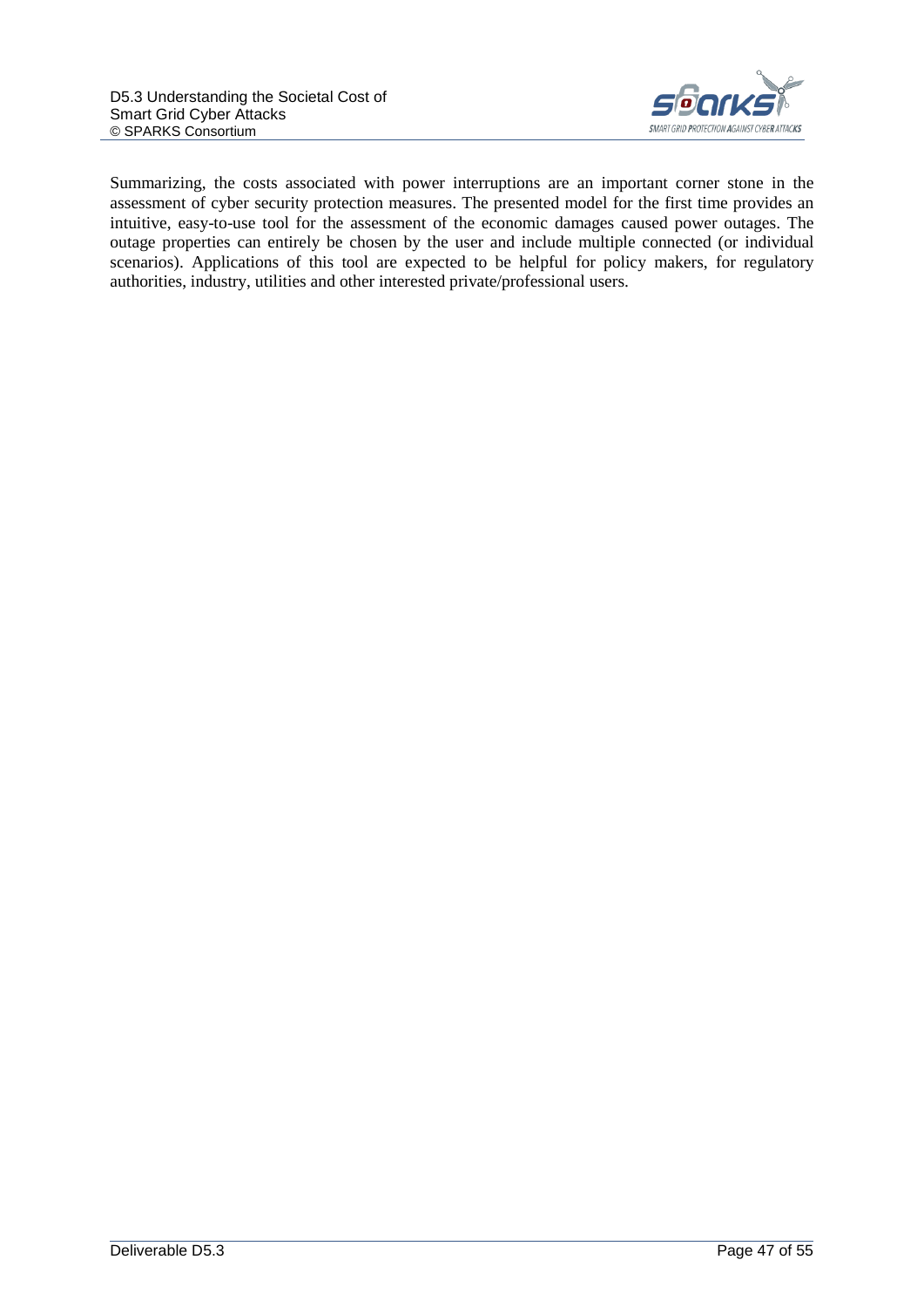

### <span id="page-47-0"></span>**4.4 Data integrity valuation**

The societal and economic benefits of successful protection measures against cyber security threats include individual valuations for secure collection, storage and transmission of energy related data. This becomes obvious in the current debate regarding the Union-wide smart meter implementation. This roll-out can only be successful if protection of data is ensured and the financial means to DSO are granted to implement costly protection measures.

The EU-wide roll-out of Smart Metering technology<sup>[5](#page-53-0)</sup>, which primarily entails intelligent power metering devices, capable to bi-directionally transmit near-real-time information on electricity consumption data, has experienced noticeable opposition from household customer groups in various countries. A major public concern is found to be rooted in peoples' concerns with regards to data security and privacy. Empiric evidence for this type of concern – and how to best possibly address the issue of lack of confidence for the data management processes – is scarce. However, precise information on data security and privacy preferences with special regard to smart meter technology is found to be of high practical relevance. Deriving a better understanding the importance of ensuring data security and privacy has been endorsed by the highest authorities of the European Union (European Commission Vice-President Andrus Ansip for the Digital Single Market, and Věra Jourová, Commissioner for Justice, Consumers and Gender Equality):

*"New technologies are emerging fast and have enormous potential for our society and economy. This potential can only be fully realised if people can trust the way their personal data is used. Ensuring trust will allow the European Digital Single Market to live up to its full potential. EU data protection reform, which will cut red tape for business and ensure a single set of rules, is part of the solution."*

The SPARKS project and its stakeholders have understood this necessity and fill the related knowledge gap by conducting an empiric assessment of peoples' preferences in terms of data security and privacy with respect to smart grids. This is done in D5.4. and will be presented in the relevant deliverable report in detail.

The cornerstones of this task, is the conduct of a *beyond-state-of-the-art* assessment of security and privacy's monetary value. According to stakeholders such monetization has become necessary to learn about the importance of these issues to EU and national authorities and foster their thorough and rational consideration when deciding on related next steps. In SPARKS this monetization is done by means of an economic experiment, which assesses the preference structures of Europeans in terms of data protection (security) and privacy.

Knowledge about households' preferences with respect to data security and privacy in the smart grids environment becomes particularly relevant as various initiatives pursue the standardized collection, transmission and storage of energy consumption data. New market participants, henceforth aggregators, are expected to emerge at the European level. In the light of these (largely market based) developments, the necessity to precisely define required data protection standards, which best-possibly take into account consumers' preferences<sup>[6](#page-53-1)</sup>, becomes urgent. In particular, the D5.4 investigates consumers' preferences with regards to the collection, transmission and storage of power consumption data captured in 15 minute intervals by installed smart meters. The results of this analysis are presented in D5.4 which we refer to.

 $5$  The roll out strategy implies that by 2020 80 percent of European households ought to be equipped with ?intelligent meter technology. In countries such as Austria, this benchmark was raised to 95%.

 $6$  In economic terms, this is referred to a maximizing consumers' utility in terms of the data protection. This is followed throughout by means of a discrete-choice-like econometric modelling approach.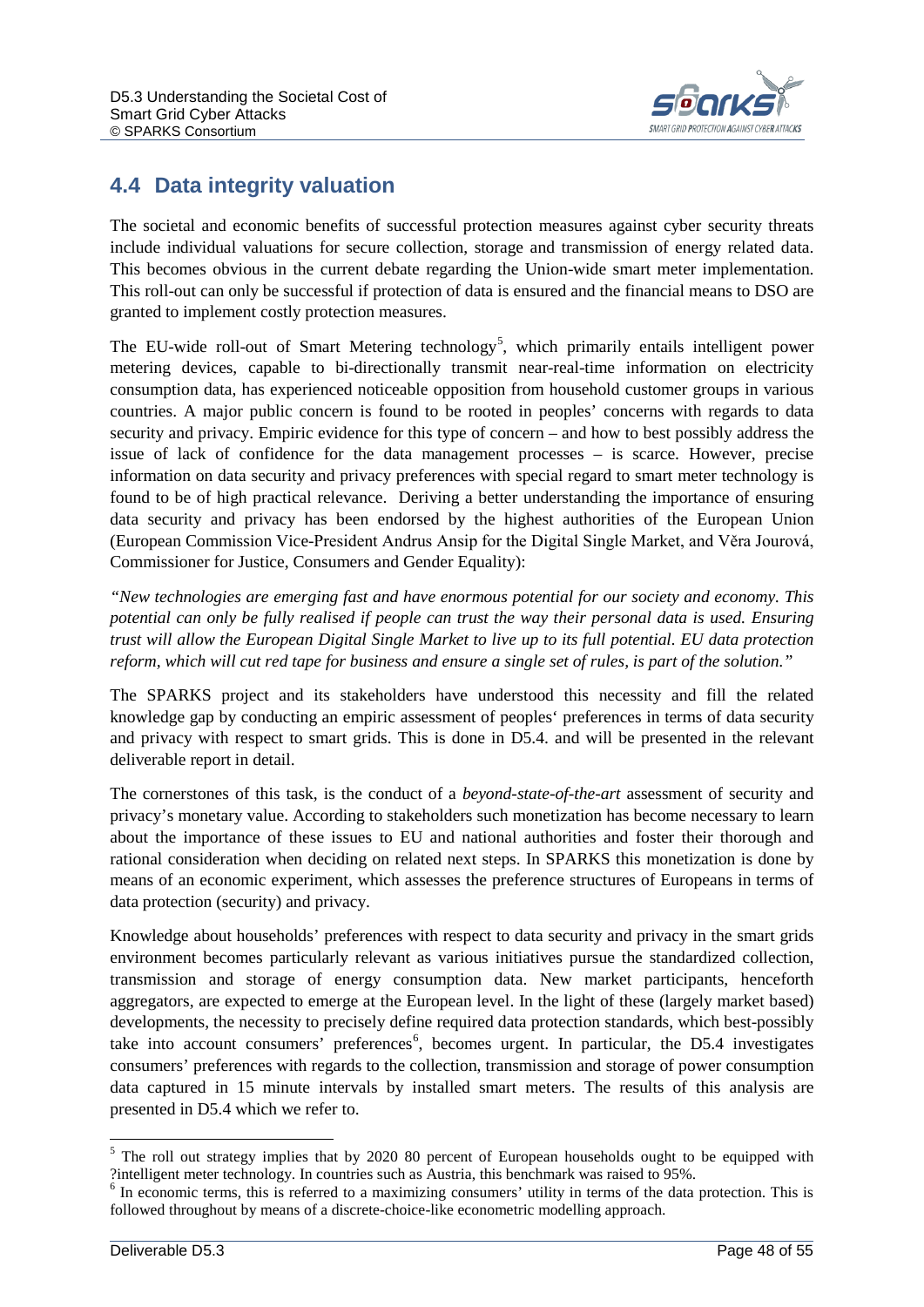

### <span id="page-48-0"></span>**4.5 Sustainability dimensions of smart grid cyber security protection measures**

In addition to the benefits associated with successful security measures in current and future electricity grids as outlined in previous chapters, high levels of data security, supply security and energy efficiency contribute to social stability and non-material benefits, which remain to be assessed.

In the future, these aspects will receive even greater attention making the increasing implementation of smart grid technology a necessity.

Especially the conversion from a strict division into consumers and producers is likely to affect the energy system as a whole. To make this transition possible, it is important to carefully alter the relationship between electricity generating, transmitting and distributing units on the one hand and customers on the other hand. Furthermore, this concerns the personal engagement opportunities for  $$ in particular – residential consumers. In order to being able to participate in this "energy market 4.0", the customer needs to be equipped with the tools to monitor her consumption pattern, to interact with the energy markets and to engage in new generation processes.

The latter is particularly important for households which possess generative facilities based on renewable energy such as photovoltaic panels.

These important aspects of future smart grids give rise to the necessity of (i) better understand the various dimensions of electric energy by the public as well as to ensure that these services can be provides safely. The latteris a duty of the technical sciences to support by means of security measures.

The socio-economic dimensions of these future energy interactions are heterogeneous, though of high importance. Consumer benefits are to be assessed in terms of saved money as a consequence of shifting loads to low-price periods (load shifting), in terms of additional income opportunities based on energy provision as well as in terms of *ad hoc* savings due to efficiency improvements.

Summarizing, there is a variety of benefits to customers associated with smart grid implementations. For these to be realistic however, the security of power supply, the integrity of data and the provision of privacy in terms of energy-related consumption patterns need to be ensured. These protection measures come at a cost, but as indicated here, the benefits are likely to vastly outweigh the costs of these measures.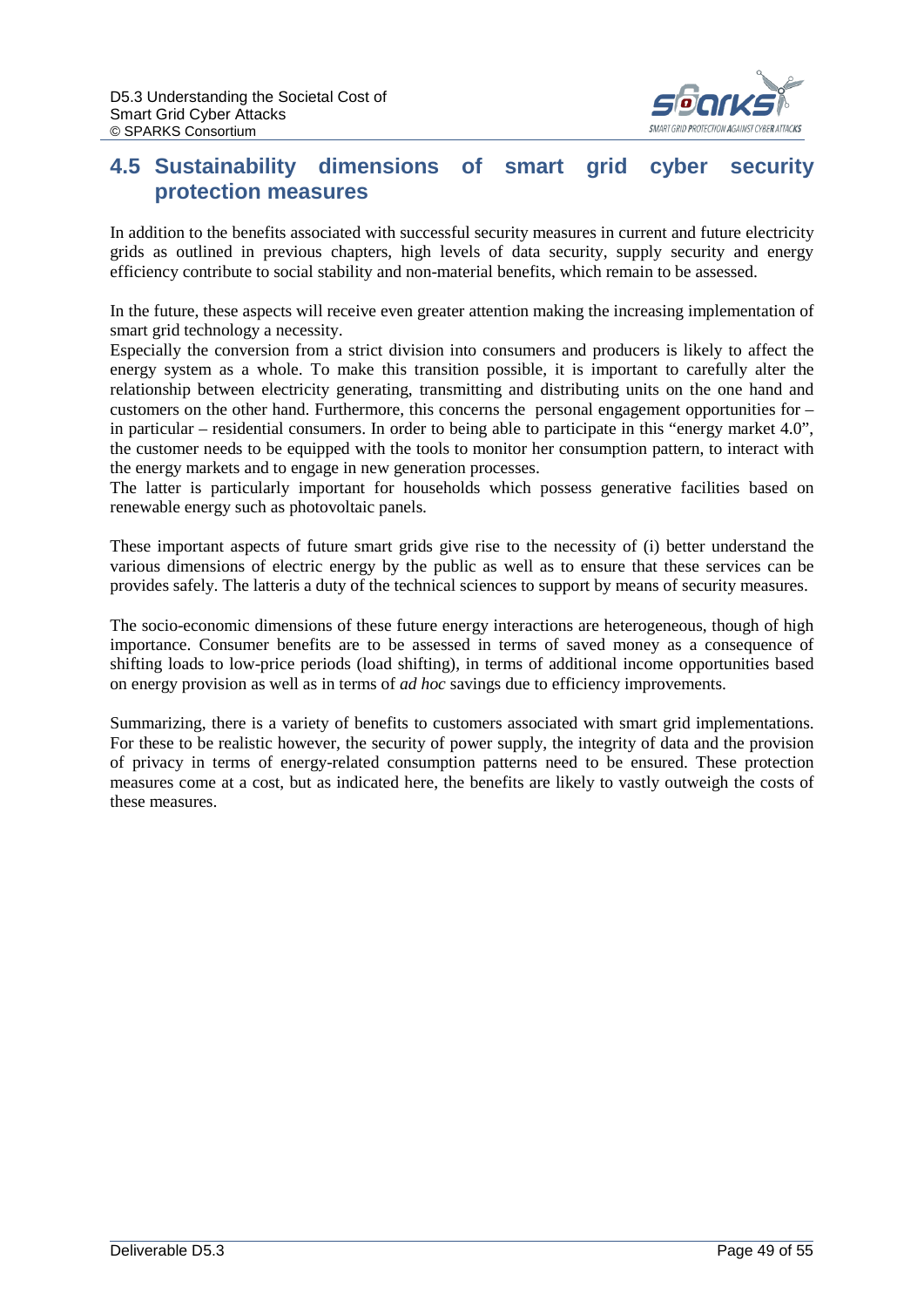

# <span id="page-49-0"></span>**5 Summary and Conclusion**

The understanding of socio-economic and legal aspects of smart grids cyber security is the cornerstone of the applied field work in D 5.3 of the SPARKS project. Furthermore, the aim of "Understanding the Societal Cost of Smart Grid Cyber Attacks" (D5.3) within the research project SPARKS is to create awareness and understanding of the non-technical implications smart grids and measures for their protection may have.

This report outlined that any planed measure or functionality of the smart grid should be scrutinized with respect to the incurred costs and the expectable benefits. Particular emphasis was given to the broader understanding of costs and benefits including those from a welfare economic point of view.

While engineers and project planners understand as costs only those identifiable through bills and accounts, the effects of smart grids projects will usually have broader impacts on the well-being, perceived risks and satisfaction of consumers beyond the accounting perspective but with macro- and microeconomic relevance. As an example thereof we emphasised the change of current privacy levels introduced through the interconnection between power grid and information network. Such changes manifested in privacy levels, e.g. through smart metered electricity consumption, have to be considered as costs if associated with welfare losses for parts of the society. When policy decision about architectural aspects of the smart grid or its functionalities have to be taken, these welfare losses (or gains in welfare) require incorporation for having a complete information base.

More broadly speaking, electricity markets are regulated, which means that consumers have no direct possibility to signal the responsible companies for grid operation and how they value certain aspects of the infrastructure or offered services through their purchasing behaviour. The magnitude of investments in the smart grids vision is thus widely shaped by politics, not by users of the grid. Considering efficient energy market regulation this condition for the operation of a natural monopoly is not decreasing cost-efficiency of power grids per se, but comprehensive weighting of possibly diverging interests of stakeholders is required for approving new investments and changes in operational practice. For the conventional grid such decisions in most cases were about the approval of investment in new – but well understood – infrastructure, such as new power lines. With the emergences of smart grids, the decisions have become more complex. For the frequently smart grid protection measures no well-established knowledge exists about the welfare economic costs and the expected benefits. As over-equipping our power grids may be result in as negative consequences as underinvestment does, we urgently call for future research as input for regulation.

Summarizing, the smart grids vision promises significant support for the envisaged transition to a low carbon society. It is yet unclear whether this promise holds, and whether its achievement comes in an economically efficient way bringing benefits to a large portion of the society while respecting the heterogeneous requirements of the population. This deliverable was set up to contribute to a better understanding of special smart grid aspects, yet it particularly also highlights the need for further research.

The valuation of the worst case of failing protection measures – i.e. power outages – are discussed in detail in this report. This is done by means of innovative economic test beds, which allow the identification of anticipated damages on the basis of 12 proto-typical regions in Europe. These span from small areas with 20,000 inhabitants to larger regions with 2 million people. To ensure European representativity, this assessment is carried out for four distinct geographically identified cases spanning from Northern to Eastern, from Southern to Western Europe. Results indicate that damages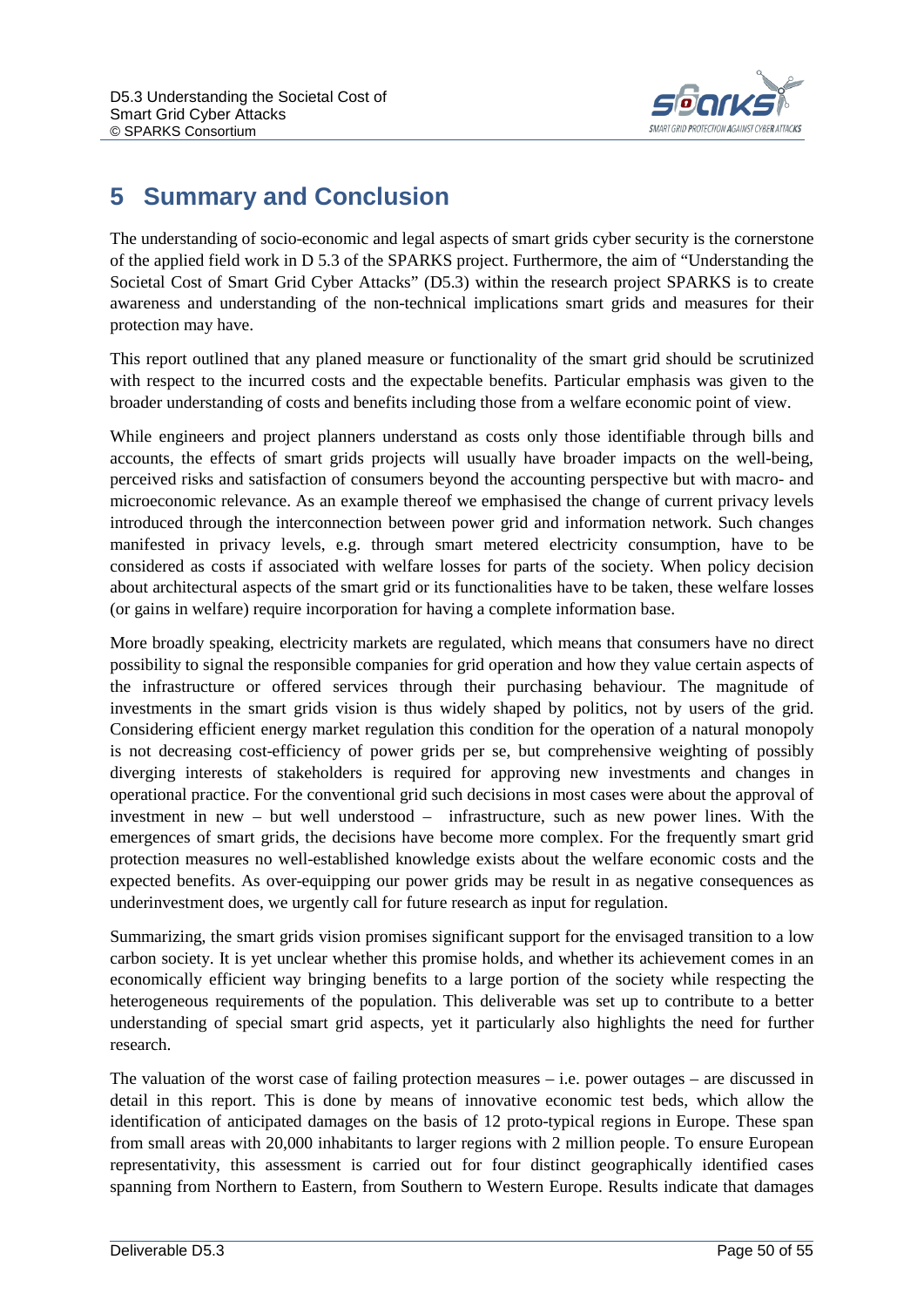

are highest in the North and West, while adequate cyber security protection is certainly justified in Eastern and Southern Europe as well.<sup>[7](#page-54-0)</sup>

Analyses of this kind are among the first globally to assess ramifications of failing infrastructures. This is increasingly important as every protection measure comes at a cost, which has to be compared to potential benefits by means of quantitative methods.

The main findings show the great importance of uninterrupted power supply to European societies. This, in turn, gives rise to the necessity of implementing protection measures which address looming threats even in the light of substantial efforts needed to develop and implement them.

In addition to the investigation of physical effects – i.e. power outages – we refer to  $D5.4$  which conducts a *beyond-state-of-the-art* empirical assessment of security and privacy's monetary value in collaboration with stakeholders from the industry and policy making. The monetization of Europeans' need for data security and privacy will significantly support the weighting of investments for security measures compared to their benefits for the European population. This is considered as important input for decision processes and policy making targeting an efficient allocation of resources, considering the existing lack of quantitative measures thereof in light of energy consumption data. In line with costs associated with traditional threats - i.e. opportunity costs from power outages - from a macroeconomic perspective, the costs of data protection ought to reflect the demanded security level.

The societal dimensions of smart grids thus incorporate security related aspects which have to be addressed by science. The SPARKS project develops sophisticated technologies in various tasks and work packages. This deliverable is the accompanying socio-economic research, which is relevant as it assesses the monetary benefit of successful protection measures.

 <sup>7</sup> Parts of the economic assessment model were used in collaboration with the FP7 research project SESAME. To ensure objectivity, the analysis was conducted in each of the 27 (in 2012) member state of the European Union. It was done in strict accordance with the recommendations of best practice methodology for contingent valuation methods (Arrow, et al. 1993).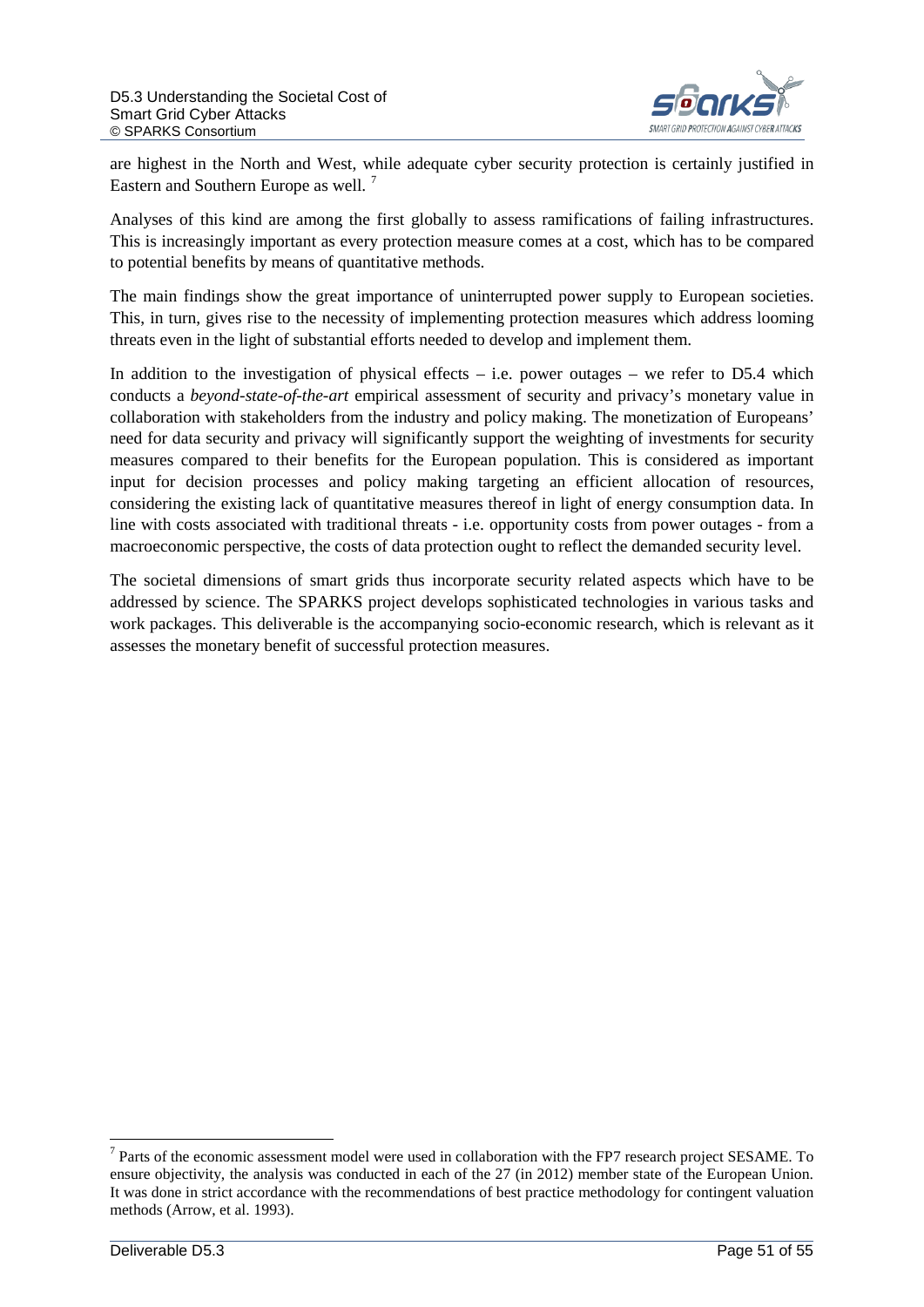

# <span id="page-51-0"></span>**6 References**

Arrow, Kenneth, Robert Solow, Paul R. Portney, Edward E. Leamer, Roy Radner, and Howard Schuman. "Report of the NOAA Panel on Contingent Valuation." Tech. rep., National Oceanic and Athmospheric Administration, Washington, D.C., 1993, 4601-4614.

Baarsma, B., P. Hop (2009). Pricing power outages in the Netherlands, Energy, 34, pp. 1378-1386

Baarsma, Barbara E., and J. Peter Hop. "Pricing power outages in the Netherlands." Energy 34, no. 9 (2009): 1378-1386.

BDEW. Standardlastprofile Strom. BDEW. 8 22, 2014. http://www.bdew.de/internet.nsf/id/DE\_Standartlastprofile (accessed 8 22, 2014).

Bliem MG. (2007). Ökonomische Bewertung der Versorgungsqualität im österreichischen Stromnetz und Entwicklung eines Modells für ein Qualitäts-Anreizsystem. Dissertation, Alpen-Adria-Universität Klagenfurt.

Bliem, Markus Gilbert. "Ökonomische Bewertung der Versorgungsqualität im österreichischen Stromnetz und Entwicklung eines Modells für ein Qualitäts-Anreizsystem." Ph.D. dissertation, Alpen-Adria-Universität Klagenfurt, Klagenfurt, 2007.

Bompard, E., T. Huang ,Y. Wu and M. Cremenescu (2013). Classification and trend analysis of threats origins to the security of power systems. Electrical Power and Energy Systems 50, pp. 50-64.

Büro für Technikfolgen-Abschätzung beim Deutschen Bundestag (2014): Moderne Stromnetze als Schlüsselelement einer nachhaltigen Energieversorgung, report, available at: [http://www.tab-beim](http://www.tab-beim-bundestag.de/de/untersuchungen/u9700.html)[bundestag.de/de/untersuchungen/u9700.html,](http://www.tab-beim-bundestag.de/de/untersuchungen/u9700.html) last accessed on 28 October 2015.

Capgemini (2007). RFID and Consumers: Understanding Their Mindset. Capgemini; consulting, technology, outsourcing. Availible at: http://www.us.capgemini.com

Centolella, Paul and Farber-DeAnda, Mindi and Greening, Lorna A. and Kim, Tiffany. "Estimates of the Value of Uninterrupted Service for The Mid-West Independent System Operator." Tech. rep., SAIC, 2006.

Cohen J.J., J. Reichl and M. Schmidthaler (2014). Re-focussing research efforts on the public acceptance of energy infrastructure: A critical review. Energy, 76, pp. 4-9.

Commissione di Indagine. "Black-out del sistema elettrico italiano del 28 settembre 2003 Rapporto della Commissione di Indagine." Rome, 2003.

Database, World Input-Output. World Input-Output Database. n.d. http://www.wiod.org/new\_site/data.htm (accessed 08 12, 2014).

DAVID-VO 2012 der E-Control, BGBl. II Nr. 313/2012

De Nooij, M.,C. Koopmans, C. Bijvoet (2007). The value of supply security: The costs of power interruptions: Economic input for damage reduction and investment in networks. Energy Economics, 29, 277-295.

de Nooij, Michiel, Carl Koopmans, and Carlijn Bijvoet. "The value of supply security. The costs of power interruptions: Economic input for damage reduction and investment." Energy Economics 29 (July 2007): 277-295.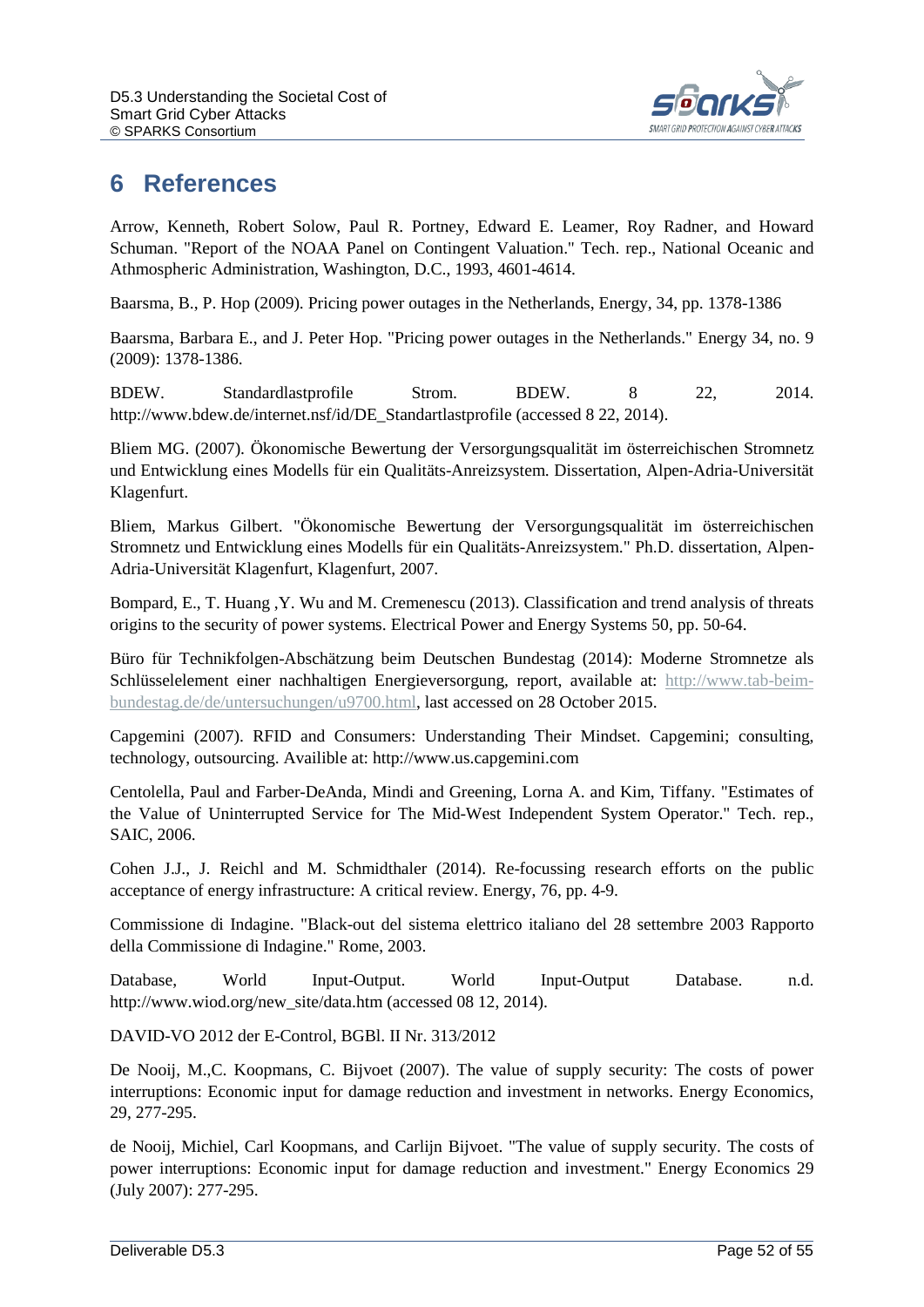

Engerer, H. (2009) Security Economics: Definition and Capacity, Economics of Security Working Paper 5, Berlin: Economics of Security.

Engerer, Hella. "Security Economics: Definition and Capacity." Economics of Security Working Paper Series, DIW Berlin, German Institute for Economic Research, 2009.

European Commission (2009). Directive 2009/72/EU of the European Parliament and of the Council of 13 July 2009 concerning common rules for the internal market in electricity and repealing Directive 2003/54/EC.

European Commission (2014). Report from the Commission: Benchmarking smart metering deployment in the EU-27 with a focus on electricity.

European Commission. "Directive 2003/54/EC concerning common rules for the internal market in electricity." Official Journal of the European Union, 2003: L 176.

Eurostat. "17 Millionen Studenten an den Hochschulen der Europäischen Union." Dezember 12, 2005. http://epp.eurostat.ec.europa.eu/cache/ITY\_OFFPUB/KS-NK-05-019/DE/KS-NK-05-019-DE.PDF (accessed Juni 21, 2013).

Garcia Gutierrez, F., M. Schmidthaler, J. Reichl, S. Voronca, and T.E. Roman. Securing the European electricity supply against malicious and accidental threats: Public effects knowledge data base, European Union Seventh Framework Programme, Project # 261696. Madrid: Deloitte & Transelectrica & Energy Institute at the Johannes Kepler University Linz, 2013.

Herold, R. (2011). Ensuring Smart Grid Social Acceptance by Securing Data Privacy. Grid Talk – Power Utilities Communcations e-Zine. July, pp. 2-3.

Jamasb, T. and Pollitt, M. (2005). Electricity Market Reform in the European Union: Review of Progress toward Liberalization and Integration, Working Paper of the Center for Energy and Environmental Policy Reserach: Joint Center of the Department of Economics, Laboratory for Energy and the Environment and Sloan School of Management.

Jamasb, T., and M Pollitt. "Electricity Market Reform in the European Union: Review of Progress toward Liberalization and Integration." Tech. rep., Joint Center of the Department of Economics, Laboratory for Energy and the Environment and Sloan School of Management., 2005.

Kariuki, K.K., and R.N. Allan. "Evaluation of reliability worth and value of lost load." Generation, Transmission and Distribution, IEE Proceedings- 143, no. 2 (mar 1996): 171-180.

Keppler, J. "Public Goods, Infrastructure, Externalities and Subsidies: A Conceptual Framework for the "IEA Questionnaire on Government Interventions in the Energy Sector". Subsidies and Environment – Exploring the Linkages." OECD Documents (OECD Documents), 1996: 193-200.

Keppler, J. (1996). Public Goods, Infrastructure, Externalities and Subsidies: A Conceptual Framework for the "IEA Questionnaire on Government Interventions in the Energy Sector". Subsidies and Environment – Exploring the Linkages. Series: OECD Documents, p. 193-200.

Kollmann, A., S. Moser, K. de Bruyn, M. Schwarz, and K. Fehringer (2013). Smart Metering im Kontext von Smart Grids. Technical report commissioned by the Austrian Ministry for Transport, Innovation and Technology.

Lohse, T, Robledo JR, and Schmidt U. "Self-Insurance and Self-Protection as Public Goods." Journal of Risk and Insurance, 2010: 57-76.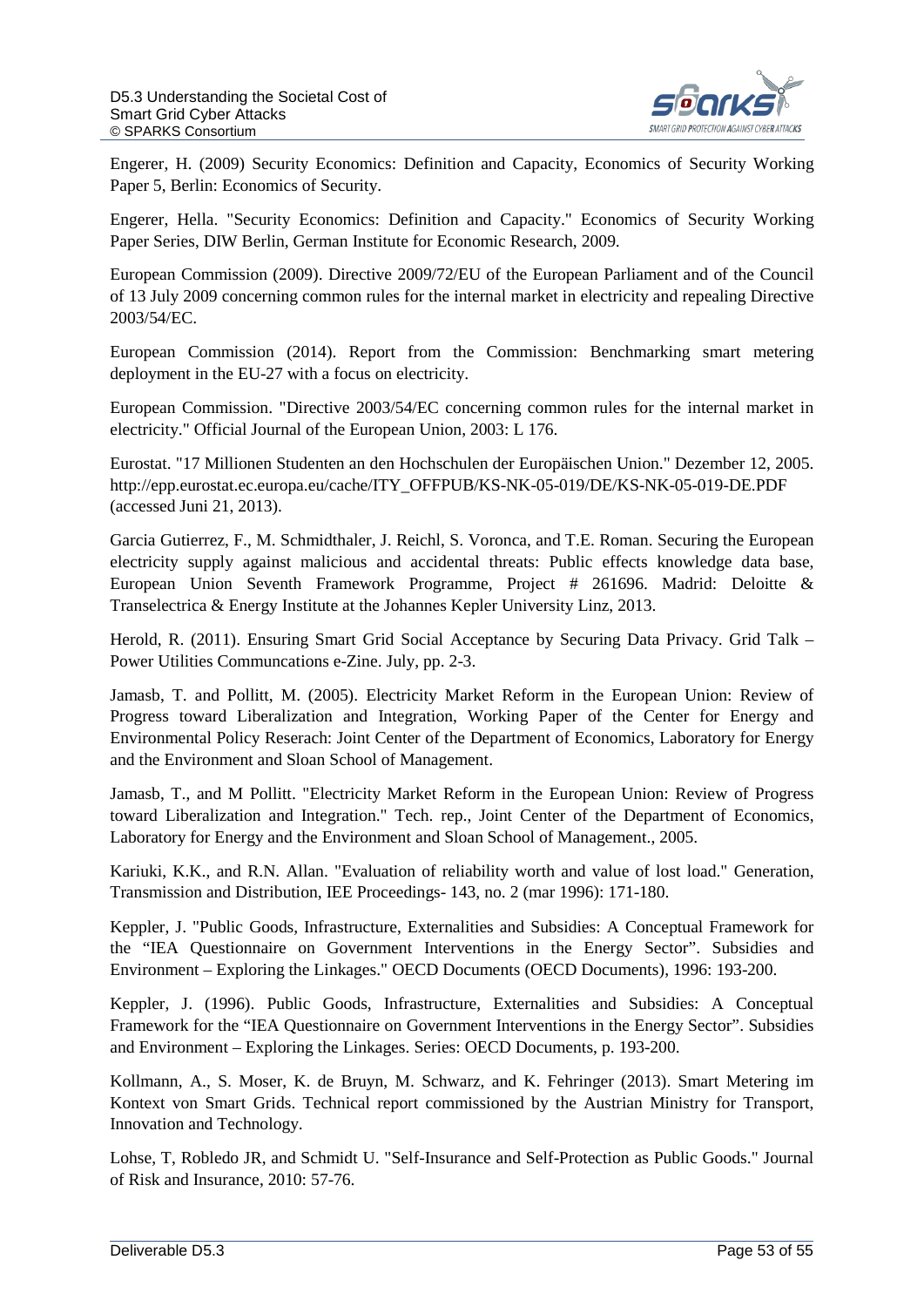

Lohse, T., J.R. and U. Schmidt (2006). Self-Insurance and Self-Protection as Public Goods. Hannover Economic Papers (HEP) dp-354

Munasinghe, M, and A Sanghvi. " Reliability of Electricity Supply, Outage Costs and Value of Service: An Overview." IAEA Special Issue Electricity Reliability Issue, no. 9 (1988).

OECD. "Family size and household composition." Juli 1, 2010. http://www.oecd.org/els/soc/41919509.pdf (accessed Juni 27, 2013).

Perakslis, C., and R. Wolk (2005). Social acceptance of RFID as a biometric security method. IEEE Technology and Society Magazine, DOI:10.1109/MTAS.2006.1700020.

Preisel M., W. Wimmer, D. Frey and A. Huser (2012). Smart Metering Consumption. Schriftenreihe of the Austrian Ministry for Transport, Innovation and Technology: Berichte aus Energie- und Umweltforschung 44/2012.

http://download.nachhaltigwirtschaften.at/edz\_pdf/1244\_smart\_metering\_consumption.pdf

Reichl, J., M. Schmidthaler and F. Schneider (2013a). Power Outage Cost Evaluation: Reasoning, Methods and an Application. Journal of Scientific Research & Reports. 2(1), pp. 249-276.

Reichl, J., M. Schmidthaler and F. Schneider (2013b). The value of supply security: The costs of power outages to Austrian households, firms and the public sector. Energy Economics. 36, pp 256- 261.

Reichl, Johannes, Michael Schmidthaler, and Friedrich Schneider. "The value of supply security: The costs of power outages to Austrian households, firms and the public sector." Energy Economics 36, no. 0 (2013): 256-261.

Samuelson PA. (1954). The Pure Theory of Public Expenditure. Review of Economics and Statistics, 36, pp. 387–389.

Samuelson. "The Pure Theory of Public Expenditure." The MIT Press, 1954: 387-389.

Schmidthaler M., J. Reichl and J. Cohen (2014). Economic Valuation of Electricity Supply Security / Ad-hoc cost assessment tool for power outages. Electra. 276, pp. 10-15.

Schmidthaler, M., Cohen,J.J., Reichl, J. and Stefan Schmidinger (2015). *The effects of network regulation on electricity supply security: A European analysis*. Journal of Regulatory Economics (http://tinyurl.com/JRE-Schmidthaler).

Sequera, V. (2012). Colombian rebels attack energy systems. The Washington Times online, September 17 2012, http://www.washingtontimes.com/news/2012/sep/17/colombian-rebels-attackenergy-systems/?page=all

Sforna, M., and Maurizo Delfanti. Overview Overview of the of the events events and and causes causes of the. Atlanta: Politecnico de Milano, 2006.

Timmer, Marcel P. (ed). "The World Input-Output Database (WIOD): Contents, Sources and Methods." WIOD Working Paper Number 10. 1 1, 2012. http://www.wiod.org/publications/papers/wiod10.pdf (accessed 6 27, 2013).

<span id="page-53-1"></span><span id="page-53-0"></span>Tsoukalas, L. H. and R. Gao (2008). From Smart Grids to an Energy Internet: Assumptions, Architectures and Requirements. Third International Conference on Electric Utility Deregulation and Restructuring and Power Technologies. DOI: 10.1109/DRPT.2008.4523385